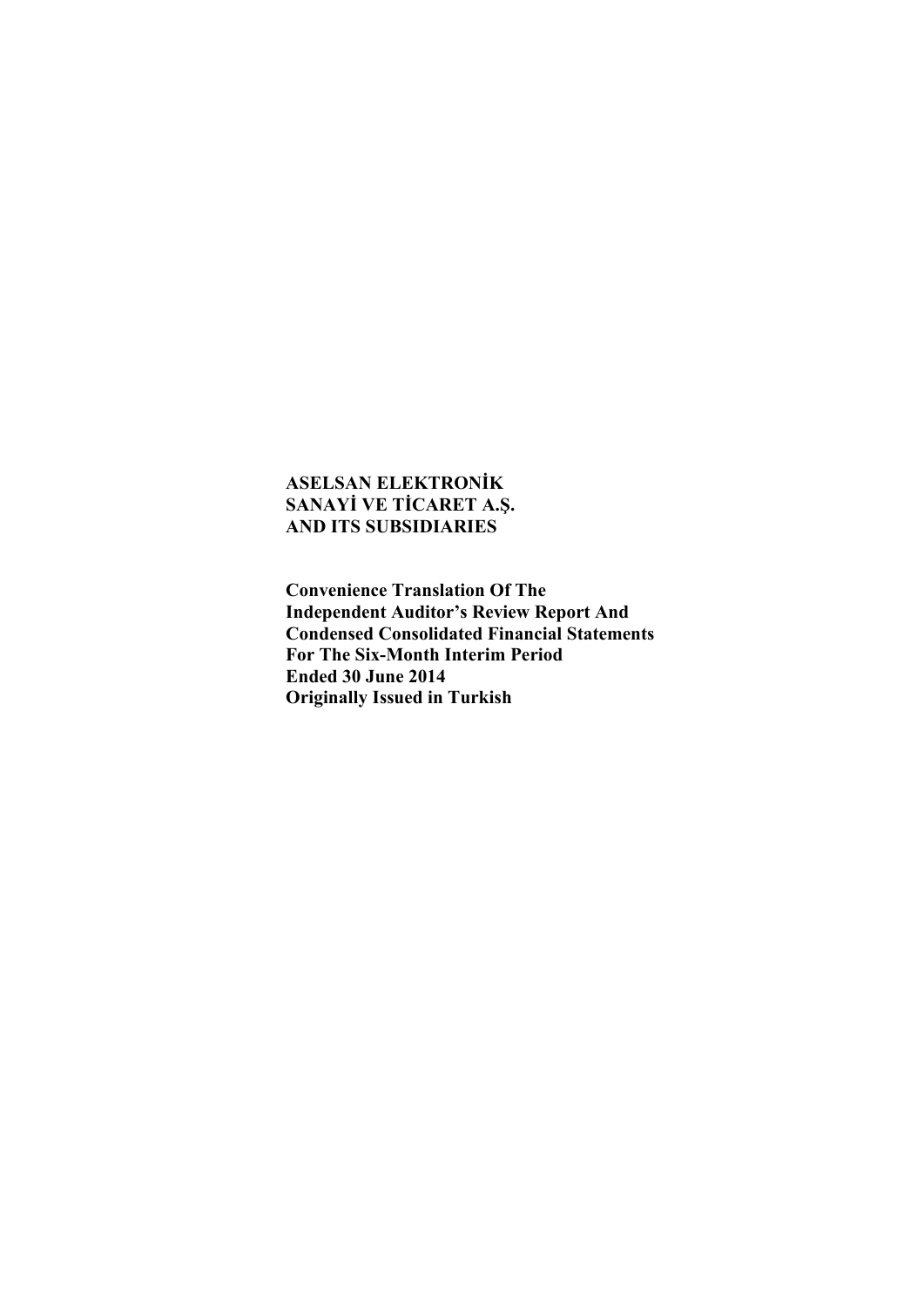DRT Bağımsız Denetim ve Serbest Muhasebeci Mali Müşavirlik A.Ş. Armada İş Merkezi A Blok Kat: 7 No: 8 06510 Söğütözü, Ankara, Türkiye

Tel: +90 (312) 295 4700 Fax: +90 (312) 295 4747 www.deloitte.com.tr

#### CONVENIENCE TRANSLATION OF THE REVIEW REPORT AND THE CONDENSED CONSOLIDATED INTERIM FINANCIAL STATEMENTS ORIGINALLY **ISSUED IN TURKISH**

#### REVIEW REPORT ON INTERIM FINANCIAL STATEMENTS

#### To the Board of Directors of Aselsan Elektronik Sanayi ve Ticaret A.S. Ankara

#### Introduction

**Deloitte** 

We have reviewed the accompanying condensed consolidated financial position of Aselsan Elektronik Sanayi ve Ticaret A.Ş. (the "Company") and its subsidiaries (together the "Group") as of 30 June 2014 and the related condensed consolidated statements of profit or loss, other comprehensive income, changes in equity and cash flows for the six-month interim period then ended. The Group management is responsible for the preparation and fair presentation of this consolidated interim financial information in accordance with Turkish Accounting Standards 34 "Interim Financial Reporting" ("TAS 34"). Our responsibility is to express a conclusion on this interim consolidated financial information based on our review.

#### Scope of Review

We conducted our review in accordance with Independent Auditing Standard on Review Engagements 2410, "Review of Interim Financial Information Performed by the Independent Auditor of the Entity". A review of interim financial information consists of making inquiries, primarily of persons responsible for financial and accounting matters, and applying analytical and other review procedures. A review is substantially less in scope than an audit conducted in accordance with Independent Auditing Standards and consequently does not enable us to obtain assurance that we would become aware of all significant matters that might be identified in an audit. Accordingly, we do not express an audit opinion.

#### Conclusion

Based on our review, nothing has come to our attention that causes us to believe that the accompanying condensed consolidated interim financial information is not prepared, in all material respects, in accordance with TAS 34 "Interim Financial Reporting".

#### Ankara, 19 August 2014

DRT BAĞIMSIZ DENETIM VE SERBEST MUHASEBECİ MALİ MÜŞAVIRLIK A.Ş. Member of DELOITTE TOUCHE TOHMATSU LIMITED

Erden Part

Member of Deloitte Touche Tohmatsu Limited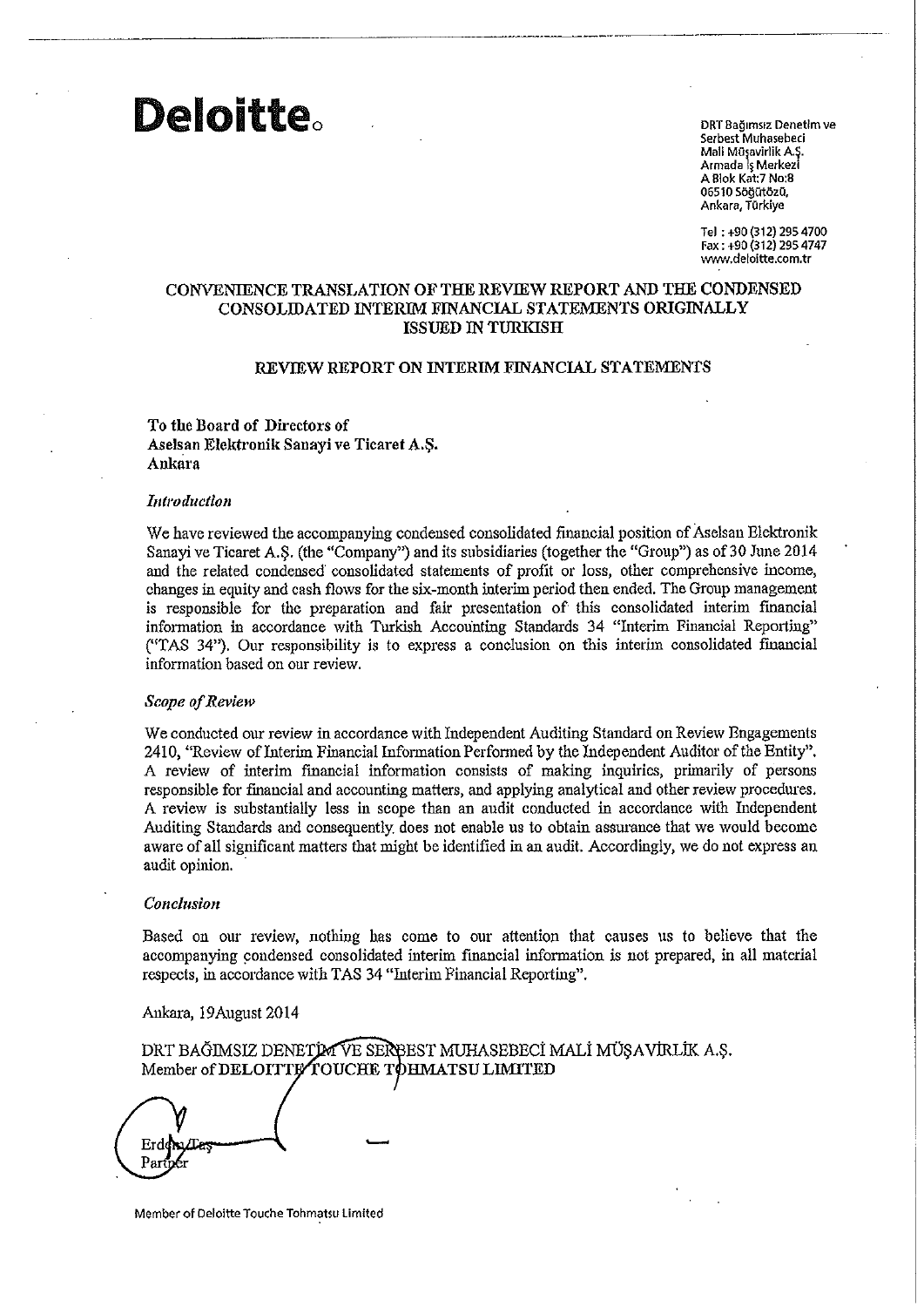#### **CONTENT PAGE**

|                    | <b>CONDENSED CONSOLIDATED STATEMENT OF OTHER COMPREHENSIVE INCOME</b> |                        |
|--------------------|-----------------------------------------------------------------------|------------------------|
|                    |                                                                       |                        |
|                    |                                                                       |                        |
|                    | NOTES TO THE CONDENSED CONSOLIDATED FINANCIAL STATEMENTS              |                        |
| NOTE <sub>1</sub>  |                                                                       |                        |
| NOTE <sub>2</sub>  | BASIS OF PRESENTATION OF CONDENSED CONSOLIDATED FINANCIAL             |                        |
|                    |                                                                       | $11 - 17$<br>$17 - 21$ |
| NOTE <sub>3</sub>  |                                                                       | $22 - 24$              |
| NOTE <sub>4</sub>  |                                                                       |                        |
| NOTE <sub>5</sub>  |                                                                       |                        |
| NOTE <sub>6</sub>  |                                                                       |                        |
| NOTE <sub>7</sub>  | PROPERTY, PLANT AND EQUIPMENT AND INTANGIBLE ASSETS                   |                        |
| <b>NOTE 8</b>      |                                                                       |                        |
| NOTE <sub>9</sub>  |                                                                       |                        |
| NOTE <sub>10</sub> |                                                                       |                        |
| NOTE <sub>11</sub> |                                                                       |                        |
| <b>NOTE 12</b>     |                                                                       |                        |
| NOTE <sub>13</sub> | ASSETS AND LIABILITIES REGARDING CONSTRUCTION CONTRACTS               |                        |
| <b>NOTE 14</b>     |                                                                       |                        |
| <b>NOTE 15</b>     |                                                                       |                        |
| <b>NOTE 16</b>     |                                                                       |                        |
| <b>NOTE 17</b>     |                                                                       |                        |
| <b>NOTE 18</b>     |                                                                       |                        |
| NOTE <sub>19</sub> | FINANCIAL INSTRUMENTS FAIR VALUE DISCLOSURES AND EXPLANATIONS         |                        |
|                    |                                                                       |                        |
| <b>NOTE 20</b>     |                                                                       |                        |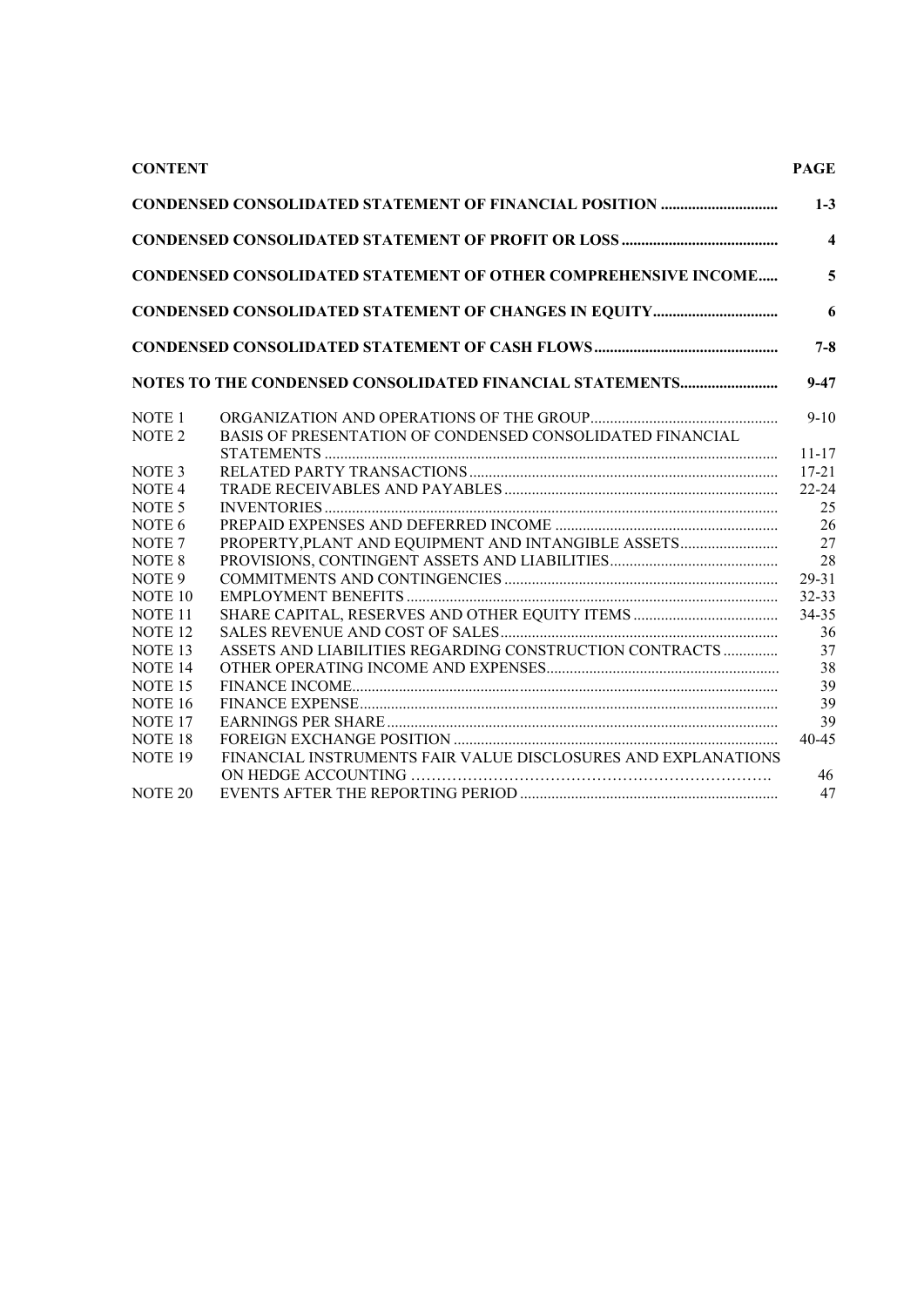### CONDENSED CONSOLIDATED STATEMENT OF FINANCIAL POSITION AS OF 30 JUNE 2014

(Amounts are expressed in Turkish Lira (TL).)

|                                               | <b>Note</b><br><b>References</b> | <b>Current Period</b><br>(Reviewed)<br>30 June<br>2014 | <b>Prior Period</b><br>(Audited)<br>31 December<br>2013 |
|-----------------------------------------------|----------------------------------|--------------------------------------------------------|---------------------------------------------------------|
| <b>ASSETS</b>                                 |                                  |                                                        |                                                         |
| <b>Current Assets</b>                         |                                  | 2.215.547.166                                          | 2.049.564.480                                           |
| Cash and Cash Equivalents                     |                                  | 67.583.513                                             | 103.683.817                                             |
| <b>Trade Receivables</b>                      |                                  |                                                        |                                                         |
| <b>Trade Receivables from Related Parties</b> | $3-4$                            | 100.450.874                                            | 145.157.039                                             |
| Trade Receivables from Third Parties          | $\overline{4}$                   | 753.203.535                                            | 611.089.356                                             |
| <b>Other Receivables</b>                      |                                  |                                                        |                                                         |
| Other Receivables from Related Parties        | 3                                | 3.634.653                                              | 32.771.269                                              |
| Other Receivables from Third Parties          |                                  | 47.734.072                                             | 48.741.727                                              |
| Inventory                                     | 5                                | 749.958.982                                            | 645.849.543                                             |
| Prepaid Expenses                              | 6                                | 285.129.639                                            | 277.369.147                                             |
| <b>Other Current Assets</b>                   |                                  | 207.851.898                                            | 184.902.582                                             |
| <b>Non-Current Assets</b>                     |                                  | 2.005.260.558                                          | 1.958.410.870                                           |
| <b>Financial Investments</b>                  |                                  | 45.127.751                                             | 12.724.210                                              |
| <b>Trade Receivables</b>                      |                                  |                                                        |                                                         |
| <b>Trade Receivables from Related Parties</b> | $3-4$                            | 36.303.536                                             | 26.392.887                                              |
| Trade Receivables from Third Parties          | $\overline{4}$                   | 166.783.233                                            | 312.343.820                                             |
| <b>Other Receivables</b>                      |                                  |                                                        |                                                         |
| Other Receivables from Related Parties        |                                  |                                                        |                                                         |
| Other Receivables from Third Parties          |                                  | 258.161                                                | 197.085                                                 |
| Property, Plant and Equipment                 | 7                                | 794.982.776                                            | 741.988.200                                             |
| <b>Intangible Assets</b>                      | $\overline{7}$                   | 397.269.148                                            | 372.807.645                                             |
| Prepaid Expenses                              | 6                                | 321.907.200                                            | 274.439.651                                             |
| <b>Deferred Tax Assets</b>                    |                                  | 236.788.600                                            | 212.862.628                                             |
| Other Non-Current Assets                      |                                  | 5.840.153                                              | 4.654.744                                               |
| <b>TOTAL ASSETS</b>                           |                                  | 4.220.807.724                                          | 4.007.975.350                                           |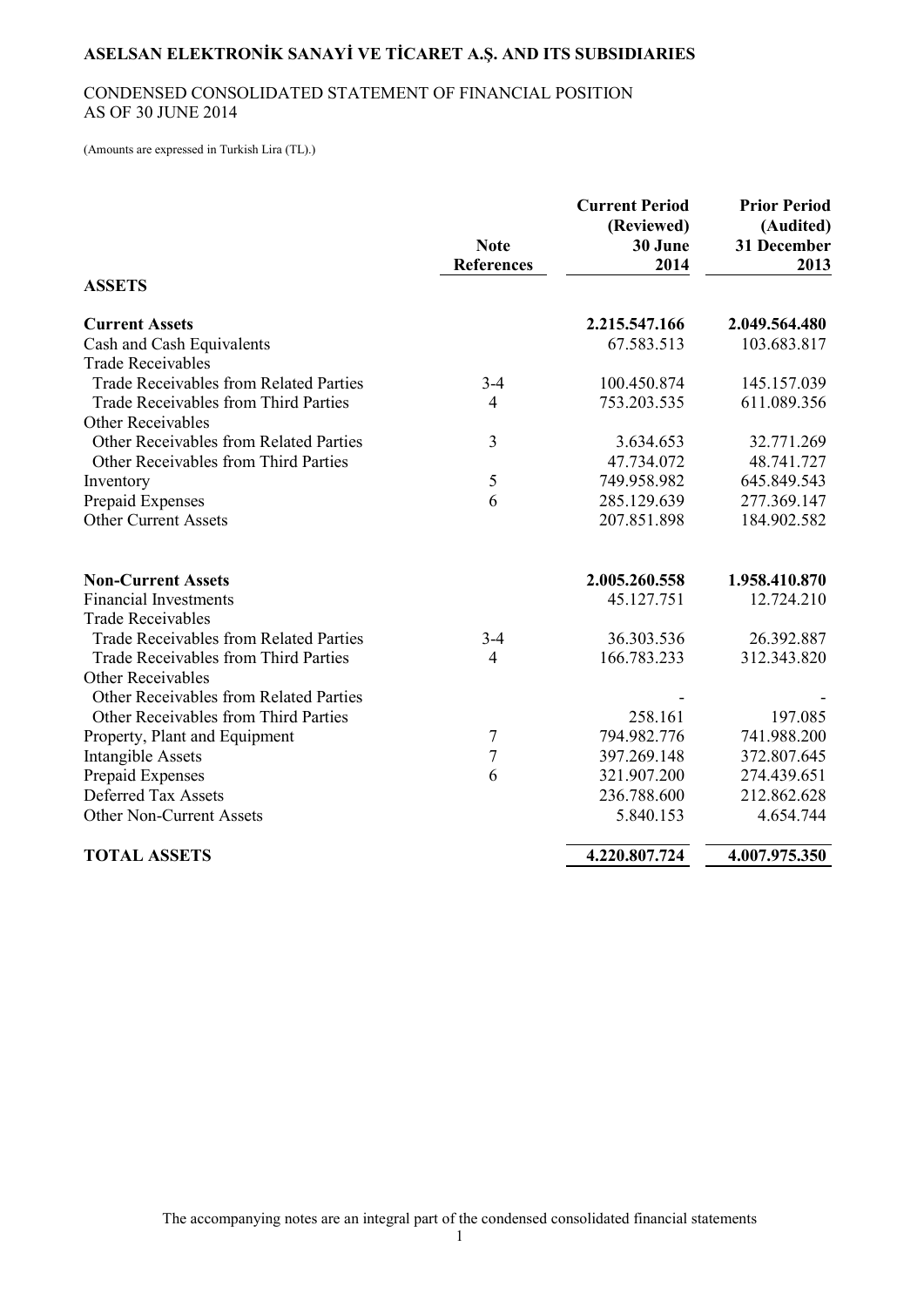### CONDENSED CONSOLIDATED STATEMENT OF FINANCIAL POSITION AS OF 30 JUNE 2014

(Amounts are expressed in Turkish Lira (TL).)

|                                             | <b>Note</b><br><b>References</b> | <b>Current Period</b><br>(Reviewed)<br>30 June<br>2014 | <b>Prior Period</b><br>(Audited)<br>31 December<br>2013 |
|---------------------------------------------|----------------------------------|--------------------------------------------------------|---------------------------------------------------------|
| <b>LIABILITIES</b>                          |                                  |                                                        |                                                         |
| <b>Current Liabilities</b>                  |                                  | 997.600.942                                            | 936.244.985                                             |
| Short-term Financial Liabilities            |                                  | 211.668.390                                            | 157.226.761                                             |
| Short-term Portion of Long-term Financial   |                                  |                                                        |                                                         |
| Liabilities                                 |                                  | 35.953.537                                             | 22.832.818                                              |
| <b>Trade Payables</b>                       |                                  |                                                        |                                                         |
| Trade Payables to Related Parties           | $3 - 4$                          | 27.725.555                                             | 16.265.805                                              |
| Trade Payables to Third Parties             | $\overline{4}$                   | 413.664.693                                            | 377.182.297                                             |
| <b>Employee Benefit Obligations</b>         | 10                               | 18.900.730                                             | 19.226.599                                              |
| <b>Other Liabilities</b>                    |                                  |                                                        |                                                         |
| Other Liabilities to Related Parties        | $\overline{3}$                   | 17.983.962                                             | 30.320                                                  |
| Other Liabilities to Third Parties          |                                  | 653.851                                                | 418.061                                                 |
| Government Grants and Incentives            |                                  | 14.015.602                                             | 11.280.034                                              |
| Deferred Income                             | 6                                | 132.246.842                                            | 214.035.003                                             |
| Corporate Tax Liability                     |                                  | 407.999                                                | 480.904                                                 |
| <b>Short-term Provisions</b>                |                                  |                                                        |                                                         |
| Short-term Provisions for Employee Benefits | 10                               | 33.075.847                                             | 25.395.640                                              |
| Other Short-Term Provisions                 | 8                                | 88.653.492                                             | 88.973.470                                              |
| Other Current Liabilities                   |                                  | 2.650.442                                              | 2.897.273                                               |
| <b>Non-Current Liabilities</b>              |                                  | 1.436.671.747                                          | 1.459.244.914                                           |
| Long-term Financial Liabilities             |                                  | 193.682.587                                            | 173.227.412                                             |
| <b>Trade Payables</b>                       |                                  |                                                        |                                                         |
| Trade Payables to Related Parties           | $3 - 4$                          |                                                        |                                                         |
| <b>Trade Payables to Third Parties</b>      | 4                                | 6.490.662                                              | 12.163.376                                              |
| Long-Term Payables                          |                                  |                                                        |                                                         |
| Other Payables to Related Parties           |                                  |                                                        |                                                         |
| Other Payables to Third Parties             |                                  | 30.286                                                 | 30.518                                                  |
| Government Grants and Incentives            |                                  | 2.162.780                                              | 1.878.514                                               |
| Deferred Income                             | 6                                | 1.121.960.099                                          | 1.162.027.069                                           |
| Long-term Provisions                        |                                  |                                                        |                                                         |
| Long-term Provisions for Employee Benefits  | 10                               | 109.634.812                                            | 107.067.815                                             |
| Other Long-Term Provisions                  | 8                                | 2.710.521                                              | 2.850.210                                               |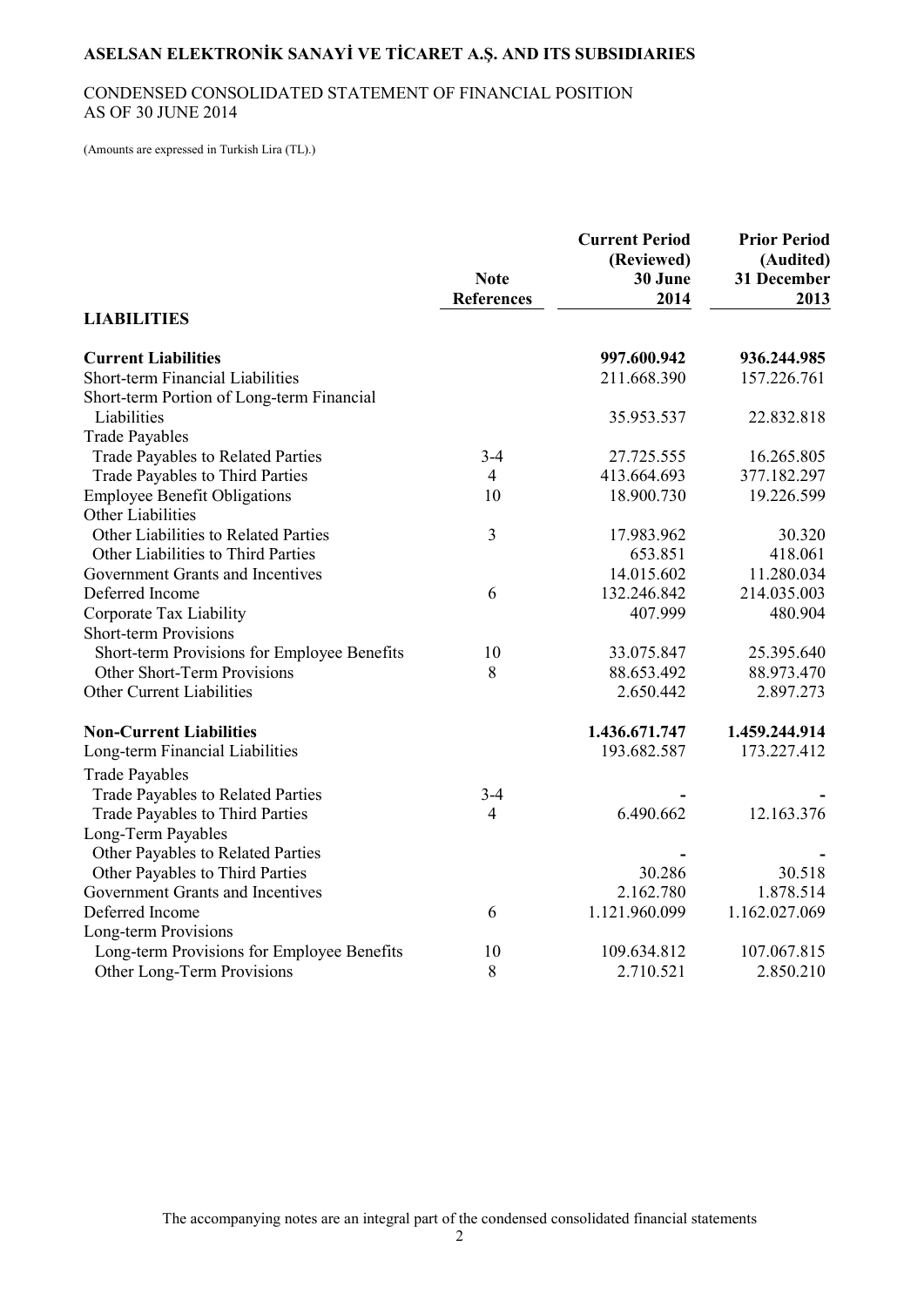#### CONDENSED CONSOLIDATED STATEMENT OF FINANCIAL POSITION AS OF 30 JUNE 2014

(Amounts are expressed in Turkish Lira (TL).)

|                                                     | <b>Note</b><br><b>References</b> | <b>Current Period</b><br>(Reviewed)<br>30 June<br>2014 | <b>Prior Period</b><br>(Audited)<br>31 December<br>2013 |
|-----------------------------------------------------|----------------------------------|--------------------------------------------------------|---------------------------------------------------------|
| <b>EQUITY</b>                                       |                                  | 1.786.535.035                                          | 1.612.485.451                                           |
| Equity attributable to equity holders of the parent |                                  | 1.785.555.561                                          | 1.611.967.650                                           |
| <b>Share Capital</b>                                | 11                               | 500.000.000                                            | 500.000.000                                             |
| <b>Share Capital Adjustments</b>                    | 11                               | 98.620.780                                             | 98.620.780                                              |
| Other Comprehensive Income / Expense not to be      |                                  |                                                        |                                                         |
| Reclassified to Profit or Loss                      |                                  |                                                        |                                                         |
| Remeasurement Income/Loss from Defined Benefit      |                                  |                                                        |                                                         |
| Plans                                               |                                  | (3.866.388)                                            | (3.866.000)                                             |
| <b>Fixed Assets Revaluation Reserves</b>            |                                  | 177.565.341                                            | 177.532.454                                             |
| <b>Restricted Profit Reserves</b>                   | 11                               | 73.669.442                                             | 69.677.755                                              |
| <b>Retained Earnings</b>                            |                                  | 740.957.659                                            | 531.921.172                                             |
| Net Profit for the Period                           | 17                               | 198.608.727                                            | 238.081.489                                             |
| <b>Non-Controlling Interests</b>                    |                                  | 979.474                                                | 517.801                                                 |
| <b>TOTAL LIABILITIES AND EQUITY</b>                 |                                  | 4.220.807.724                                          | 4.007.975.350                                           |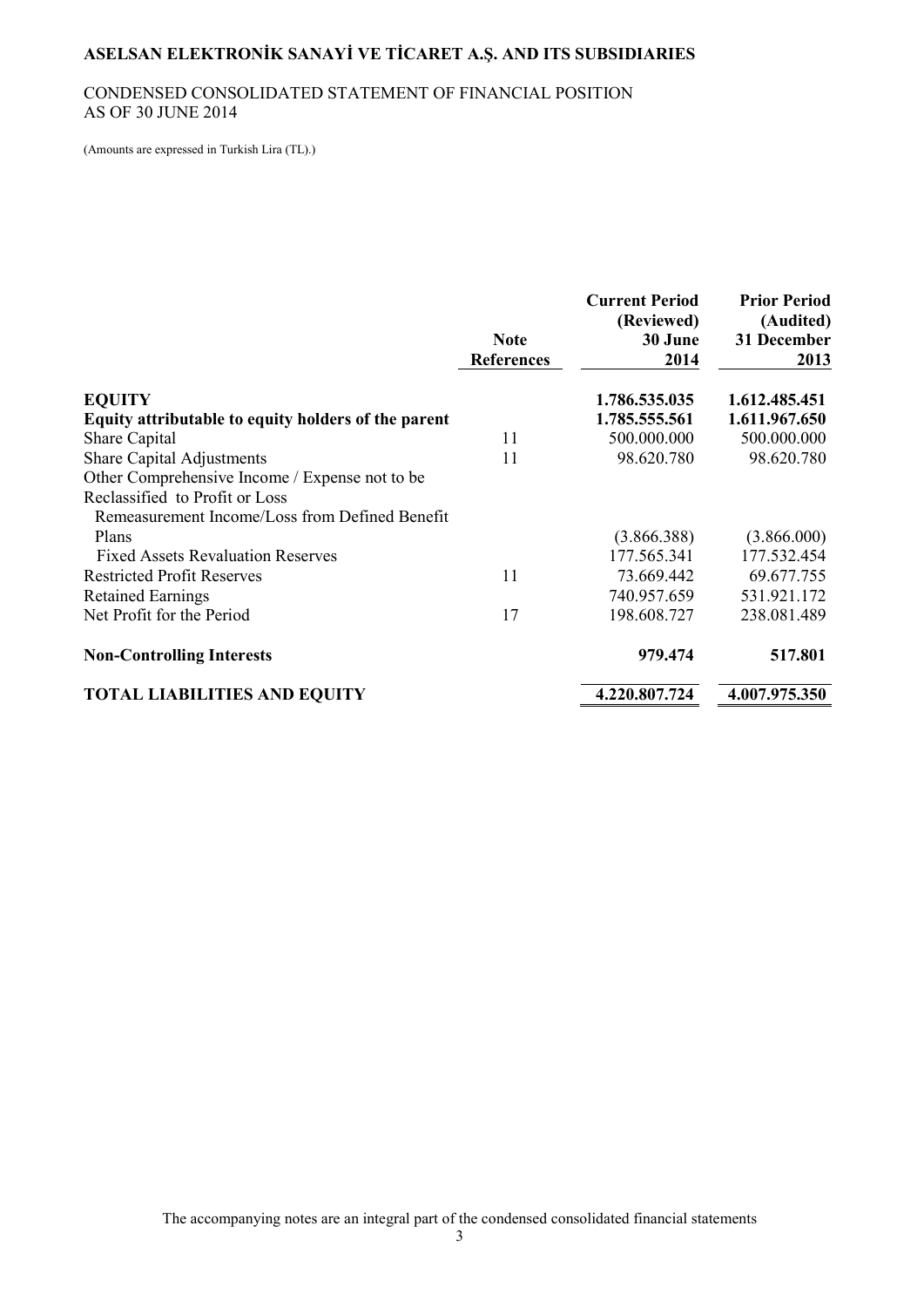#### CONDENSED CONSOLIDATED STATEMENT OF PROFIT OR LOSS FOR THE SIX-MONTH INTERIM PERIOD ENDED 30 JUNE 2014

(Amounts are expressed in Turkish Lira (TL).)

|                                                                 | <b>Note</b><br><b>References</b> | <b>Current</b><br>Period<br>(Reviewed)<br>1 January-<br>30 June 2014 | <b>Prior Period</b><br>(Not<br><b>Reviewed)</b><br>1 April-<br>30 June 2014 | <b>Current</b><br>Period<br>(Reviewed)<br>1 January-<br>30 June 2013 | <b>Prior Period</b><br>(Not)<br><b>Reviewed</b> )<br>$1$ April $-$<br>30 June 2013 |
|-----------------------------------------------------------------|----------------------------------|----------------------------------------------------------------------|-----------------------------------------------------------------------------|----------------------------------------------------------------------|------------------------------------------------------------------------------------|
| <b>PROFIT OR LOSS</b>                                           |                                  |                                                                      |                                                                             |                                                                      |                                                                                    |
| <b>Sales Revenue</b>                                            | 12                               | 1.121.727.040                                                        | 615.322.712                                                                 | 981.685.487                                                          | 550.680.492                                                                        |
| Cost of Sales (-)                                               | 12                               | (850.503.427)                                                        | (457.953.477)                                                               | (737.044.964)                                                        | (413.504.888)                                                                      |
| <b>GROSS PROFIT</b>                                             |                                  | 271.223.613                                                          | 157.369.235                                                                 | 244.640.523                                                          | 137.175.604                                                                        |
| General Administrative Expenses (-)<br>Marketing Expenses (-)   |                                  | (56.608.315)<br>(19.480.283)                                         | (30.144.301)<br>(11.180.622)                                                | (53.189.817)<br>(18.074.618)                                         | (27.356.095)<br>(10.109.399)                                                       |
| Research and Development Expenses (-)                           |                                  | (31.451.306)                                                         | (15.984.806)                                                                | (31.024.367)                                                         | (14.897.774)                                                                       |
| Other Operating Income                                          | 14                               | 296.062.087                                                          | 124.309.794                                                                 | 126.236.844                                                          | 68.543.287                                                                         |
| Other Operating Expenses (-)                                    | 14                               | (286.437.116)                                                        | (89.455.691)                                                                | (194.425.928)                                                        | (133.403.757)                                                                      |
| <b>OPERATING PROFIT</b>                                         |                                  | 173.308.680                                                          | 134.913.609                                                                 | 74.162.637                                                           | 19.951.866                                                                         |
| Income from Investing Activities                                |                                  | 1.874.341                                                            |                                                                             | 10.441.552                                                           | (47.500)                                                                           |
| <b>OPERATING PROFIT BEFORE</b><br><b>FINANCIAL EXPENSE</b>      |                                  | 175.183.021                                                          | 134.913.609                                                                 | 84.604.189                                                           | 19.904.366                                                                         |
| Financial Income                                                | 15                               | 18.216.215                                                           | 8.701.112                                                                   | 2.399.744                                                            | 442.862                                                                            |
| Financial Expense (-)                                           | 16                               | (17.943.470)                                                         | (2.940.841)                                                                 | (12.959.470)                                                         | (9.848.652)                                                                        |
| PROFIT BEFORE TAX FROM<br><b>CONTINUING OPERATIONS</b>          |                                  | 175.455.766                                                          | 140.673.880                                                                 | 74.044.463                                                           | 10.498.576                                                                         |
| Tax Income / (Expense) from                                     |                                  |                                                                      |                                                                             |                                                                      |                                                                                    |
| <b>Continuing Operations</b><br>- Current Corparate Tax Expense |                                  | 23.517.980<br>(407.999)                                              | 461.023<br>(229.737)                                                        | 25.976.445<br>(140.880)                                              | 17.083.061<br>(70.361)                                                             |
| - Deferred Tax Income/(Expense)                                 |                                  | 23.925.979                                                           | 690.760                                                                     | 26.117.325                                                           | 17.153.422                                                                         |
| PROFIT FOR THE PERIOD FROM<br><b>CONTINUING OPERATIONS</b>      |                                  | 198.973.746                                                          | 141.134.903                                                                 | 100.020.908                                                          | 27.581.637                                                                         |
|                                                                 |                                  |                                                                      |                                                                             |                                                                      |                                                                                    |
| <b>Distribution of Profit for the Period:</b>                   |                                  |                                                                      |                                                                             |                                                                      |                                                                                    |
| Non-Controlling Interest<br>Parent Company                      | 17                               | 365.019<br>198.608.727                                               | 211.737<br>140.923.166                                                      | 24.770<br>99.996.138                                                 | 75.985<br>27.505.652                                                               |
|                                                                 |                                  | 198.973.746                                                          | 141.134.903                                                                 | 100.020.908                                                          | 27.581.637                                                                         |
| <b>Earnings per 100 Shares</b>                                  | 17                               | 0,40                                                                 | 0,28                                                                        | 0,20                                                                 | 0,06                                                                               |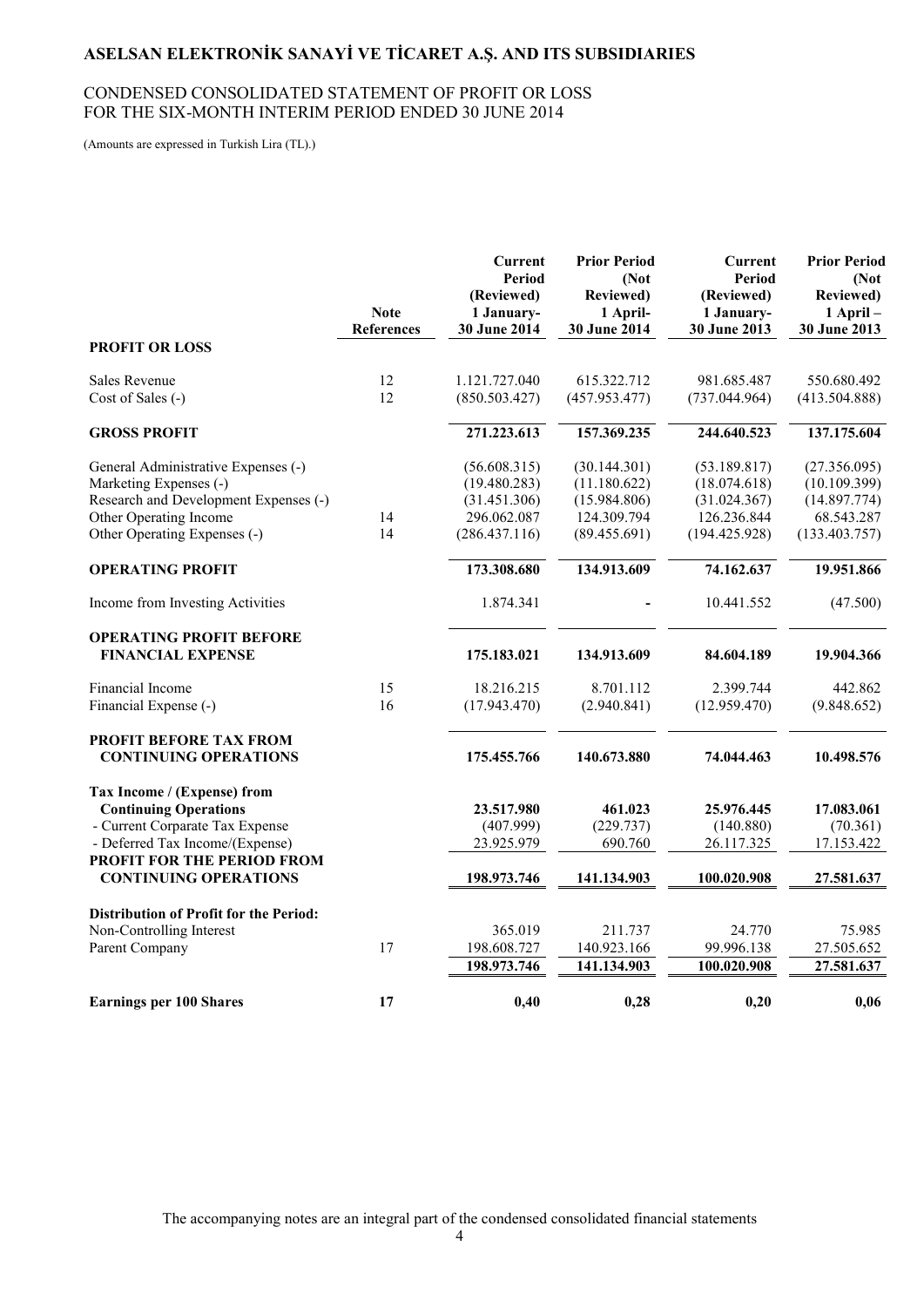#### CONDENSED CONSOLIDATED STATEMENT OF OTHER COMPREHENSIVE INCOME FOR THE SIX-MONTH INTERIM PERIOD ENDED 30 JUNE 2014

(Amounts are expressed in Turkish Lira (TL).)

|                                                         | <b>Note</b><br><b>References</b> | <b>Current</b><br><b>Period</b><br>(Reviewed)<br>1 January-<br><b>30 June 2014</b> | <b>Prior Period</b><br>(Not<br><b>Reviewed</b> )<br>1 April-<br><b>30 June 2014</b> | Current<br>Period<br>(Reviewed)<br>1 January-<br><b>30 June 2013</b> | <b>Prior Period</b><br>(Not<br><b>Reviewed</b> )<br>1 April-<br><b>30 June 2013</b> |
|---------------------------------------------------------|----------------------------------|------------------------------------------------------------------------------------|-------------------------------------------------------------------------------------|----------------------------------------------------------------------|-------------------------------------------------------------------------------------|
| <b>PROFIT FOR THE PERIOD</b>                            |                                  | 198.973.746                                                                        | 141.134.903                                                                         | 100.020.908                                                          | 27.581.637                                                                          |
| <b>OTHER COMPREHENSIVE</b><br><b>INCOME</b>             |                                  |                                                                                    |                                                                                     |                                                                      |                                                                                     |
| Items not to be Reclassified in<br>Profit/Loss          |                                  |                                                                                    |                                                                                     | 6.132.968                                                            | 6.132.968                                                                           |
| Remeasurement Income/Loss from<br>Defined Benefit Plans |                                  |                                                                                    |                                                                                     | 7.666.211                                                            | 7.666.211                                                                           |
| Deferred Tax Expense                                    |                                  |                                                                                    |                                                                                     | (1.533.243)                                                          | (1.533.243)                                                                         |
| <b>OTHER COMPREHENSIVE</b><br><b>INCOME</b>             |                                  |                                                                                    |                                                                                     | 6.132.968                                                            | 6.132.968                                                                           |
| <b>TOTAL COMPREHENSIVE</b><br><b>INCOME</b>             |                                  | 198.973.746                                                                        | 141.134.903                                                                         | 106.153.876                                                          | 33.714.605                                                                          |
| <b>Distribution of Total</b>                            |                                  |                                                                                    |                                                                                     |                                                                      |                                                                                     |
| <b>Comprehensive Income:</b>                            |                                  |                                                                                    |                                                                                     |                                                                      |                                                                                     |
| Non-controlling Interests                               |                                  | 365.019                                                                            | 211.737                                                                             | 24.770                                                               | 75.985                                                                              |
| Parent Company                                          |                                  | 198.608.727                                                                        | 140.923.166                                                                         | 106.129.106                                                          | 33.638.620                                                                          |
|                                                         |                                  | 198.973.746                                                                        | 141.134.903                                                                         | 106.153.876                                                          | 33.714.605                                                                          |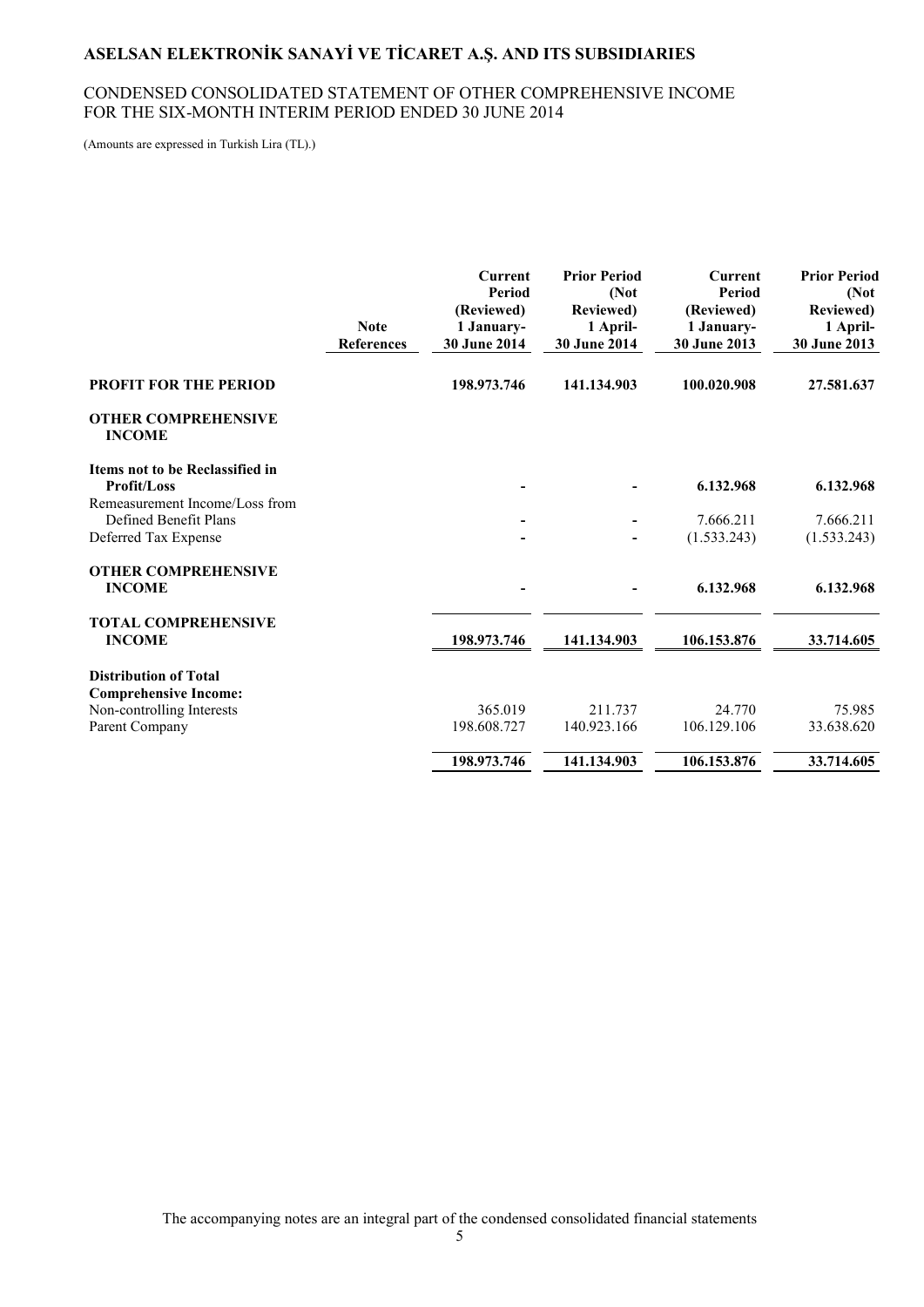#### CONDENSED CONSOLIDATED STATEMENT OF CHANGES IN EQUITY FOR THE SIX-MONTH INTERIM PERIOD ENDED 30 JUNE 2014

(Amounts are expressed in Turkish Lira ("TL").)

|                                                          |               |                              | Reclassified to Profit or Loss                                             | Other Comprehensive Income / Expense not to be             |                                      |                          | Accumulated Profit           |                                                 |                                  |               |
|----------------------------------------------------------|---------------|------------------------------|----------------------------------------------------------------------------|------------------------------------------------------------|--------------------------------------|--------------------------|------------------------------|-------------------------------------------------|----------------------------------|---------------|
|                                                          | Share Capital | Share Capital<br>Adjustments | Remeasurement<br>Income/Loss from<br><b>Revaluation of Fixed</b><br>Assets | Remeasurement<br>Income/Loss from<br>Defined Benefit Plans | <b>Restricted Profit</b><br>Reserves | Retained<br>Earnings     | Net Profit<br>for the Period | <b>Equity Attributable</b><br>to Parent Company | Non-<br>Controlling<br>Interests | Total         |
| <b>Balance as of 1 January</b><br>2013 (Restated)        | 500.000.000   | 98.620.780                   |                                                                            | (13.175.916)                                               | 52.071.680                           | 321.656.271              | 306.378.584                  | 1.265.551.399                                   | 544.192                          | 1.266.095.591 |
| Transfers                                                |               |                              |                                                                            |                                                            | 17.595.111                           | 210.283.473              | (227.878.584)                |                                                 |                                  |               |
| <b>Total Comprehensive</b><br>Income                     | ٠             | $\blacksquare$               |                                                                            | 6.132.968                                                  |                                      |                          | 99.996.138                   | 106.129.106                                     | 24.770                           | 106.153.876   |
| Dividends                                                |               |                              |                                                                            |                                                            |                                      |                          | (78.500.000)                 | (78.500.000)                                    | (2.500)                          | (78.502.500)  |
| <b>Balance as of 30 June</b><br>2013 (Period End)        | 500.000.000   | 98.620.780                   |                                                                            | (7.042.948)                                                | 69.666.791                           | 531.939.744              | 99.996.138                   | 1.293.180.505                                   | 566.462                          | 1.293.746.967 |
| <b>Balance as of 1 January</b><br>2014 (Period Begining) | 500.000.000   | 98.620.780                   | 177.532.454                                                                | (3.866.000)                                                | 69.677.755                           | 531.921.172              | 238.081.489                  | 1.611.967.650                                   | 517.801                          | 1.612.485.451 |
| Transfers<br><b>Total Comprehensive</b>                  |               |                              |                                                                            |                                                            | 3.983.319                            | 209.098.170              | (213.081.489)                |                                                 |                                  |               |
| Income                                                   |               |                              |                                                                            |                                                            |                                      | ٠                        | 198.608.727                  | 198.608.727                                     | 365.019                          | 198.973.746   |
| Dividends                                                |               |                              |                                                                            |                                                            |                                      | $\overline{\phantom{a}}$ | (25.000.000)                 | (25.000.000)                                    | $\blacksquare$                   | (25.000.000)  |
| Transactions with Non-<br>Controlling Interests          |               |                              | 32.887                                                                     | (388)                                                      | 8.368                                | (61.683)                 |                              | (20.816)                                        | 96.654                           | 75.838        |
| <b>Balance as of 30 June</b><br>2014 (Period End)        | 500.000.000   | 98.620.780                   | 177.565.341                                                                | (3.866.388)                                                | 73.669.442                           | 740.957.659              | 198.608.727                  | 1.785.555.561                                   | 979.474                          | 1.786.535.035 |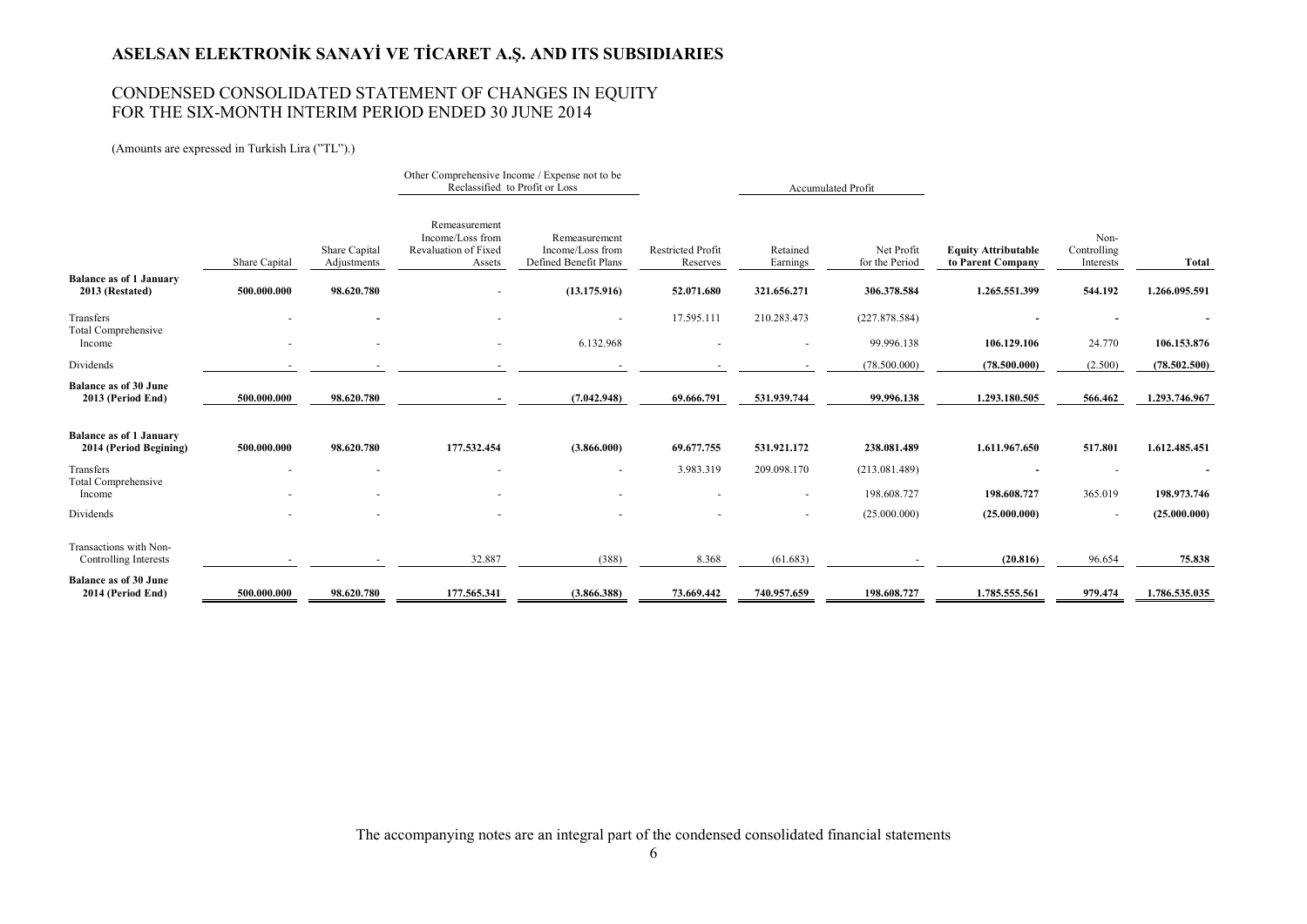#### CONDENSED CONSOLIDATED STATEMENT OF CASH FLOWS FOR THE SIX-MONTH INTERIM PERIOD ENDED 30 JUNE 2014

(Amounts are expressed in Turkish Lira ("TL").).

|                                                                                                                 | <b>Note</b><br><b>References</b> | <b>Current Period</b><br>(Reviewed)<br>1 January-<br>30 June<br>2014 | (*) Prior Period<br>(Reviewed)<br>1 January-<br>30 June<br>2013 |
|-----------------------------------------------------------------------------------------------------------------|----------------------------------|----------------------------------------------------------------------|-----------------------------------------------------------------|
| <b>Cash Flows from Operating Activities</b>                                                                     |                                  | 44.452.109                                                           | (131.697.645)                                                   |
| Net Profit for the Period                                                                                       |                                  | 198.973.746                                                          | 100.020.908                                                     |
| <b>Adjustments to Reconcile Profit for the Period</b><br>- Adjustments Related to Depreciation and Amortization |                                  | 47.271.781                                                           | 39.695.700                                                      |
| Expenses                                                                                                        | 7                                | 47.541.144                                                           | 40.562.872                                                      |
| - Adjustments Related to Research and Development<br>Expenses                                                   |                                  | 11.399.970                                                           | 11.077.312                                                      |
| - Provision for Employee Benefits                                                                               |                                  | 14.786.116                                                           | 17.882.192                                                      |
| - Provision for Trade Doubtful Receivables - Net                                                                | $\overline{4}$                   | 72.304                                                               | 95.117                                                          |
| - Provision for Guarantee Expenses - Net                                                                        | 8                                | 6.894.458                                                            | 3.805.565                                                       |
| - Provision for Delay Penalties and Fines – Net                                                                 | 8                                | (6.228.883)                                                          | (3.187.338)                                                     |
| - Provision for Lawsuits - Net                                                                                  | 8                                | (11.200)                                                             | (15.000)                                                        |
| - Allowance for Impairment on Inventories - Net                                                                 | 5                                | 4.810.501                                                            | (3.231.297)                                                     |
| - Other Provisions                                                                                              |                                  | (1.114.042)                                                          | (2.354.988)                                                     |
| - Adjustments Related to Interest Income                                                                        | 14                               | (2.132.593)                                                          | (3.043.559)                                                     |
| - Adjustments Related to Interest Expense<br>- Foreign Exchange Differences Related to Financial                | 16                               | 4.498.924                                                            | 4.137.760                                                       |
| Borrowings – Net                                                                                                |                                  | (7.852.597)                                                          | 10.385.061                                                      |
| - Adjustments Related to Tax Expense/Income                                                                     |                                  | (23.517.980)                                                         | (25.976.445)                                                    |
| - Income from Investing Activities                                                                              |                                  | (1.874.341)                                                          | (10.441.552)                                                    |
| <b>Movements in Working Capital</b>                                                                             |                                  | (195.972.039)                                                        | (267.785.755)                                                   |
| - Adjustments for Increase/Decrease in Inventory<br>- Adjustments for Increase/Decrease in Trade                |                                  | (108.919.940)                                                        | (2.199.979)                                                     |
| Receivables<br>- Adjustments for Increase/Decrease in Other                                                     |                                  | 38.328.487                                                           | (193.766.772)                                                   |
| Receivables                                                                                                     |                                  | 30.605.387                                                           | (14.534.274)                                                    |
| - Prepaid Expenses                                                                                              | 6                                | (55.228.041)                                                         | 1.954.348                                                       |
| - Other Current Assets                                                                                          |                                  | (22.659.865)                                                         | (18.802.954)                                                    |
| - Other Non-Current Assets                                                                                      |                                  | (1.185.409)                                                          | (1.354.381)                                                     |
| - Adjustments for Increase/Decrease in Trade Payables                                                           | 4                                | 42.269.432                                                           | (52.487.617)                                                    |
| - Adjustments for Increase/Decrease in Other Payables                                                           |                                  | 225.907                                                              | (551.382)                                                       |
| - Employee Benefit Obligations                                                                                  | 10                               | (325.869)                                                            | 8.148.986                                                       |
| - Government Grants and Incentives                                                                              |                                  | 3.019.834                                                            | 3.419.606                                                       |
| - Deferred Income                                                                                               | 6                                | (121.855.131)                                                        | 4.439.067                                                       |
| - Other Liabilities                                                                                             |                                  | (246.831)                                                            | (2.050.403)                                                     |
| <b>Net Cash Provided By Operations</b>                                                                          |                                  | 50.273.488                                                           | (128.069.147)                                                   |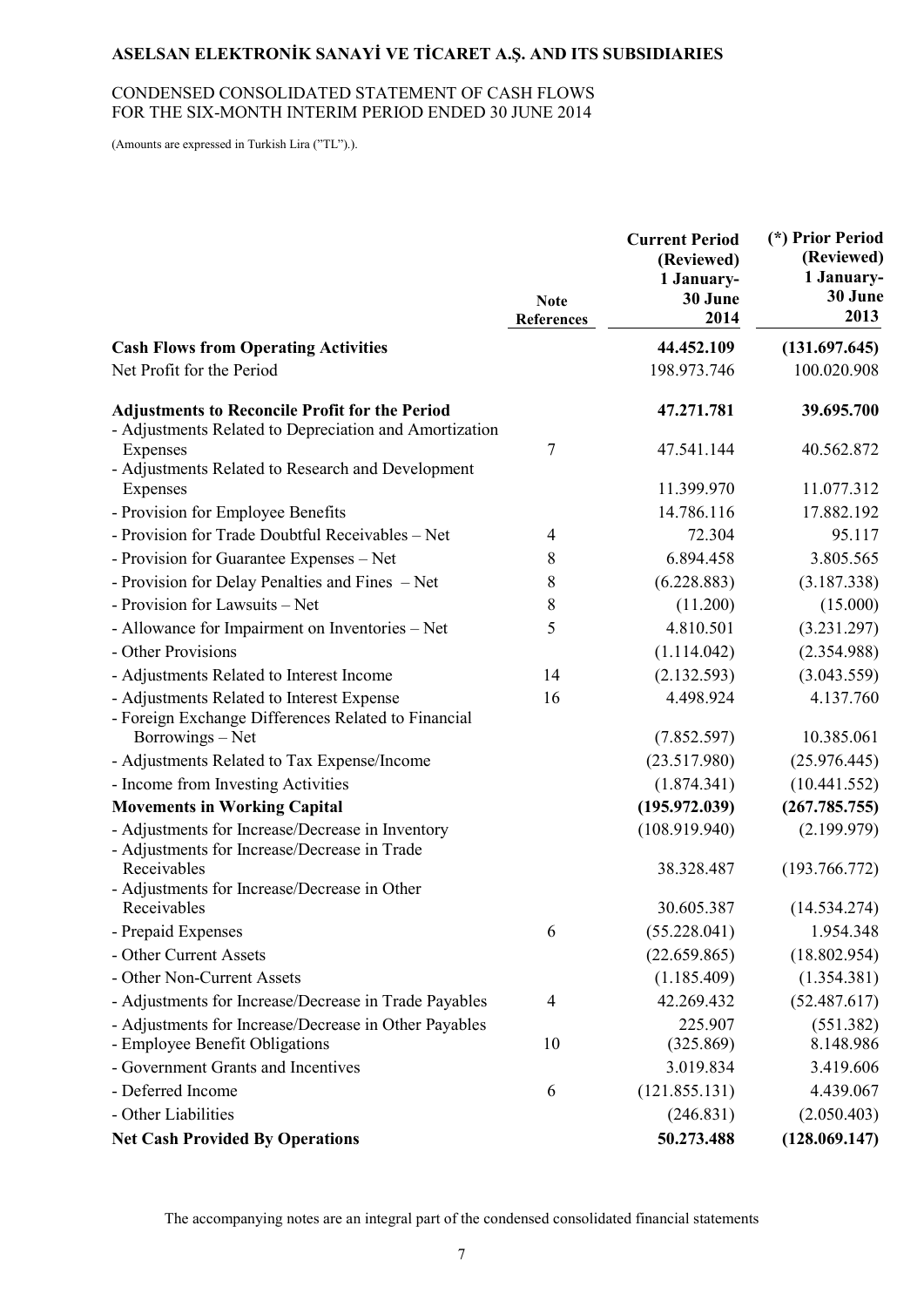#### CONDENSED CONSOLIDATED STATEMENT OF CASH FLOWS FOR THE SIX-MONTH INTERIM PERIOD ENDED 30 JUNE 2014

(Amounts are expressed in Turkish Lira ("TL").).

.

|                                                                                              | <b>Note</b><br><b>References</b> | <b>Current Period</b><br>(Reviewed)<br>1 January-<br>30 June<br>2014 | (*) Prior Period<br>(Reviewed)<br>1 January-<br>30 June<br>2013 |
|----------------------------------------------------------------------------------------------|----------------------------------|----------------------------------------------------------------------|-----------------------------------------------------------------|
| <b>Interest Paid</b>                                                                         |                                  | (1.963.653)                                                          | (2.522.591)                                                     |
| <b>Interest Received</b>                                                                     |                                  | 1.162.090                                                            | 1.875.846                                                       |
| Tax Payments/Refunds                                                                         |                                  | (480.904)                                                            | (304.275)                                                       |
| <b>Employee Termination Benefits Paid</b>                                                    | 10                               | (4.538.912)                                                          | (2.677.478)                                                     |
| <b>Cash Flows from Investing Activities</b><br>Proceeds from Disposal of Property, Plant and |                                  | (164.670.164)                                                        | (132.898.128)                                                   |
| <b>Equipment and Intangible Assets</b>                                                       |                                  | 22.644                                                               | 91.162                                                          |
| Payments for Property, Plant and Equipment                                                   |                                  | (78.531.276)                                                         | (81.773.840)                                                    |
| Payments for Intangible Assets - Net                                                         |                                  | (55.708.170)                                                         | (61.657.002)                                                    |
| Change in Financial Investments                                                              |                                  | (32.327.703)                                                         |                                                                 |
| Dividends Received                                                                           |                                  | 1.874.341                                                            | 10.441.552                                                      |
| <b>Cash Flows from Financing Activities</b>                                                  |                                  | 84.117.751                                                           | (12.024.648)                                                    |
| Proceeds from Borrowings                                                                     |                                  | 201.903.020                                                          | 333.100.355                                                     |
| Repayments of Borrowings                                                                     |                                  | (110.687.446)                                                        | (323.003.433)                                                   |
| Repayments of Obligations Under Finance Leases                                               |                                  | (61.116)                                                             | (23.807)                                                        |
| Dividend Payments                                                                            |                                  | (7.036.707)                                                          | (22.097.763)                                                    |
| <b>NET CHANGE IN CASH AND CASH</b><br><b>EQUIVALENTS</b>                                     |                                  | (36.100.304)                                                         | (276.620.421)                                                   |
| <b>CASH AND CASH EQUIVALENTS AT THE</b><br><b>BEGINNING OF THE PERIOD</b>                    |                                  | 103.683.817                                                          | 352.533.570                                                     |
| CASH AND CASH EQUIVALENTS AT THE END<br><b>OF THE PERIOD</b>                                 |                                  | 67.583.513                                                           | 75.913.149                                                      |

(\*) Effects of restatement are explained in Note 2.1, Comparative Information and Restatement of Prior Period Financial Statements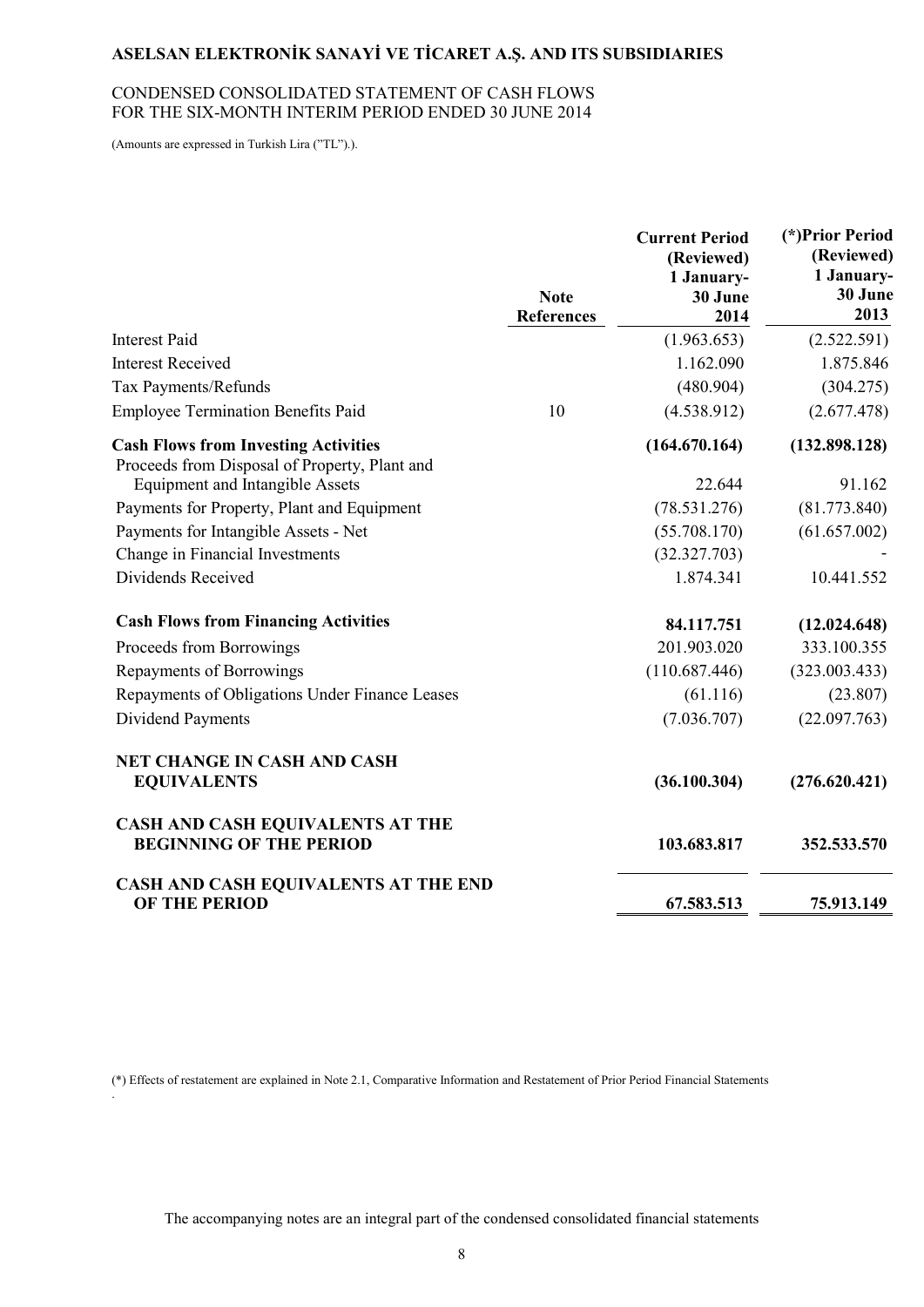NOTES TO THE CONDENSED CONSOLIDATED FINANCIAL STATEMENTS FOR THE SIX-MONTH PERIOD ENDED 30 JUNE 2014

(Amounts are expressed in Turkish Lira (TL).)

#### **1. ORGANIZATION AND OPERATIONS OF THE GROUP**

Aselsan Elektronik Sanayi ve Ticaret A.Ş. (the Company) was established in order to engage principally in research, development, engineering, production, tests, assembly, integration and sales, after sales support, consultancy and trading activities, to provide and conduct all sorts of activities for project preparation, engineering, consultancy, service providing, training, contracting, construction, publishing, trading, operation and internet services regarding various software, equipment, system, tools, material and platforms in the fields of electrical, electronics, microwave, electro-optics, guidance, computer, data processing, encryption, security, mechanics, chemistry and related subjects within the army, navy, air force and aerospace applications to all institutions, organizations, companies and individual consumers.

The Company was established at the end of 1975 as a corporation by Turkish Land Forces Foundation. The Company commenced its production activities in Macunköy facilities in early 1979. The Company has been organized in four main divisions: The Communication and Information Technologies Division (HBT), Radar, Electronic Warfare and Intelligence Systems (REHIS), Defense Systems Technologies (SST) and Microelectronics, Guidance & Electro-Optics Division (MGEO) based on the investment and production requirements of projects carried out. The Company carries out its manufacturing and engineering activities in Macunköy and Akyurt facilities and the Head office is located in Ankara, Macunköy.

Turkish Armed Forces Foundation ("TAFF") is the main shareholder of the Company which holds 84,58% of the capital and maintains control of the Company. TAFF was established on 17 June 1987 with the law number 3388, in order to manufacture or import guns, equipment and appliances needed for Turkish Armed Forces.

The Company is registered to Capital Markets Board of Turkey ("CMB") and its shares are quoted in Borsa Istanbul A.S. since 1990. 15,30% of the shares of the Company are publicly held as of 30 June 2014 (31 December 2013: 15,30%) (Note 11).

The Company's trade registry address is Mehmet Akif Ersoy Mahallesi 296. Cadde No:16 06370 Yenimahalle/Ankara. Average number of personnel employed by the Group as of 30 June 2014 is 5.387 (31 December 2013: 5.343).

The Company, and its consolidated subsidiaries Mikrodalga Elektronik Sistemleri Sanayi ve Ticaret A.Ş. ("Mikes") and AselsanNet Elektronik ve Haberleşme Sistemleri Sanayi Ticaret İnsaat ve Taahhüt Ltd. Sti. ("AselsanNet"), operating in the same sector with the Company, are collectively referred as the "Group" in the accompanying notes.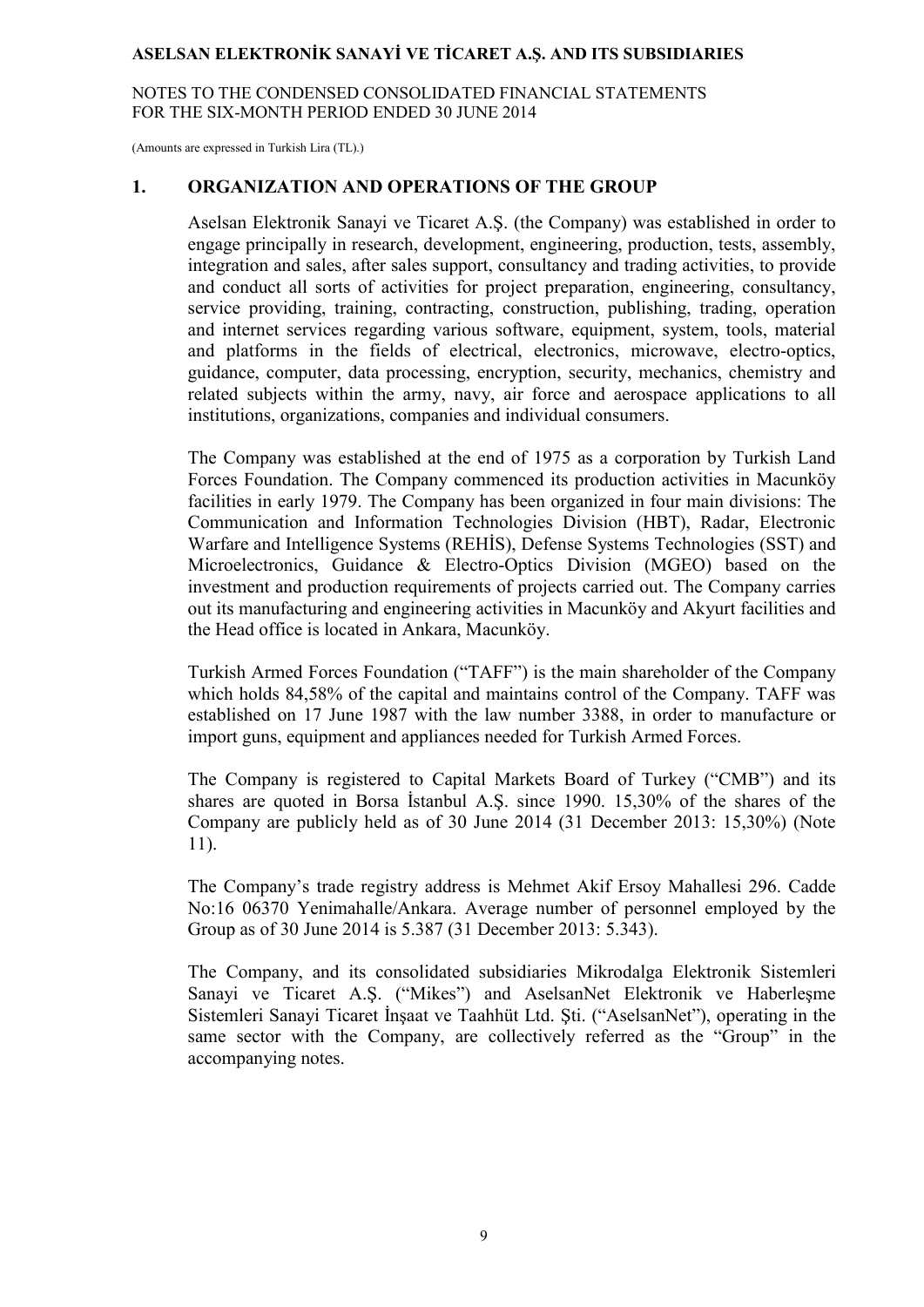NOTES TO THE CONDENSED CONSOLIDATED FINANCIAL STATEMENTS FOR THE SIX-MONTH PERIOD ENDED 30 JUNE 2014

(Amounts are expressed in Turkish Lira (TL).)

#### **1. ORGANIZATION AND OPERATIONS OF THE GROUP (cont'd)**

The main operations of the companies included in the consolidation and the share percentage of the Group for these companies are as follows:

|              |                                                      | 30 June<br>2014 | 31 December<br>2013 |
|--------------|------------------------------------------------------|-----------------|---------------------|
| Company name | Operation                                            |                 | Share $(\% )$       |
| Mikes $(*)$  | Research and<br>development on<br>microwave projects | 97,00           | 96,37               |
| AselsanNet   | Communication systems                                | 100,00          | 100,00              |

(\*)The increase in share ratio is due to purchase of shares of Mikes from Havelsan Hava Elektronik San. Tic. A.Ş. and AselsanNet.

The subsidiaries Mikroelektronik Ar-Ge Tasarım ve Ticaret Limited Şirketi and Aselsan Bakü Şirketi which are classified as non-current financial assets are excluded from consolidation as their inclusion does not materially affect the consolidated financial results of the Group.

The Company opened up a branch as "Aselsan Elektronik Sanayi ve Ticaret A.Ş. EP Co." in 2011 in South Africa. Branch is excluded from consolidation as its inclusion does not materially affect the consolidated financial results of the Group.

In addition, the joint ventures IGG Aselsan Integrated Systems LLC (United Arab Emirates) and Kazakhstan Aselsan Engineering LLP (Kazakhstan) established in 2011 and Aselsan Middle East PSC LTD (Jordan) established in 2012, which are classified as non-current financial assets are excluded from consolidation as their inclusion does not materially affect the consolidated financial results of the Group

In March 2014, "ASELSAN Hassas Optik Sanayi ve Ticaret A.Ş." company was established, whose 50% is owned by ASELSAN and 50% owned by Sivas Optik Malzemeleri Sanayi ve Ticaret A.Ş.. The production of precision optics technology for ultraviolet, visible and infrared tapes which was designed by ASELSAN and produced abroad will begin afterwards the completion of the facilty constructed in Sivas. The Company was excluded from consolidation, as its inclusion does not materially affect the consolidated financial results of the Group.

#### Approval of the condensed consolidated financial statements

These condensed consolidated financial statements have been approved for issue by the Board of Directors with the decision number 827 on 19 August 2014. No authority other than Board of Directors and General Assembly has the right to amend the consolidated financial statements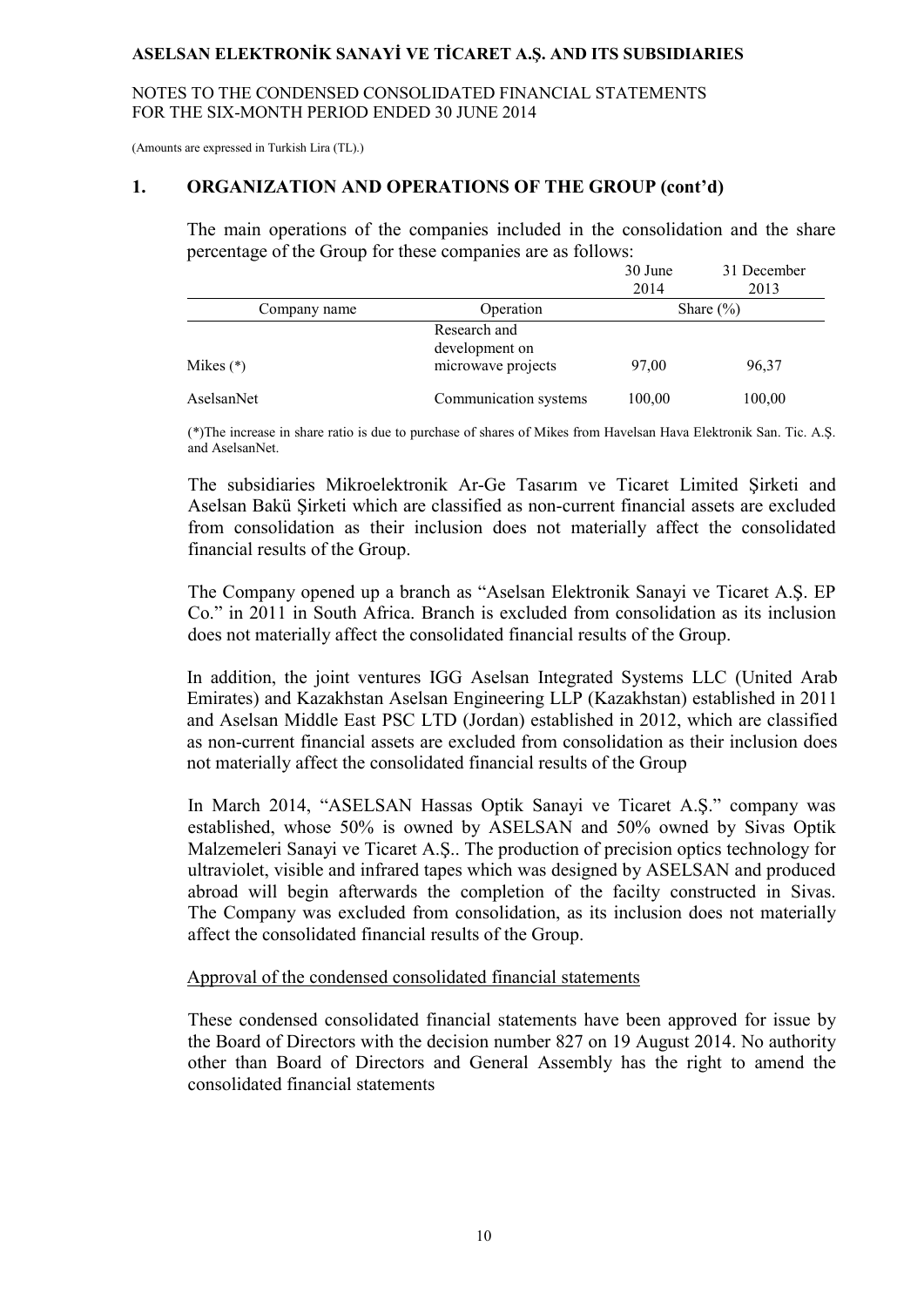NOTES TO THE CONDENSED CONSOLIDATED FINANCIAL STATEMENTS FOR THE SIX-MONTH PERIOD ENDED 30 JUNE 2014

(Amounts are expressed in Turkish Lira (TL).)

### **2. BASIS OF PRESENTATION OF CONSOLIDATED FINANCIAL STATEMENTS**

#### **2.1 The basis of presentation**

#### Statement of Compliance to TAS

The company and its subsidiaries registered in Turkey, Mikes and AselsanNet maintain their books of account and prepare their statutory financial statements ("Statutory Financial Statements") in accordance with accounting principles in the Turkish Commercial Code ("TCC") and tax legislation in Turkish Lira ("TL").

The accompanying condensed consolidated financial statements are prepared in accordance with the requirements of Capital Markets Board ("CMB") Communiqué Serial II, No: 14.1 "Basis of Financial Reporting in Capital Markets", which were published in the Official Gazette No: 28676 on 13 June 2013. The accompanying condensed consolidated financial statements are prepared based on the Turkish Accounting Standards and Interpretations ("TAS") that have been put into effect by the Public Oversight Accounting and Auditing Standards Authority ("POA") under Article 5 of the Communiqué.

In addition, the condensed consolidated financial statements and its notes are presented in accordance with the format requirements as announced by the CMB's statement on 7 June 2013.

The consolidated financial statements are prepared according to historical cost accounting except for the revaluation of lands. In order to determine the historical cost, the fair values paid for assets are considered.

#### Functional Currency

The individual financial statements of each Group entity are presented in the currency of the primary economic environment in which the entity operates (its functional currency). For the purpose of the consolidated financial statements, the results and financial position of each entity are expressed in TL, which is the functional, and presentation currency of the Company and the reporting currency for the consolidated financial statements.

#### Preparation of Financial Statements in Hyperinflationary Periods

CMB, with its resolution dated 17 March 2005 declared that companies operating in Turkey which prepare their financial statements in accordance with CMB Accounting Standards, effective 1 January 2005, will not be subject to the application of inflationary accounting. Consequently, in the accompanying financial statements IAS/TAS 29 "Financial Reporting in Hyperinflationary Economies" was not applied since 1 January 2005.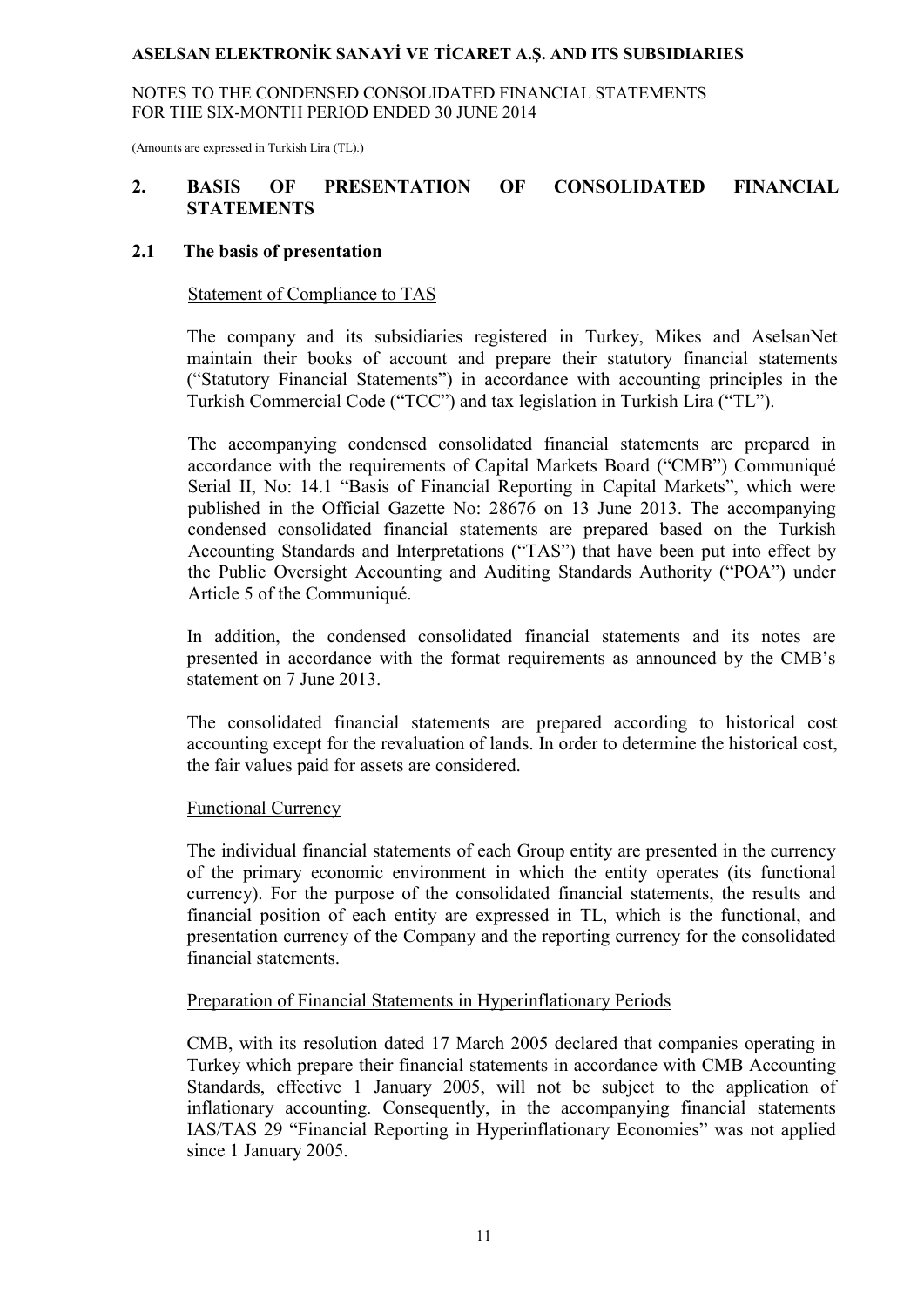NOTES TO THE CONDENSED CONSOLIDATED FINANCIAL STATEMENTS FOR THE SIX-MONTH PERIOD ENDED 30 JUNE 2014

(Amounts are expressed in Turkish Lira (TL).)

### **2. BASIS OF PRESENTATION OF CONSOLIDATED FINANCIAL STATEMENTS (cont'd)**

#### **2.1 The basis of presentation (cont'd)**

#### Comparative Information and Restatement of Prior Period Financial Statements

Consolidated financial statements of the Group have been prepared comparatively with prior period in order to give information about financial position and performance trends. If the presentation or classification of the financial statements is changed, in order to maintain consistency, financial statements of the prior periods are also reclassified and the significant changes are explained.

#### Basis of Consolidation

#### Subsidiaries:

The details of the subsidiaries of the Group are as follows:

|                                                       |            |                 | Group's proportion of<br>ownership and voting power<br>held $(\% )$ |                                                 |
|-------------------------------------------------------|------------|-----------------|---------------------------------------------------------------------|-------------------------------------------------|
| Subsidiaries                                          | Location   | 30 June<br>2014 | 31 December<br>2013                                                 | Principal Activity                              |
| <b>Mikes</b>                                          | Turkey     | 97,00           | 96,37                                                               | Microwaye R&D<br>projects                       |
| AselsanNet                                            | Turkey     | 100             | 100                                                                 | Telecommunication<br>systems                    |
| ASELSAN Bakü Şirketi (*)                              | Azerbaijan | 100             | 100                                                                 | Marketing and sales<br>of the group<br>products |
| Mikroelektronik Ar-Ge<br>Tasarım ve Tic. Ltd Şti. (*) | Turkey     | 85              | 85                                                                  | Microelectronic<br>R&D projects                 |

(\*) Excluded from group consolidation as it does not significantly affect the consolidated financial results.

The consolidated financial statements incorporate the financial statements of the Company and entities controlled by the Company and its subsidiaries. Control is achieved when the Company:

- has power over the investee;
- is exposed, or has rights, to variable returns from its involvement with the investee; and
- has the ability to use its power to affect its returns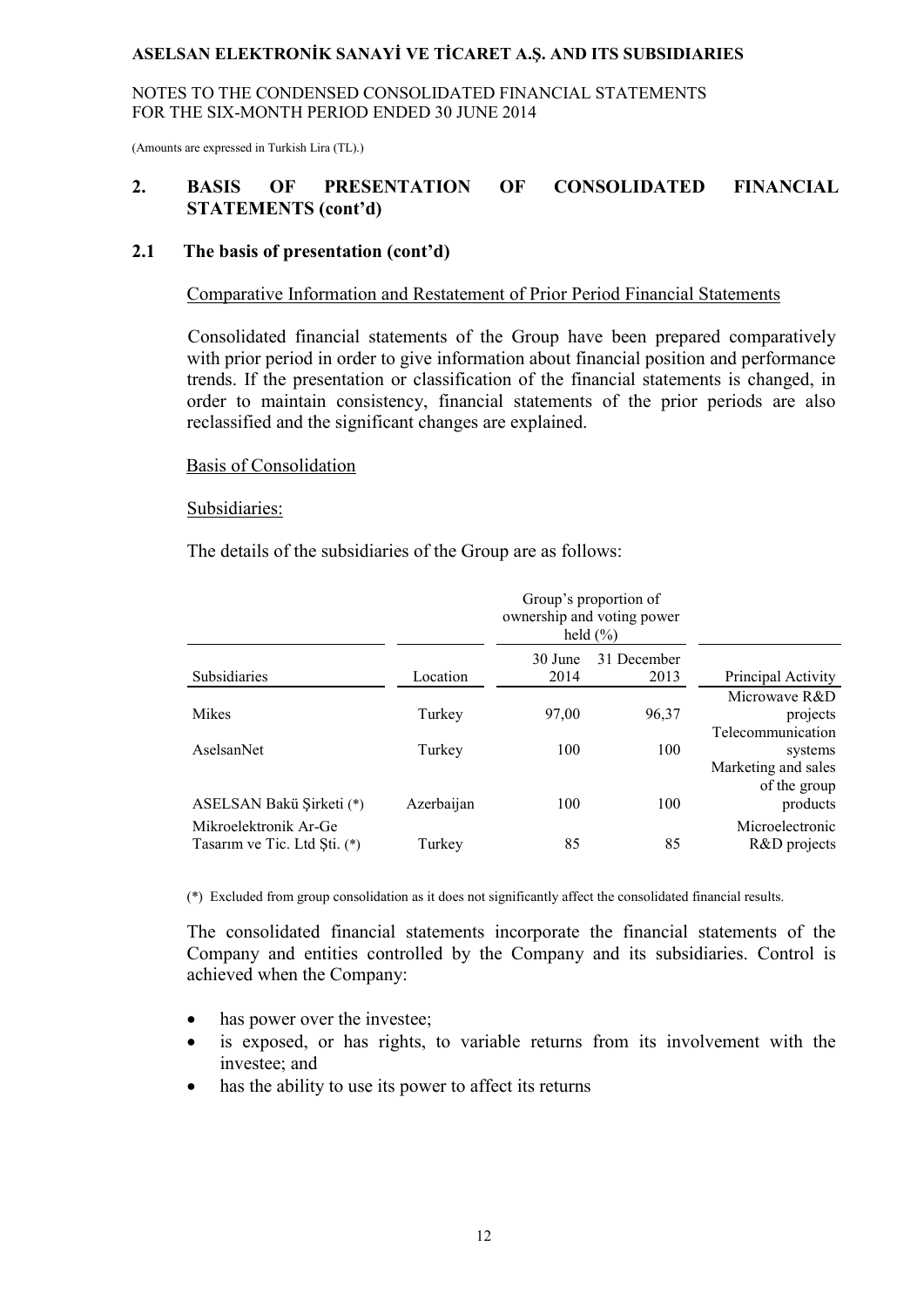NOTES TO THE CONDENSED CONSOLIDATED FINANCIAL STATEMENTS FOR THE SIX-MONTH PERIOD ENDED 30 JUNE 2014

(Amounts are expressed in Turkish Lira (TL).)

### **2. BASIS OF PRESENTATION OF CONSOLIDATED FINANCIAL STATEMENTS (cont'd)**

### **2.1 The basis of presentation (cont'd)**

Basis of Consolidation (cont'd)

#### Subsidiaries (cont'd):

The Company reassesses whether or not it controls an investee if facts and circumstances indicate that there are changes to one or more of the three elements of control listed above.

When the Company has less than a majority of the voting rights of an investee, it has power over the investee when the voting rights are sufficient to give it the practical ability to direct the relevant activities of the investee unilaterally. The Company considers all relevant facts and circumstances in assessing whether or not the Company's voting rights in an investee are sufficient to give it power, including:

- the size of the Company's holding of voting rights relative to the size and dispersion of holdings of the other vote holders,
- potential voting rights held by the Company, other vote holders or other parties,
- rights arising from other contractual arrangements; and
- any additional facts and circumstances that indicate the Company has, or does have, the current ability to direct the relevant activities at the time that decisions need to be made, including voting patterns at previous shareholders' meeting.

Consolidation of subsidiary begins when the Company obtains control over the subsidiary and ceases when the Company loses control of the subsidiary. Specifically, income and expenses of a subsidiary acquired or disposed of during the year are included in the consolidated statement of profit or loss and other comprehensive income from the date the Company gains control until the date when the Company ceases to control the subsidiary.

Profit or loss and each component of other comprehensive income are attributed to the owners of the Company and to the non-controlling interests. Total comprehensive income of subsidiaries is attributed to the owners of the Company and to the noncontrolling interests even if results in the non-controlling interests having a deficit balance.

When necessary, adjustments are made to the financial statements of subsidiaries to bring their accounting policies into line with the Group's accounting policies.

All intragroup assets and liabilities, equity, income, expenses and cash flows relating to transactions between members of the Group are eliminated in full on consolidation.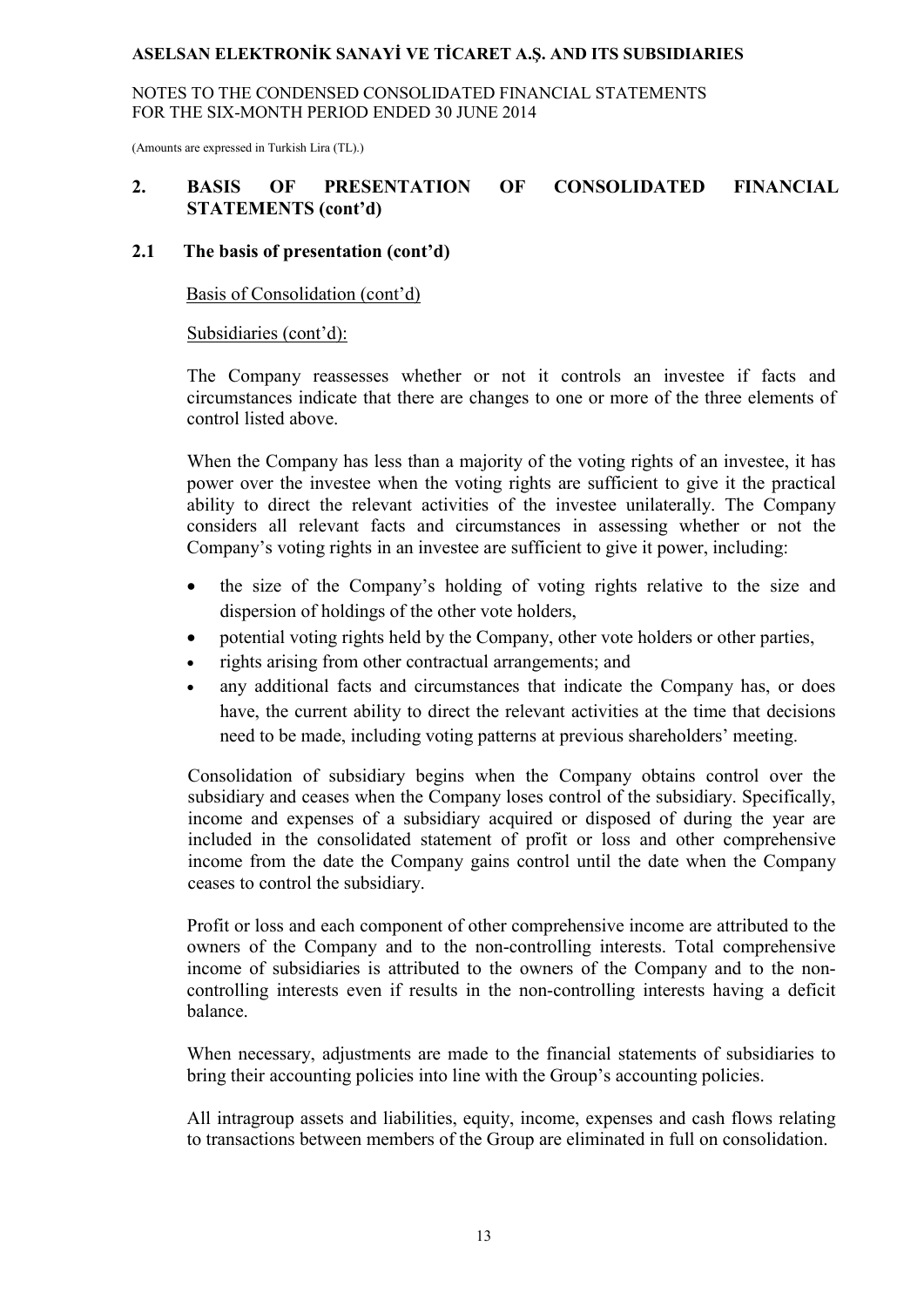NOTES TO THE CONDENSED CONSOLIDATED FINANCIAL STATEMENTS FOR THE SIX-MONTH PERIOD ENDED 30 JUNE 2014

(Amounts are expressed in Turkish Lira (TL).)

#### **2. BASIS OF PRESENTATION OF CONSOLIDATED FINANCIAL STATEMENTS (cont'd)**

### **2.1 The basis of presentation (cont'd)**

Basis of Consolidation (cont'd)

#### Joint Ventures:

The details of the Group's interests in joint ventures as of 30 June 2014 and 31 December 2013 are as follows:

|                                                       |                                              |                                              | Group's proportion of<br>ownership and voting<br>power held $(\% )$ |                        |  |
|-------------------------------------------------------|----------------------------------------------|----------------------------------------------|---------------------------------------------------------------------|------------------------|--|
| Joint Ventures                                        | Principal Activity                           | Country of<br>incorporation<br>and operation | 30<br>June<br>2014                                                  | 31<br>December<br>2013 |  |
| <b>ASELSAN Hassas Optik</b><br>Sanayi ve Ticaret A.S. | Precision optics<br>technologies             | Turkey                                       | 50                                                                  |                        |  |
| <b>IGG ASELSAN Integrated</b><br>Systems LLC          | Marketing and sales<br>of the group products | U.A.E.                                       | 49                                                                  | 49                     |  |
| Kazakhstan ASELSAN<br>Engineering LLP                 | Marketing and sales<br>of the group products | Kazakhstan                                   | 49                                                                  | 49                     |  |
| <b>ASELSAN Middle East</b><br><b>PSC LTD</b>          | Marketing and sales<br>of the group products | Jordan                                       | 49                                                                  | 49                     |  |

A joint venture is a joint arrangement whereby the parties that have joint control of the arrangement have rights to the net assets of the joint arrangement. Joint control is the contractually agreed sharing of control of an arrangement, which exists only when decisions about the relevant activities require unanimous consent of the parties sharing control.

IGG Aselsan Integrated Systems LLC, Kazakhstan Aselsan Engineering LLP established in 2011, Aselsan Middle East PSC LTD (Jordan) established in 2012 and ASELSAN Hassas Optik Sanayi ve Ticaret A.Ş. established in 2013 which are classified as non-current financial assets and accounted with acquisition cost after impairment were not included in the consolidation, their effect on the consolidated financial statements of the Group are deemed to be immaterial.

#### **2.2 Changes in the Accounting Policies**

Significant changes in accounting policies are applied retrospectively and prior period financial statements are restated.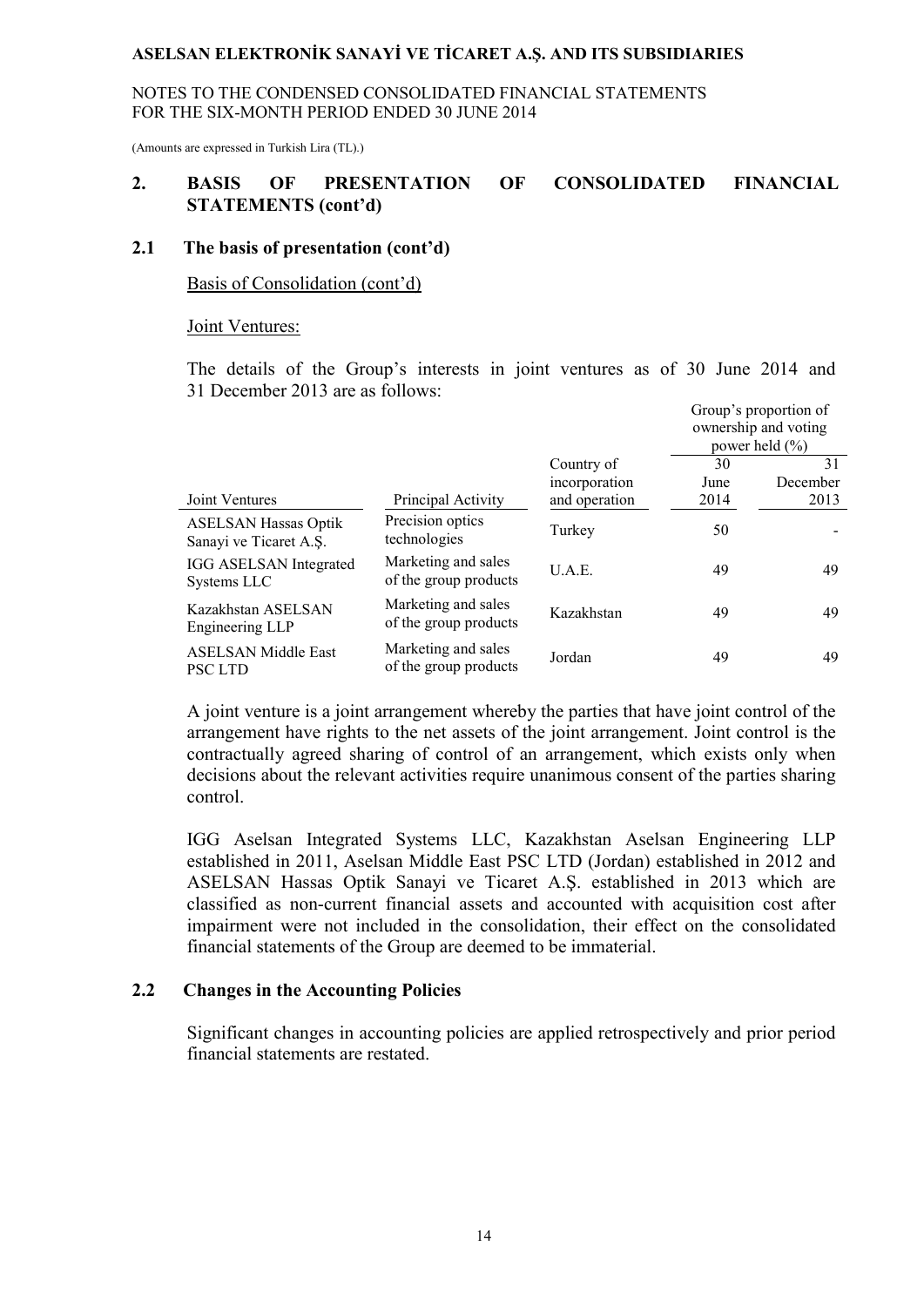NOTES TO THE CONDENSED CONSOLIDATED FINANCIAL STATEMENTS FOR THE SIX-MONTH PERIOD ENDED 30 JUNE 2014

(Amounts are expressed in Turkish Lira (TL).)

### **2. BASIS OF PRESENTATION OF CONSOLIDATED FINANCIAL STATEMENTS (cont'd)**

#### **2.3 Changes in the Accounting Estimates and Errors**

If estimated changes in accounting policies are for only one period, changes are applied on the current year but if the estimated changes are for the following periods, changes are applied both on the current and following years prospectively. The Group has no significant changes to the accounting estimates in the current period.

The estimated errors in the accounting policies are applied retrospectively and the prior year's financial statements are restated accordingly.

#### **2.4 New and Revised Turkish Accounting Standards**

### **(a) Amendments to TASs affecting amounts reported and the disclosures in the financial statements**

None.

#### **(b) New and Revised TASs applied with no material effect on the financial statements which are effective since 2014**

| Amendments to TFRS 10, 11, TAS 27 <i>Investment Entities<sup>1</sup></i> |                                             |
|--------------------------------------------------------------------------|---------------------------------------------|
| Amendments to TAS 32                                                     | Offsetting Financial Assets and Financial   |
|                                                                          | Liabilities <sup>1</sup>                    |
| Amendments to TAS 36                                                     | Recoverable Amount Disclosures for Non-     |
|                                                                          | Financial Assets <sup>1</sup>               |
| Amendments to TAS 39                                                     | Novation of Derivatives and Continuation of |
|                                                                          | Hedge Accounting <sup>1</sup>               |
| <b>IFRIC 21</b>                                                          | Levies <sup>1</sup>                         |

<sup>1</sup> Effective for annual periods beginning on or after 1 January 2014.

#### **Amendments to TFRS 10, 11, TAS 27** *Investment Entities*

This amendment with the additional provisions of TFRS 10 provide investment entities (as defined) an exemption from the consolidation of particular subsidiaries and instead require that an investment entity measure the investment in each eligible subsidiary at fair value through profit or loss.

#### **Amendments to TAS 32** *Offsetting Financial Assets and Financial Liabilities*

The amendments to TAS 32 clarify existing application issues relating to the offset of financial assets and financial liabilities requirements. Specifically, the amendments clarify the meaning of "currently has a legally enforceable right of set-off" and "simultaneous realization and settlement".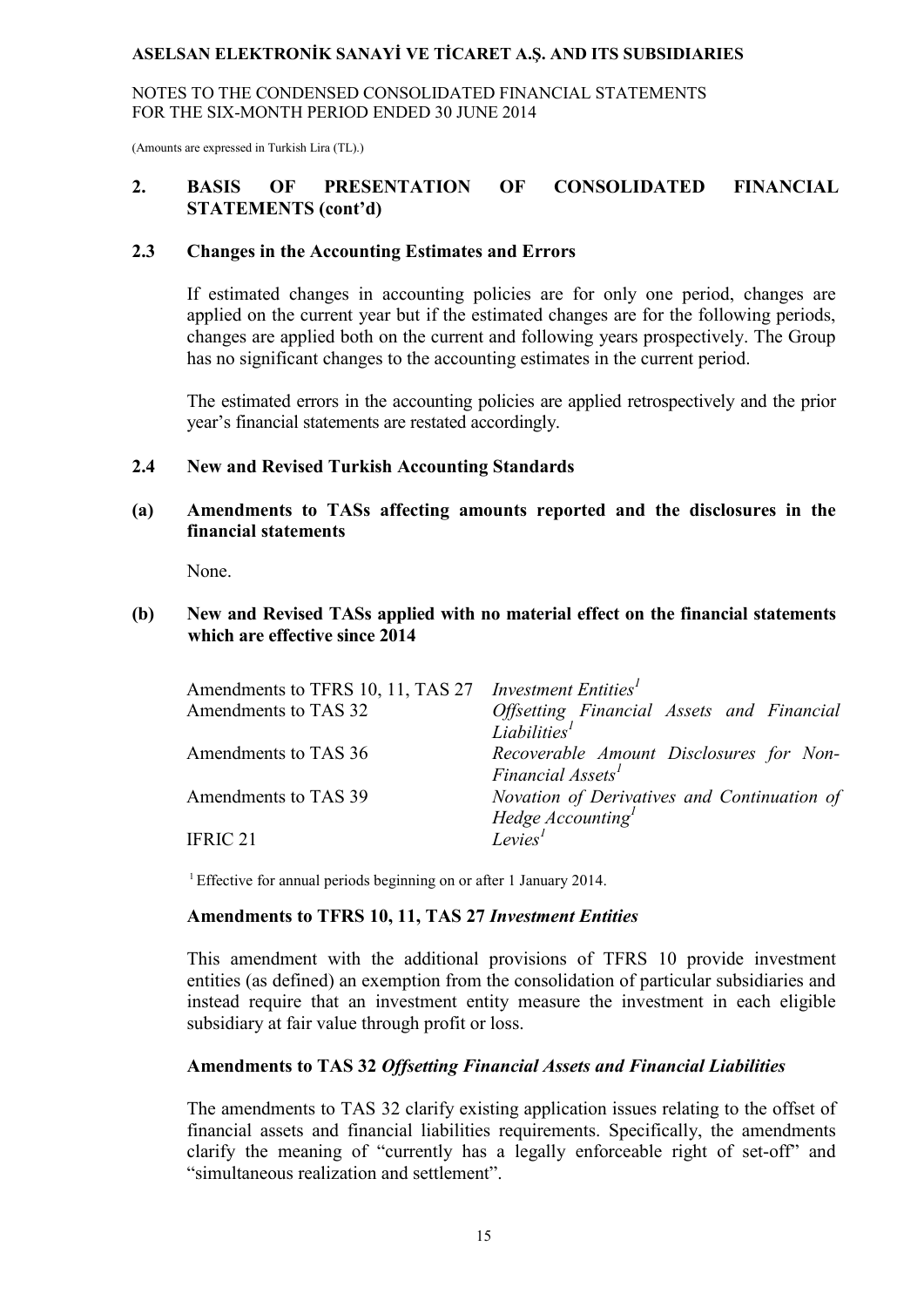NOTES TO THE CONDENSED CONSOLIDATED FINANCIAL STATEMENTS FOR THE SIX-MONTH PERIOD ENDED 30 JUNE 2014

(Amounts are expressed in Turkish Lira (TL).)

### **2. BASIS OF PRESENTATION OF CONSOLIDATED FINANCIAL STATEMENTS (cont'd)**

- **2.4 New and Revised Turkish Accounting Standards (cont'd)**
- **(b) New and Revised TASs applied with no material effect on the financial statements which are effective since 2014 (cont'd)**

#### **Amendments to TAS 36** *Recoverable Amount Disclosures for Non-Financial Assets*

As a consequence of TFRS 13 "Fair Value Measurements", there are amendments in the explanations about the measurement of the recoverable amount of an impaired asset. This amendment is limited to non-financial assets and paragraphs 130 and 134 of TAS 36 have been changed.

### **Amendments to TAS 39** *Novation of Derivatives and Continuation of Hedge Accounting*

This amendment to TAS 39 makes it clear that there is no need to discontinue hedge accounting if a hedging derivative is novated, provided certain criteria are met.

#### **IFRIC 21** *Levies*

IFRIC 21 identifies the obligating event for the recognition of a liability the activity that triggers the payment of the levy in accordance with the relevant legislation.

#### **(c) New and revised TASs in issue but not yet effective**

The Group has not applied the following new and revised TASs that have been issued but are not yet effective

#### **TFRS 9** *Financial Instruments*

TFRS 9, issued in November 2009, introduces new requirements for the classification and measurement of financial assets. TFRS 9 was amended in October 2010 to include requirements for the classification and measurement of financial liabilities and for derecognition.

### **Amendments to TFRS 9 and TFRS 7** *Mandatory Effective Date of TFRS 9 and Transition Disclosures*

On November 2013, it is tentatively decided that the mandatory effective date of TFRS 9 will be no earlier than annual periods beginning on or after 1 January 2017. The amendment has not published by POA yet. The Group evaluate the effects of the standards on financial position and performance.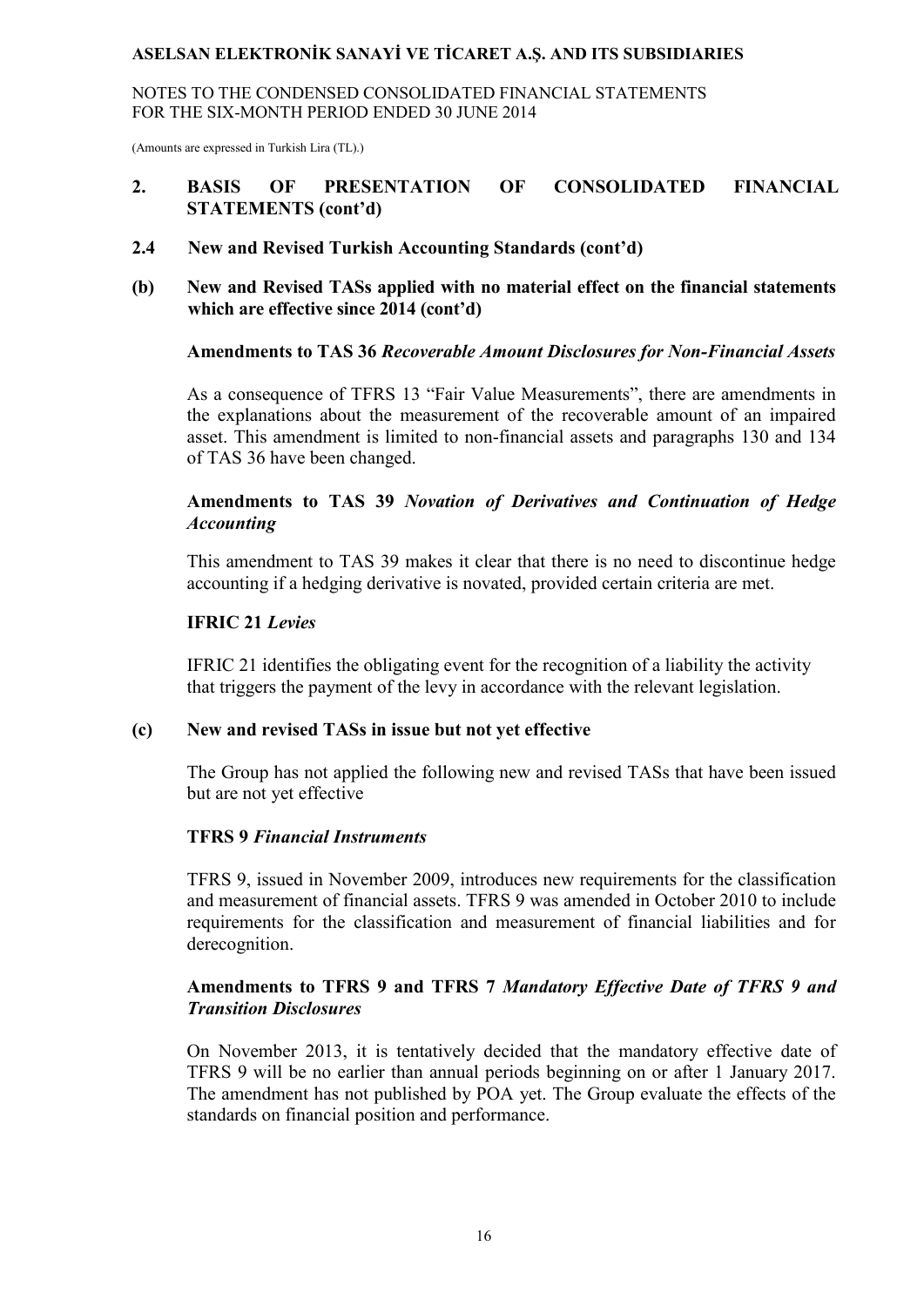NOTES TO THE CONDENSED CONSOLIDATED FINANCIAL STATEMENTS FOR THE SIX-MONTH PERIOD ENDED 30 JUNE 2014

(Amounts are expressed in Turkish Lira (TL).)

### **2. BASIS OF PRESENTATION OF CONSOLIDATED FINANCIAL STATEMENTS (cont'd)**

#### **2.5 Summary of Significant Accounting Policies**

Group prepared the accompanying condensed consolidated financial statements based on TAS 34 "Interim Financial Reporting". The accounting policies applied in preparation of condensed consolidated interim financial statements are compatible with the accounting policies applied for the period between 1 January - 31 December 2013. These condensed consolidated financial statements should be read on a comparative basis with the annual financial statements for the period between 1 January - 31 December 2013.

#### **3. RELATED PARTY TRANSACTIONS**

Transactions between the Company and its subsidiaries which are related parties of the Company have been eliminated on consolidation, and are not disclosed in this note.

The receivables from related parties usually arise from sales activities and are due 1 to 6 months after the date of sales. The receivables are unsecured by nature and bear no interest.

The payables to related parties usually arise from the purchase activities and are due 1 to 3 months after the date of purchase. The receivables bear no interest.

The other receivables from related parties usually arise from fund transfers for financing activities and are due 3 months. The receivables in US Dollars bear an interest of a range between 3,3%-4,3% (2013: 3,8%-4,4%). The receivables in South African Rand bear an interest of a range between 4,8% (2013: 4,8%).

Total amount of salaries and other short-term benefits paid for key management for the period ended as of 30 June 2014 is TL 2.895.555 (30 June 2013: TL 2.225.164).

Total amount of salaries and other short-term benefits paid for key management during the period are as follows:

|                     | l January- | 1 April-  | 1 January- | 1 April-  |
|---------------------|------------|-----------|------------|-----------|
|                     | 30 June    | 30 June   | 30 June    | 30 June   |
|                     | 2014       | 2014      | 2013       | 2013      |
| Salaries and other  |            |           |            |           |
| short-term benefits | 2.895.555  | 1.818.245 | 2.225.164  | 1.154.033 |

The details of transactions between the Group and other related parties are disclosed in the next page.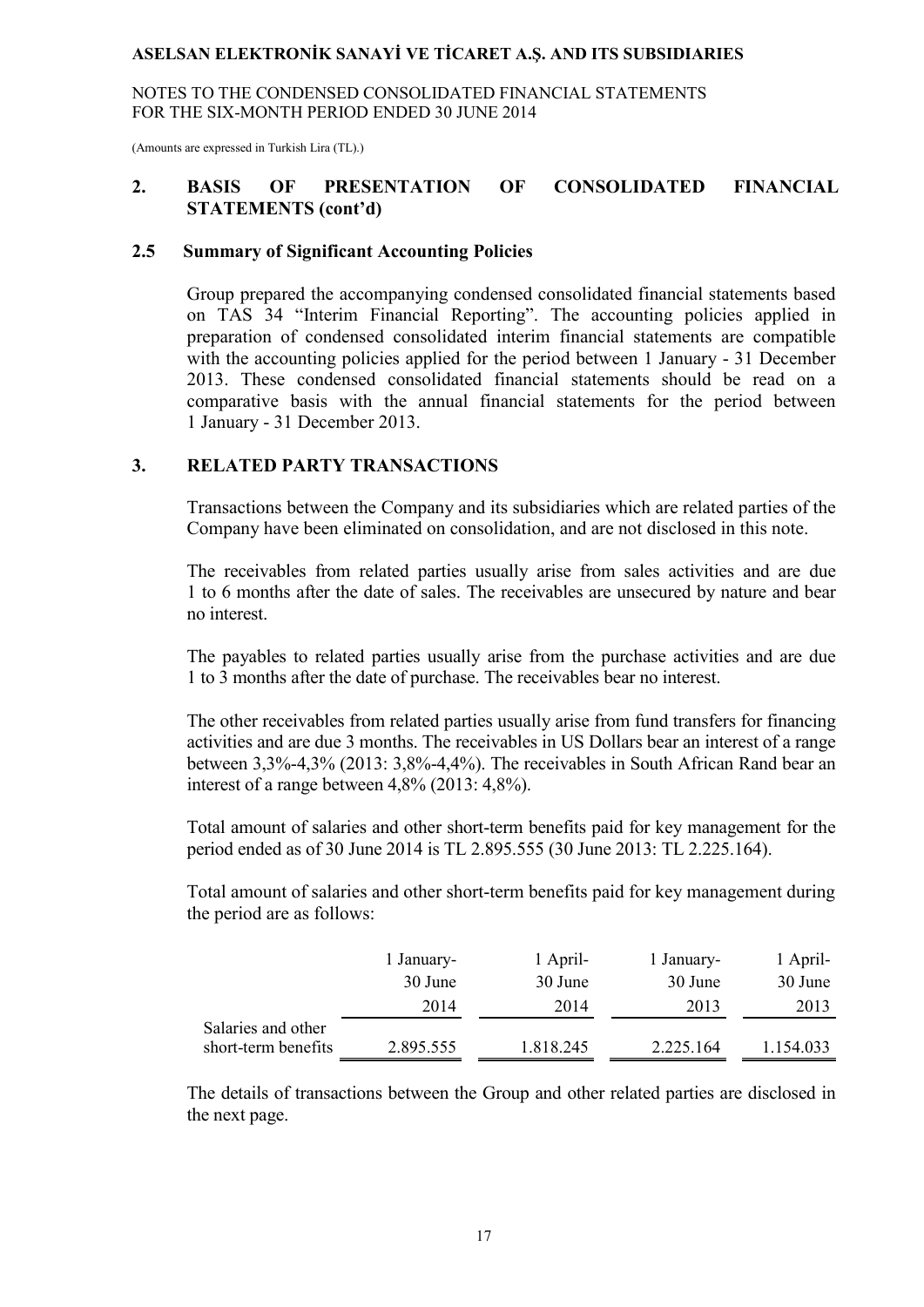#### NOTES TO THE CONDENSED CONSOLIDATED FINANCIAL STATEMENTS FOR THE SIX-MONTH PERIOD ENDED 30 JUNE 2014

(Amounts are expressed in Turkish Lira (TL).)

#### **3.RELATED PARTY TRANSACTIONS (cont'd)**

|                                                                                                                                                    | 30 June 2014                          |                        |             |            |                     |                                    |                        |             |          |             |
|----------------------------------------------------------------------------------------------------------------------------------------------------|---------------------------------------|------------------------|-------------|------------|---------------------|------------------------------------|------------------------|-------------|----------|-------------|
|                                                                                                                                                    |                                       |                        | Receivables |            |                     |                                    |                        |             | Payables |             |
|                                                                                                                                                    |                                       | Short-term             |             | Long-term  |                     |                                    | Short-term             |             |          | Long-term   |
|                                                                                                                                                    |                                       | Advances               |             |            | Advances            |                                    | Advances               |             |          | Advances    |
| Balances with related parties                                                                                                                      | Trading                               | given                  | Non-trading | Trading    | given               | Trading                            | received               | Non-trading | Trading  | received    |
| Main Shareholder<br>Turkish Armed Forces Foundation (*)                                                                                            | 1.425.153                             |                        |             |            |                     |                                    |                        | 17.963.293  |          |             |
| Other shareholder<br>Axa Sigorta A.Ş.                                                                                                              |                                       |                        |             |            |                     |                                    |                        | 20.669      |          |             |
| Main shareholder's subsidiaries and associates<br>Havelsan Ehsim-Elektronik Harp Sis. Müh. Tic. A.Ş.<br>Havelsan Hava Elektronik San. ve Tic. A.Ş. | 526                                   | 763.645                |             |            | 949.765             | 6.316<br>171.920                   | 6.085.852              |             |          | 5.344.488   |
| Havelsan Teknoloji Radar San. ve Tic. A.Ş.<br>İşbir Elektrik San. A.Ş.<br>Mercedes-Benz Türk A.Ş.                                                  |                                       | 192.048<br>1.739.639   |             |            |                     | 780.543<br>12.865<br>1.121.900     |                        |             |          |             |
| Netas Telekomünikasyon A.S.<br>STM-Savunma Teknolojileri Müh. ve Tic. A.Ş.<br>Tusaş-Türk Havacılık ve Uzay San. A.Ş.                               | 8.991.378                             | 1.127.030<br>6.722.915 |             | 10.327.125 | 9.766.409<br>54.388 | 16.709.623<br>2.900.753<br>920.755 | 9.594.912<br>5.345.691 |             |          | 45.060.100  |
| Subsidiaries<br><b>ASELSAN Bakü</b><br>Mikroelektronik Ar-Ge Tas. ve Tic. Ltd. Sti.                                                                | 264.895<br>63.380                     | 1.009.720              |             | 243.909    | 765.884             | 652.850                            |                        |             |          |             |
| Affiliates<br>Aspilsan-Askeri Pil San. ve Tic. A.S.<br>Roketsan-Roket San. ve Tic. A.S.                                                            | 14.172.176                            | 37.567<br>62.630.173   |             | 17.683.873 | 219.636.609         | 847.016<br>3.601.014               | 1.825.983              |             |          | 54.166.861  |
| Branch<br><b>ASELSAN South Africa Branch</b>                                                                                                       |                                       | 656.726                |             |            |                     |                                    |                        |             |          |             |
| Joint ventures and its related parties<br>International Golden Group<br>IGG ASELSAN Integrated Systems<br>Kazakhstan ASELSAN Engineering -KAE      | 42.351.423<br>2.872.951<br>14.793.314 | 2.126.666              | 3.634.653   | 8.048.629  |                     |                                    |                        |             |          |             |
| <b>ASELSAN Middle East PSC Ltd</b>                                                                                                                 | 15.515.678<br>100.450.874             | 77.006.129             | 3.634.653   | 36.303.536 | 231.173.055         | 27.725.555                         | 22.852.438             | 17.983.962  |          | 104.571.449 |

(\*) Short-term non-trade payables is due to dividend payment of profit for the year 2013.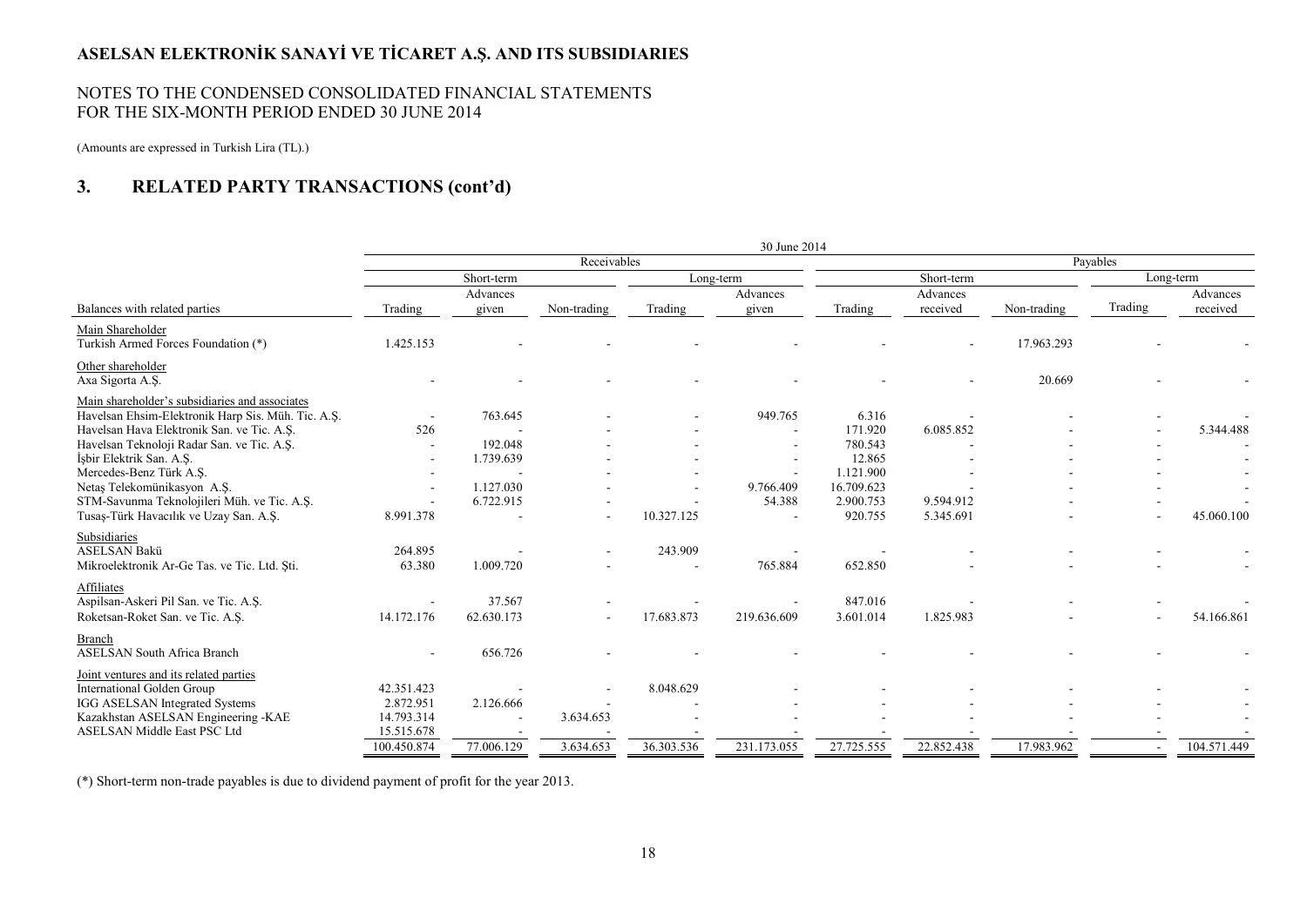#### NOTES TO THE CONDENSED CONSOLIDATED FINANCIAL STATEMENTS FOR THE SIX-MONTH PERIOD ENDED 30 JUNE 2014

(Amounts are expressed in Turkish Lira (TL).)

#### **3.RELATED PARTY TRANSACTIONS (cont'd)**

|                                                     | 31 December 2013 |                          |             |            |                   |            |                      |             |          |                      |
|-----------------------------------------------------|------------------|--------------------------|-------------|------------|-------------------|------------|----------------------|-------------|----------|----------------------|
|                                                     |                  |                          | Receivables |            |                   |            |                      |             | Payables |                      |
|                                                     |                  | Short-term               |             |            | Long-term         |            | Short-term           |             |          | Long-term            |
| Balances with related parties                       | Trading          | Advances<br>given        | Non-trading | Trading    | Advances<br>given | Trading    | Advances<br>received | Non-trading | Trading  | Advances<br>received |
|                                                     |                  |                          |             |            |                   |            |                      |             |          |                      |
| Main Shareholder<br>Turkish Armed Forces Foundation | 3.207.644        |                          |             |            |                   |            | 43.306               |             |          |                      |
| Other shareholder                                   |                  |                          |             |            |                   |            |                      |             |          |                      |
| Axa Sigorta A.Ş.                                    |                  |                          |             |            |                   | 1.948      |                      | 30.320      |          |                      |
| Main shareholder's subsidiaries and associates      |                  |                          |             |            |                   |            |                      |             |          |                      |
| Esdaş-Elektronik Sis. Destek San. ve Tic. A.Ş.      | 21.239           |                          |             |            |                   |            |                      |             |          |                      |
| Havelsan Ehsim-Elektronik Harp Sis. Müh. Tic. A.S.  |                  | 1.017.379                |             |            | 698.852           |            |                      |             |          |                      |
| Havelsan Hava Elektronik San. ve Tic. A.Ş.          | 4.757.070        | 682.547                  |             | 1.513.701  |                   | 44.899     |                      |             |          | 1.545.427            |
| Havelsan Teknoloji Radar San. ve Tic. A.S.          |                  | 75.791                   |             |            |                   | 503.104    |                      |             |          |                      |
| Isbir Elektrik San. A.S.                            |                  | 1.601.645                |             |            |                   | 659.529    |                      |             |          |                      |
| Mercedes-Benz Türk A.S.                             |                  | 72.094                   |             |            |                   | 1.193.994  |                      |             |          |                      |
| Netas Telekomünikasyon A.S.                         |                  | 3.342.557                |             |            | 9.428.841         | 8.435.774  |                      |             |          |                      |
| STM-Savunma Teknolojileri Müh. ve Tic. A.Ş.         | 2.779.311        | 9.519.270                |             |            | 957.570           |            | 10.643.377           |             |          |                      |
| Tusaş-Türk Havacılık ve Uzay San. A.Ş.              | 11.315.342       |                          |             | 435.006    |                   | 1.114.573  | 889.434              |             |          | 4.164.209            |
| Subsidiaries                                        |                  |                          |             |            |                   |            |                      |             |          |                      |
| <b>ASELSAN Bakü</b>                                 | 16.312           |                          |             | 332.402    |                   |            |                      |             |          |                      |
| Mikroelektronik Ar-Ge Tas. ve Tic. Ltd. Sti.        |                  | 1.260.456                |             |            |                   |            |                      |             |          |                      |
| Affiliates                                          |                  |                          |             |            |                   |            |                      |             |          |                      |
| Aspilsan-Askeri Pil San. ve Tic. A.Ş.               |                  | 37.567                   |             |            |                   | 717.378    |                      |             |          |                      |
| Roketsan-Roket San. ve Tic. A.S.                    | 19.158.362       | 6.035.892                |             | 15.490.970 | 168.352.153       | 3.594.606  | 1.635.803            |             |          | 32.092.157           |
| <b>Branch</b>                                       |                  |                          |             |            |                   |            |                      |             |          |                      |
| <b>ASELSAN South Africa Branch</b>                  |                  | 792.439                  | 90.646      |            |                   |            |                      |             |          |                      |
| Joint ventures and its related parties              |                  |                          |             |            |                   |            |                      |             |          |                      |
| International Golden Group                          | 55.710.667       |                          |             | 8.617.662  |                   |            |                      |             |          |                      |
| IGG ASELSAN Integrated Systems                      | 2.980.497        | 2.321.156                |             |            |                   |            |                      |             |          |                      |
| Kazakhstan Aselsan Engineering - KAE                | 38.899.450       | $\overline{\phantom{a}}$ | 32.680.623  |            |                   |            |                      |             |          |                      |
| ASELSAN Middle East PSC Ltd                         | 6.311.145        |                          |             | 3.146      |                   |            |                      |             |          |                      |
|                                                     | 145.157.039      | 26.758.793               | 32.771.269  | 26.392.887 | 179.437.416       | 16.265.805 | 13.211.920           | 30.320      | $\sim$   | 37.801.793           |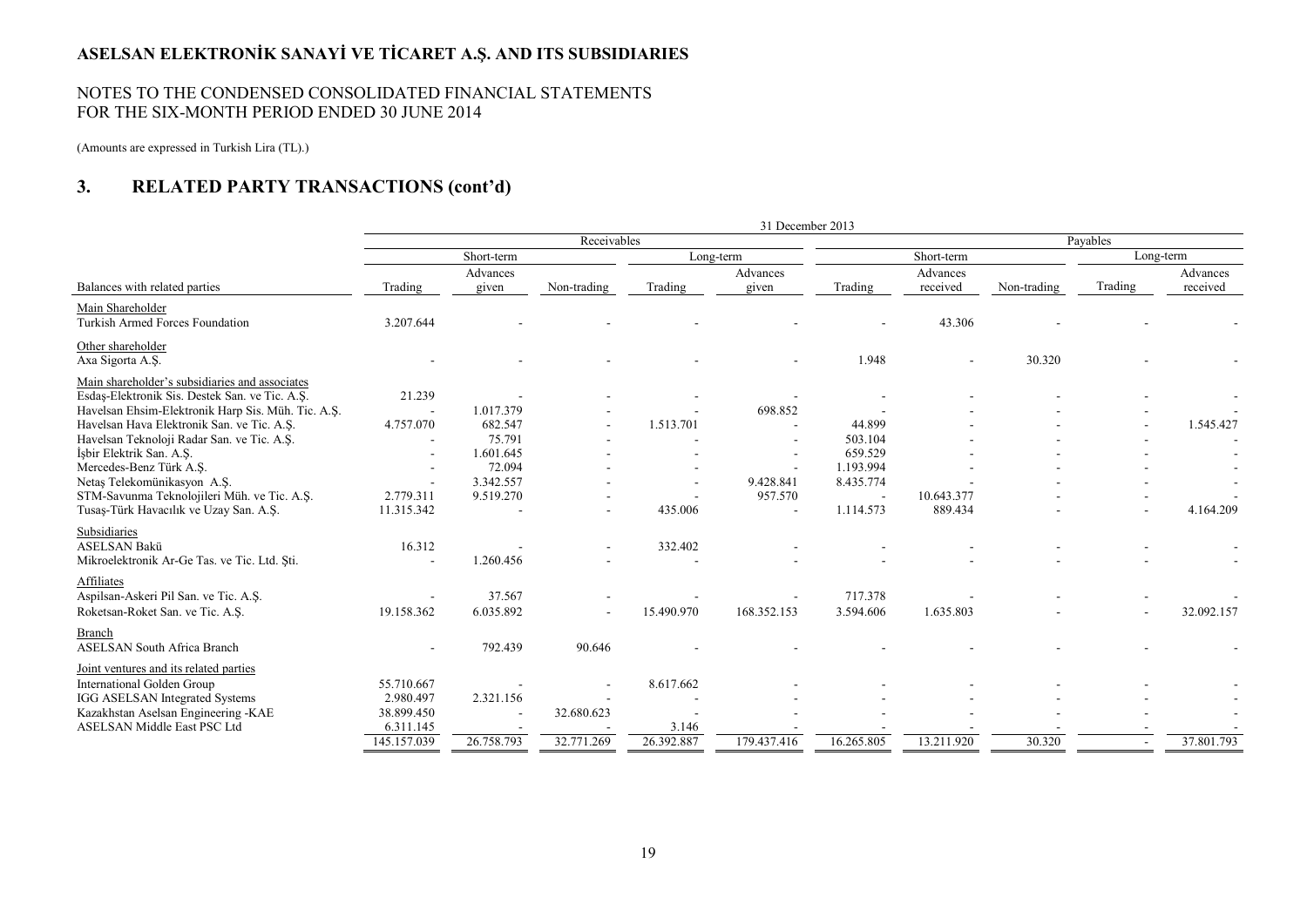#### NOTES TO THE CONDENSED CONSOLIDATED FINANCIAL STATEMENTS FOR THE SIX-MONTH PERIOD ENDED 30 JUNE 2014

(Amounts are expressed in Turkish Lira (TL).)

# **3. RELATED PARTY TRANSACTIONS (cont'd)**

|                                                    | 1 January-<br>30 June<br>2014 | 1 April-<br>30 June<br>2014 | 1 January-<br>30 June<br>2013 | 1 April-<br>30 June<br>2013 |
|----------------------------------------------------|-------------------------------|-----------------------------|-------------------------------|-----------------------------|
| Transactions with related parties                  | Purchases                     | Purchases                   | Purchases                     | Purchases                   |
| Main Shareholder                                   |                               |                             |                               |                             |
| <b>Turkish Armed Forces Foundation</b>             | 231.500                       | 92.600                      | 260.880                       | 130.440                     |
| Main shareholder's subsidiaries and associates     |                               |                             |                               |                             |
| Esdaş-Elektronik Sis. Destek San. ve Tic. A.Ş.     |                               |                             | 298.660                       | 298.660                     |
| Havelsan Ehsim-Elektronik Harp Sis. Müh. Tic. A.Ş. | 63.157                        |                             | 49.785                        | 49.785                      |
| Havelsan Hava Elektronik San. ve Tic. A.Ş.         | 1.046.226                     |                             | 1.897.677                     | 1.897.677                   |
| Havelsan Teknoloji Radar San. ve Tic. A.Ş.         | 1.575.825                     | 889.467                     | 1.614.209                     | 902.559                     |
| İşbir Elektrik San. A.Ş.                           | 1.780.235                     | 1.630.817                   | 811.475                       | 765.740                     |
| Mercedes-Benz Türk A.Ş.                            |                               |                             | 834.137                       |                             |
| Netaş Telekomünikasyon A.Ş.                        | 21.112.957                    | 17.545.322                  | 8.006.498                     | 6.084.657                   |
| STM Savunma Teknolojileri Müh. ve Tic. A.Ş.        | 3.637.274                     | 3.637.274                   | 244.755                       |                             |
| Tusaş-Türk Havacılık ve Uzay San. A.Ş.             |                               |                             | 741                           | 741                         |
| Subsidiaries                                       |                               |                             |                               |                             |
| <b>ASELSAN Bakü</b>                                |                               |                             | 318.111                       | 129.341                     |
| Mikroelektronik Ar-Ge Tas. ve Tic. Ltd. Şti.       | 2.187.119                     | 1.198.634                   | 2.304.630                     | 1.361.861                   |
| <b>Affiliates</b>                                  |                               |                             |                               |                             |
| Aspilsan-Askeri Pil San. ve Tic. A.Ş.              | 1.802.143                     | 820.866                     | 911.106                       | 457.752                     |
| Roketsan Roket San. ve Tic. A.Ş.                   | 14.319.996                    | 125.796                     | 127.503                       | 127.503                     |
| <b>Branch</b>                                      |                               |                             |                               |                             |
| <b>ASELSAN South Africa Branch</b>                 | 2.240.687                     | 1.133.592                   | 1.632.301                     | 678.216                     |
| Joint ventures and its related parties             |                               |                             |                               |                             |
| IGG ASELSAN Integrated Systems                     | 818.456                       | 459.234                     |                               |                             |
| Kazakhstan ASELSAN Engineering -KAE                |                               |                             | 2.868                         |                             |
|                                                    | 50.815.575                    | 27.533.602                  | 19.315.336                    | 12.884.932                  |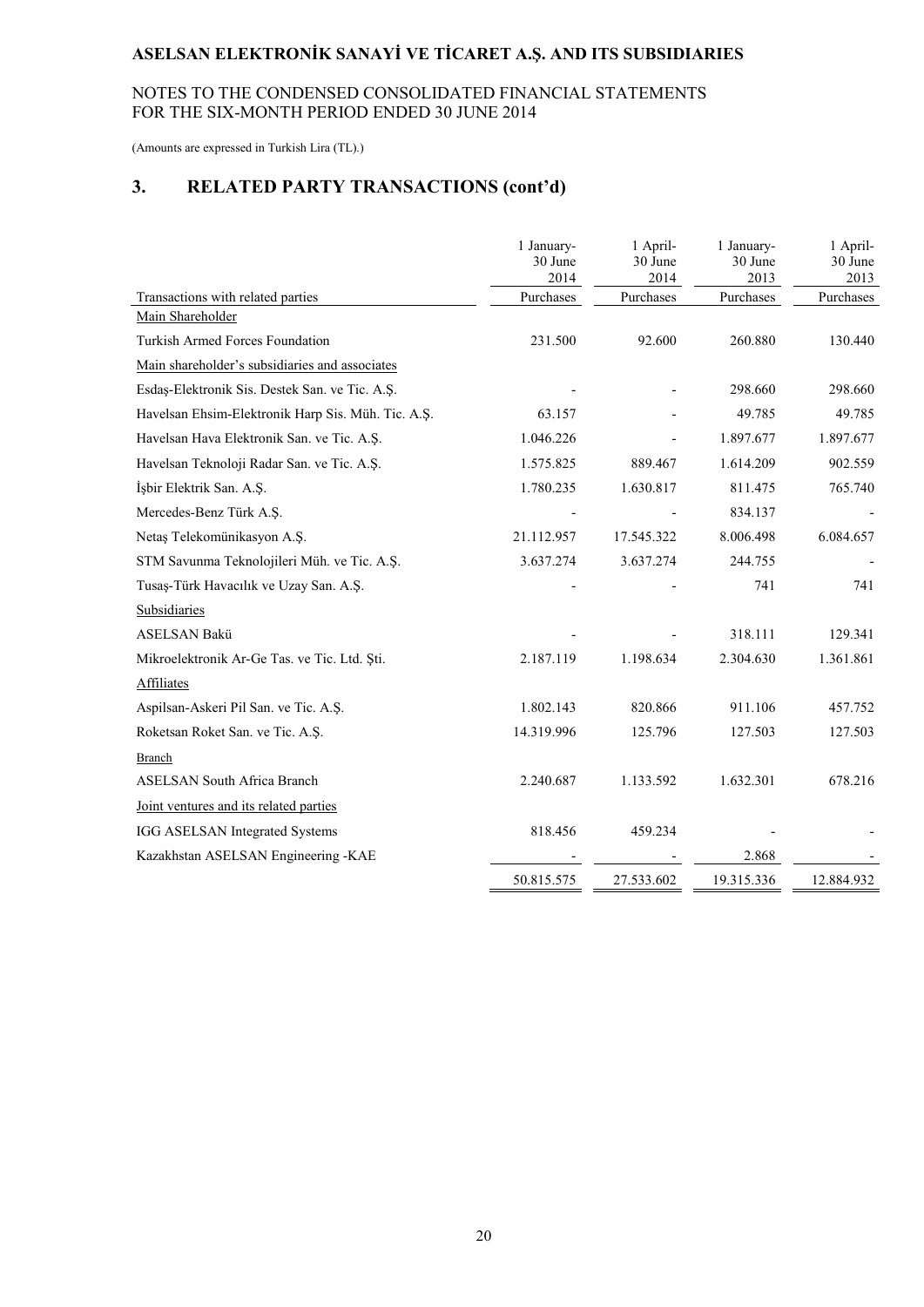### NOTES TO THE CONDENSED CONSOLIDATED FINANCIAL STATEMENTS FOR THE SIX-MONTH PERIOD ENDED 30 JUNE 2014

(Amounts are expressed in Turkish Lira (TL).)

# **3. RELATED PARTY TRANSACTIONS (cont'd)**

|                                                | 1 January-<br>30 June<br>2014 | 1 April-<br>30 June<br>2014 | 1 January-<br>30 June<br>2013 | 1 April-<br>30 June<br>2013 |
|------------------------------------------------|-------------------------------|-----------------------------|-------------------------------|-----------------------------|
| Transactions with related parties              | Sales                         | Sales                       | Sales                         | Sales                       |
| Main Shareholder                               |                               |                             |                               |                             |
| <b>Turkish Armed Forces Foundation</b>         | 1.642.426                     | 1.607.172                   | 1.628.087                     | 1.434.931                   |
| Main shareholder's subsidiaries and associates |                               |                             |                               |                             |
| Esdaș-Elektronik Sis. Destek San. ve Tic. A.Ş. | 63.114                        | 21.806                      | 201                           |                             |
| Havelsan Hava Elektronik San. ve Tic. A.Ş.     | 4.812.778                     | 2.051.533                   | 12.982.115                    | 5.042.589                   |
| Havelsan Teknoloji Radar San. ve Tic. A.Ş.     | 3.317                         |                             | 7.924                         | 1.152                       |
| İşbir Elektrik San. A.Ş.                       | 23.881                        |                             |                               |                             |
| Netaş Telekomünikasyon A.Ş.                    | 18.834                        |                             |                               |                             |
| STM Savunma Teknolojileri Müh. ve Tic. A.Ş.    | 14.214.966                    | 5.120.307                   | 4.167.054                     | 818.424                     |
| Tusaş-Türk Havacılık ve Uzay San. A.Ş.         | 18.225.352                    | 9.399.495                   | 15.151.780                    | 5.273.308                   |
| Subsidiaries                                   |                               |                             |                               |                             |
| <b>ASELSAN Bakü</b>                            | 162.035                       | 109.133                     | 8.918                         | 7.903                       |
| Mikroelektronik Ar-Ge Tas. ve Tic. Ltd. Şti.   | 109.105                       | 53.712                      | 94.627                        | 48.748                      |
| <b>Affiliates</b>                              |                               |                             |                               |                             |
| Roketsan Roket San. ve Tic. A.S.               | 21.600.952                    | 5.503.456                   | 23.381.046                    | 13.017.966                  |
| Joint ventures and its related parties         |                               |                             |                               |                             |
| International Golden Group                     | 8.515.704                     | 3.724.267                   | 7.425.622                     | 2.862.412                   |
| IGG ASELSAN Integrated Systems                 | 609.136                       | 600.758                     | 791.379                       | 664.787                     |
| Kazakhstan ASELSAN Engineering -KAE            | 15.881.898                    | 12.133.652                  | 37.999.314                    | 25.291.634                  |
| <b>ASELSAN Middle East PSC Ltd</b>             | 11.501.554                    | 7.216.969                   | 2.442.721                     | 1.615.377                   |
|                                                | 97.385.052                    | 47.542.260                  | 106.080.788                   | 56.079.231                  |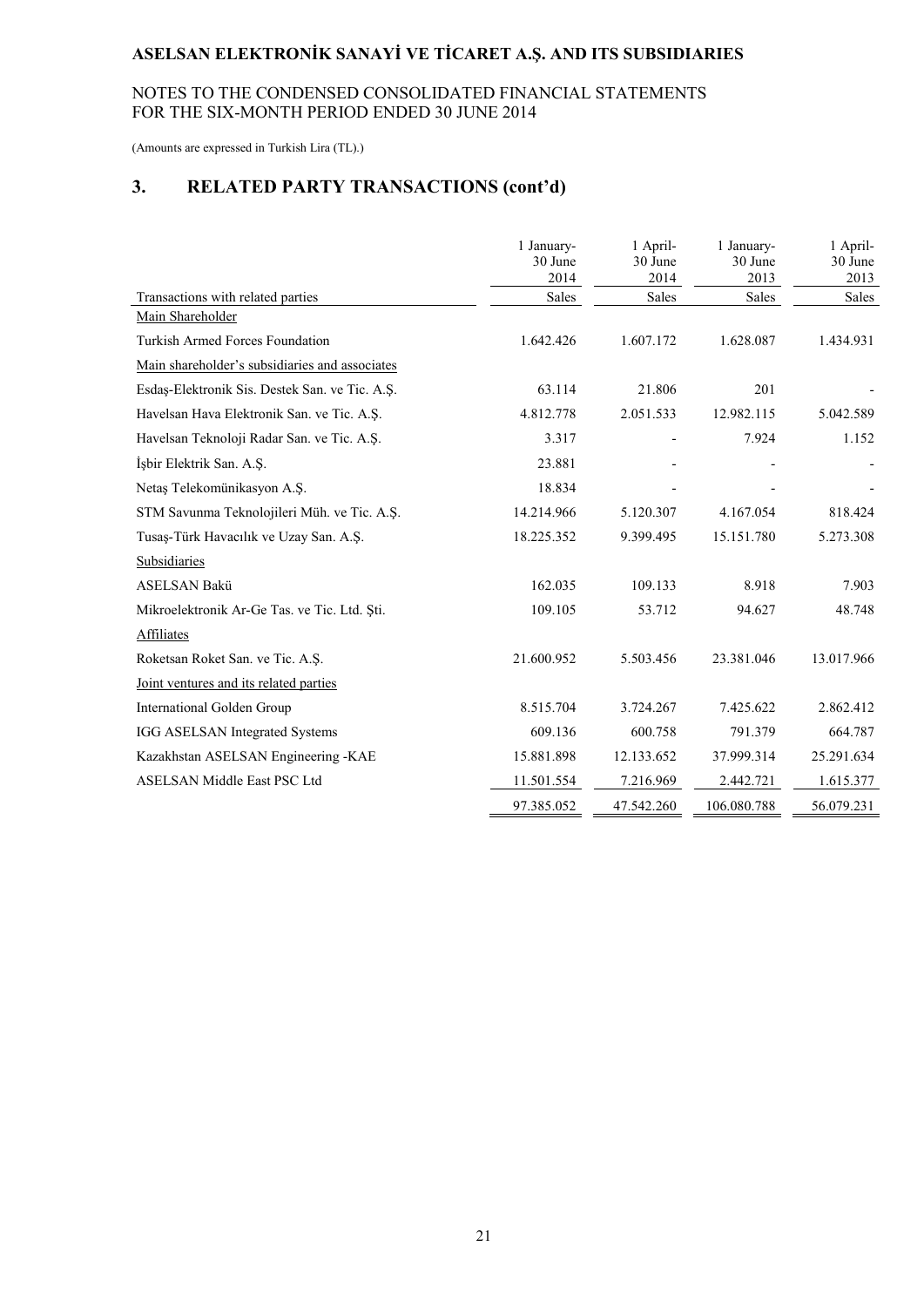#### NOTES TO THE CONDENSED CONSOLIDATED FINANCIAL STATEMENTS FOR THE SIX-MONTH PERIOD ENDED 30 JUNE 2014

(Amounts are expressed in Turkish Lira (TL).)

# **4. TRADE RECEIVABLES AND PAYABLES**

#### a) Trade receivables

Details of Group's trade receivables are as follows:

|                                                 | 30 June     | 31 December |
|-------------------------------------------------|-------------|-------------|
|                                                 | 2014        | 2013        |
| Short-term trade receivables                    |             |             |
| Trade receivables                               | 502.043.626 | 455.002.013 |
| Trade receivables from related parties (Note 3) | 100.450.874 | 144.530.836 |
| Amounts due from customers under construction   |             |             |
| contracts                                       | 253.018.829 | 157.715.412 |
| Amounts due from customers under construction   |             |             |
| contracts – Related party (Note 3)              |             | 626.203     |
| Notes receivables                               | 1.926.704   | 2.019.535   |
| Discount on trade and notes receivables (-)     | (1.493.228) | (1.458.796) |
| Other trade receivables                         | 1.804       | 33.088      |
| Provision for doubtful trade receivables (-)    | (2.294.200) | (2.221.896) |
|                                                 | 853.654.409 | 756.246.395 |

|                                                 | 30 June     | 31 December |
|-------------------------------------------------|-------------|-------------|
|                                                 | 2014        | 2013        |
| Long-term trade receivables                     |             |             |
| Trade receivables                               | 36.965.587  | 48.386.358  |
| Trade receivables from related parties (Note 3) | 1.607.521   | 564.224     |
| Amounts due from customers under construction   |             |             |
| contracts                                       | 130.794.029 | 265.534.652 |
| Amounts due from customers under construction   |             |             |
| contracts – Related party (Note 3)              | 34.696.015  | 25.828.663  |
| Notes receivables                               | 100.000     |             |
| Discount on trade and notes receivables (-)     | (1.076.383) | (1.577.190) |
|                                                 | 203.086.769 | 338.736.707 |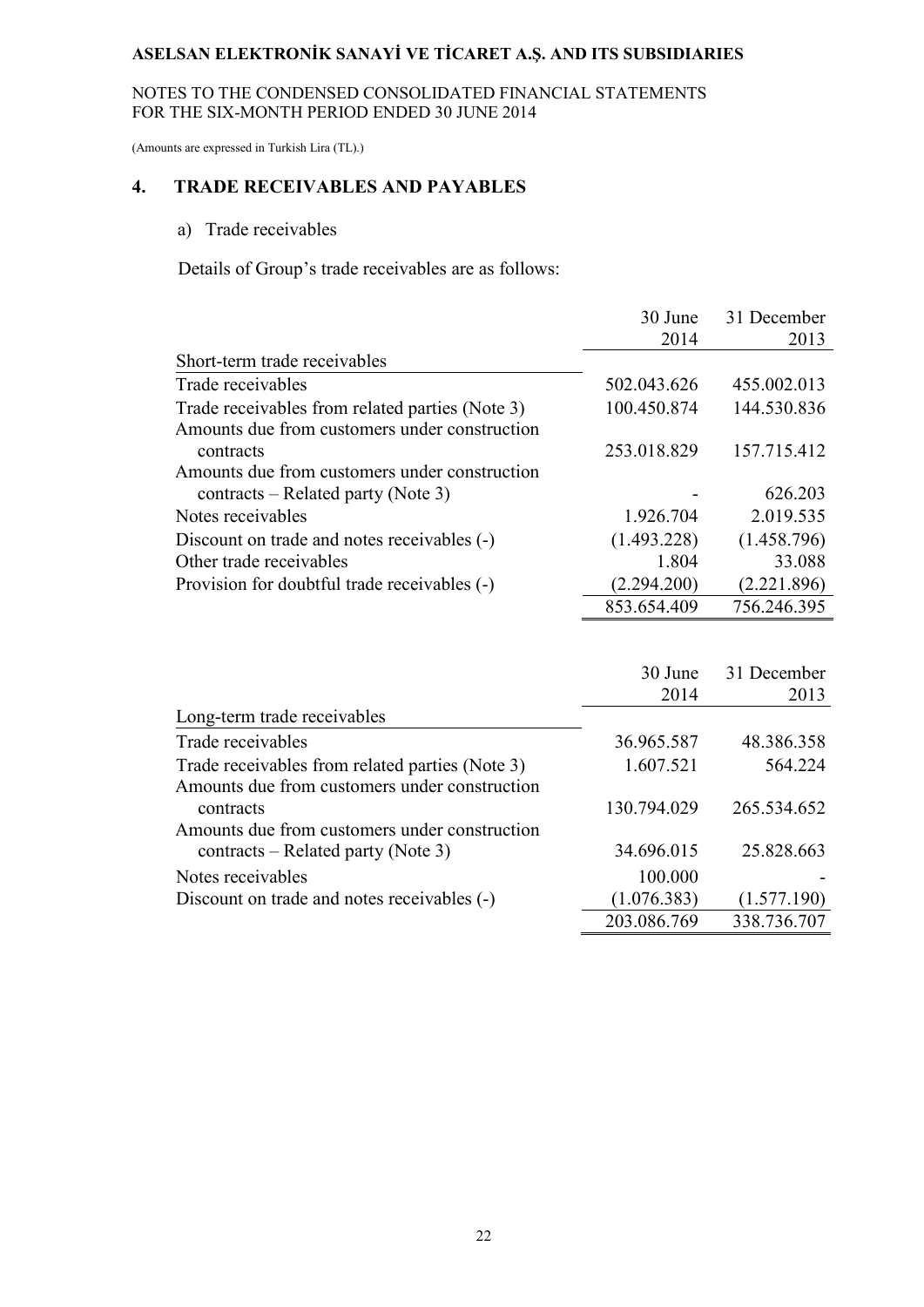#### NOTES TO THE CONDENSED CONSOLIDATED FINANCIAL STATEMENTS FOR THE SIX-MONTH PERIOD ENDED 30 JUNE 2014

(Amounts are expressed in Turkish Lira (TL).)

#### **4. TRADE RECEIVABLES AND PAYABLES (cont'd)**

# a) Trade receivables (cont'd)

The movement for the Group's provision for doubtful receivables is as follows:

|                          | 1 January- | 1 January- |
|--------------------------|------------|------------|
|                          | 30 June    | 30 June    |
|                          | 2014       | 2013       |
| Opening balance          | 2.221.896  | 1.985.839  |
| Provision for the period | 79.661     | 95.974     |
| Provision released       | (7.357)    | (857)      |
| Closing balance          | 2.294.200  | 2.080.956  |

The distribution of trade receivables is as follows:

|                                             | 30 June       | 31 December   |
|---------------------------------------------|---------------|---------------|
|                                             | 2014          | 2013          |
| Receivables from the public sector          | 468.380.057   | 561.853.149   |
| Receivables from the private sector         | 349.547.975   | 266.514.035   |
| Receivables from companies operating abroad | 238.813.146   | 266.615.918   |
| Total                                       | 1.056.741.178 | 1.094.983.102 |

Receivables from public sector represent the receivables that are due from Ministry of Defense, Undersecretariat for Defense Industries and other public enterprises. The Group's operations are based on contracts. Generally, no collaterals are obtained from the customers.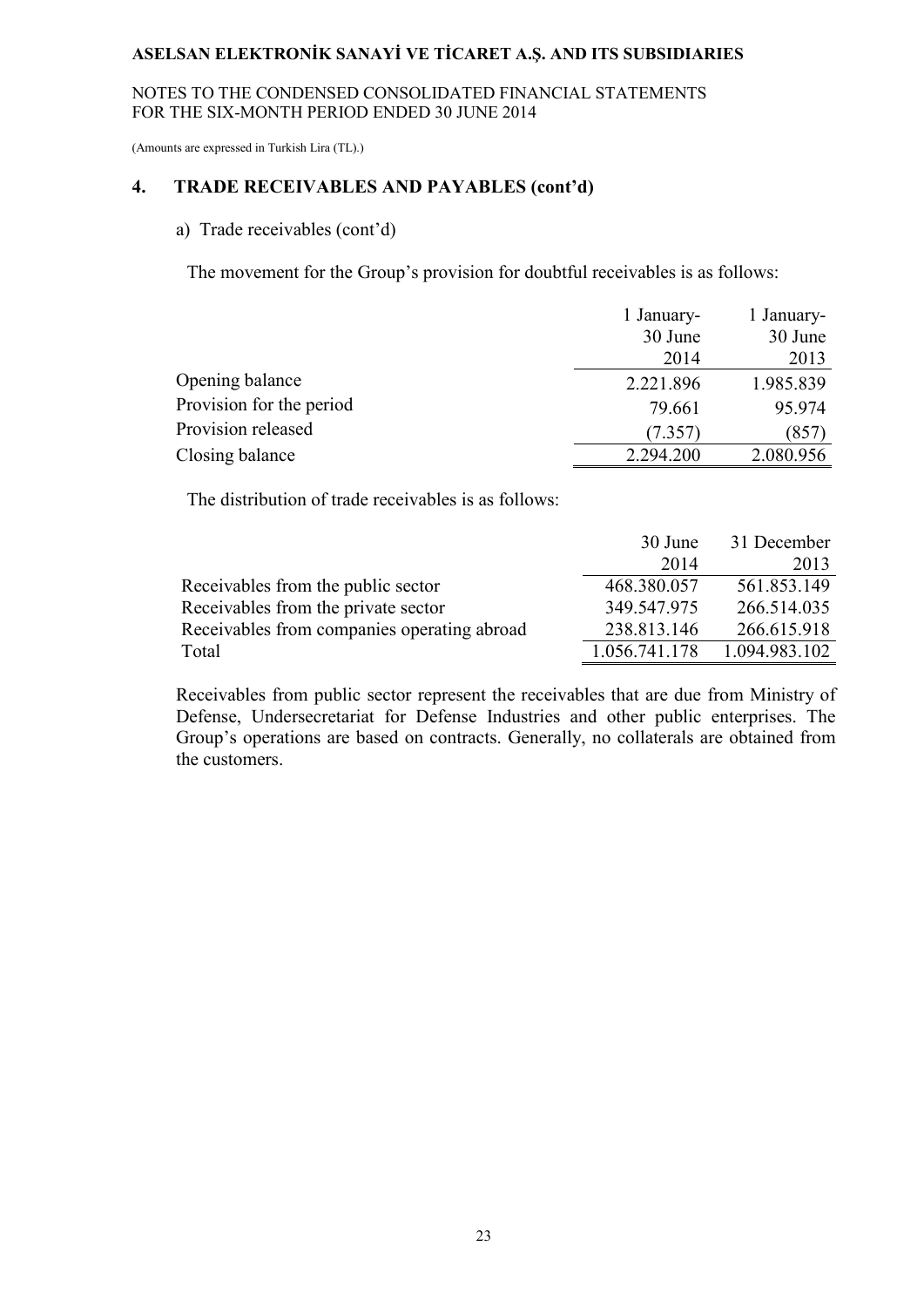#### NOTES TO THE CONDENSED CONSOLIDATED FINANCIAL STATEMENTS FOR THE SIX-MONTH PERIOD ENDED 30 JUNE 2014

(Amounts are expressed in Turkish Lira (TL).)

# **4. TRADE RECEIVABLES AND PAYABLES (cont'd)**

# b) Trade payables

Details of Group's trade payables are as follows:

|                                                                                                       | 30 June     | 31 December |
|-------------------------------------------------------------------------------------------------------|-------------|-------------|
|                                                                                                       | 2014        | 2013        |
| Short-term trade payables                                                                             |             |             |
| Trade payables                                                                                        | 317.409.535 | 279.899.705 |
| Payables related to construction contracts in progress<br>Amounts due to customers under construction | 87.099.243  | 90.119.079  |
| contracts - Related party (Note 3)                                                                    | 4.290.145   | 1.466.911   |
| Due to related parties (Note 3)                                                                       | 23.435.410  | 14.798.894  |
| Notes payables                                                                                        | 6.473.795   | 6.748.296   |
| Discount on trade and notes payables (-)                                                              | (1.533.150) | (1.729.224) |
| Other trade payables                                                                                  | 4.215.270   | 2.144.441   |
|                                                                                                       | 441.390.248 | 393.448.102 |
|                                                                                                       |             |             |
|                                                                                                       | 30 June     | 31 December |
|                                                                                                       | 2014        | 2013        |
| Long-term trade payables                                                                              |             |             |
| Trade payables                                                                                        | 3.327.477   | 6.141.424   |
| Amounts due to customers under construction                                                           |             |             |
| contracts                                                                                             | 842.181     | 842.181     |
| Notes payables                                                                                        | 3.079.398   | 6.262.069   |
| Discount on trade and notes payable (-)                                                               | (758.394)   | (1.082.298) |
|                                                                                                       | 6.490.662   | 12.163.376  |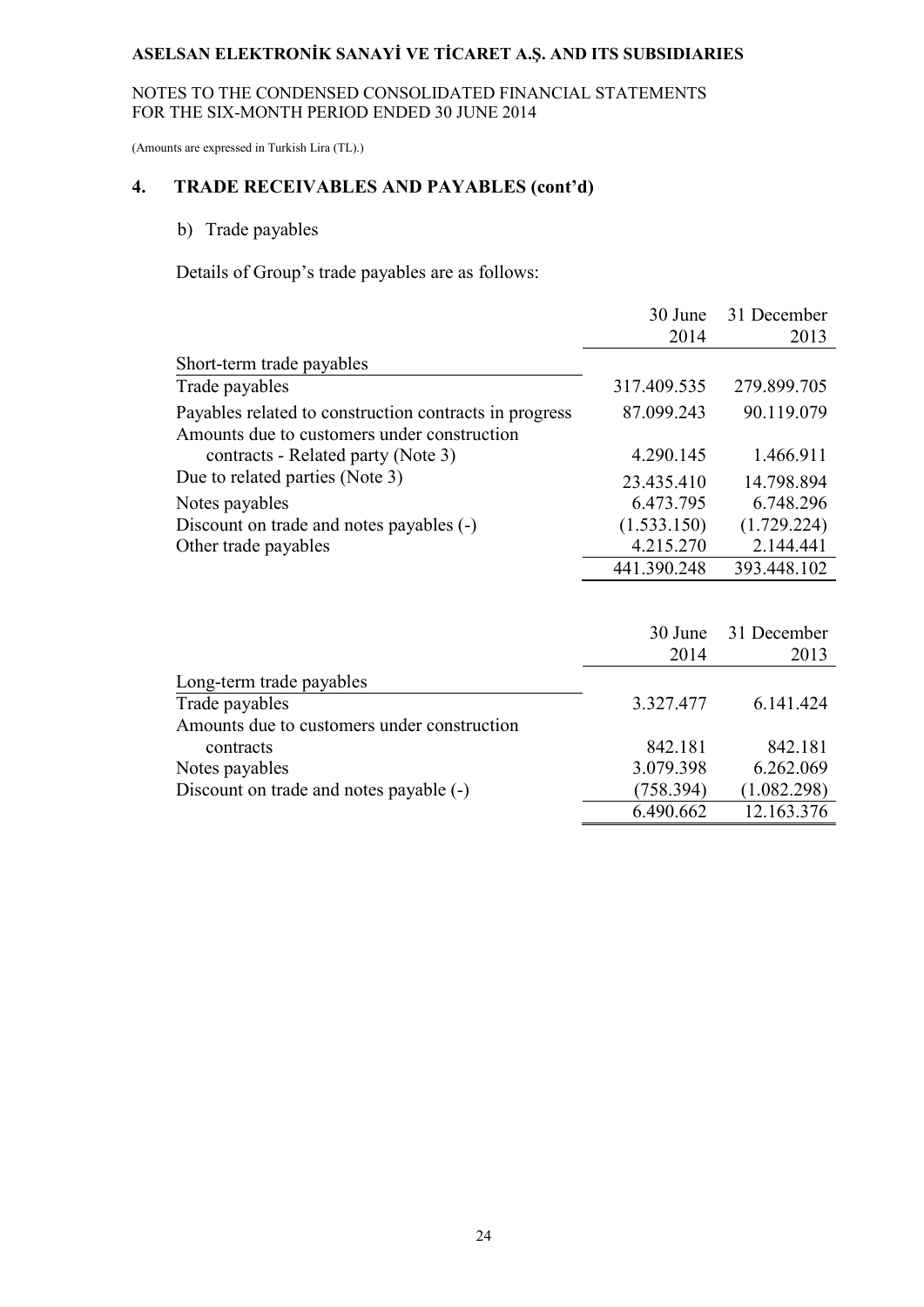#### NOTES TO THE CONDENSED CONSOLIDATED FINANCIAL STATEMENTS FOR THE SIX-MONTH PERIOD ENDED 30 JUNE 2014

(Amounts are expressed in Turkish Lira (TL).)

#### **5. INVENTORIES**

|                                             | 30 June      | 31 December |
|---------------------------------------------|--------------|-------------|
|                                             | 2014         | 2013        |
| Raw materials                               | 436.696.698  | 332.256.254 |
| Work in progress                            | 214.147.376  | 222.874.833 |
| Finished goods                              | 46.860.503   | 41.372.762  |
| Other inventories                           | 17.686.279   | 12.804.786  |
| Trade goods                                 | 8.465.375    | 7.007.692   |
| Goods in transit $(*)$                      | 38.965.058   | 37.585.022  |
| Allowance for impairment on inventories (-) | (12.862.307) | (8.051.806) |
|                                             | 749.958.982  | 645.849.543 |

(\*) Goods in transit includes the imported goods for which significant risks and rewards of ownership has passed to the Group.

The Group sets an allowance for impairment on inventories when the inventories net realizable values are lower than their costs or when they are assessed as slow-moving *inventories* 

In the current year, the Group has identified certain inventory items where the net realizable values were below the cost of the related inventory. Consequently, the Group has set an additional allowance for impairment on inventories amounting to TL 4.835.768 (30 June 2013: TL 3.491.632).

 The Group reversed previously set allowance for impairment on inventories amounting to TL 25.267 (30 June 2013: TL 6.722.929) in the current period. The amount reversed has been included in "cost of sales" in the statement of profit or loss.

|                                                 | 1 January- | 1 January-  |
|-------------------------------------------------|------------|-------------|
| The movement of the allowance for impairment on | 30 June    | 30 June     |
| inventories:                                    | 2014       | 2013        |
| Opening balance                                 | 8.051.806  | 8.198.536   |
| Provision released                              | (25.267)   | (6.722.929) |
| Provision for the period                        | 4.835.768  | 3.491.632   |
| Closing balance                                 | 12.862.307 | 4.967.239   |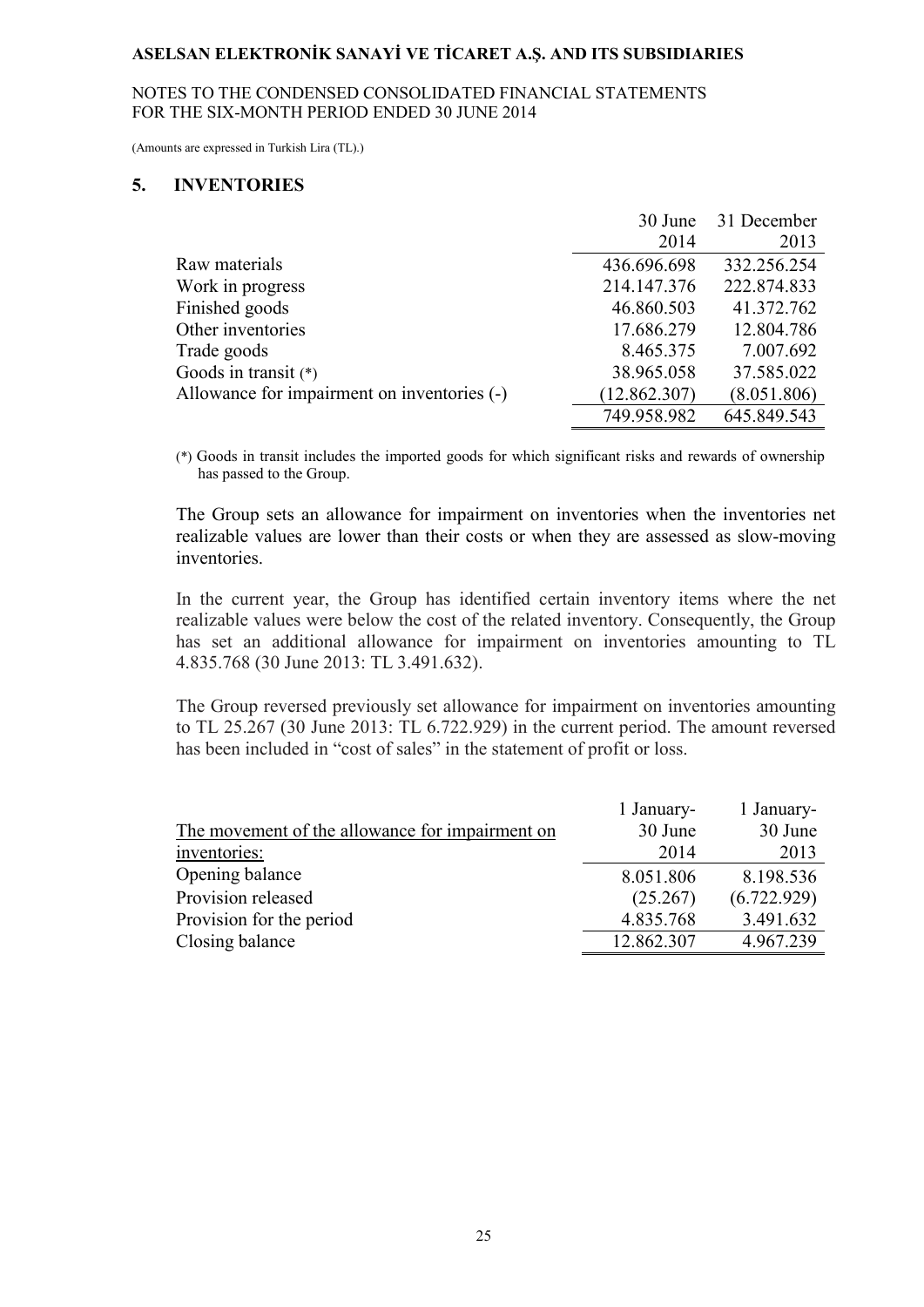NOTES TO THE CONDENSED CONSOLIDATED FINANCIAL STATEMENTS FOR THE SIX-MONTH PERIOD ENDED 30 JUNE 2014

(Amounts are expressed in Turkish Lira (TL).)

### **6. PREPAID EXPENSES AND DEFERRED INCOME**

|                                                                                                    | 30 June         | 31 December         |
|----------------------------------------------------------------------------------------------------|-----------------|---------------------|
|                                                                                                    | 2014            | 2013                |
| Short-term prepaid expenses                                                                        |                 |                     |
| Order advances given for inventory purchases<br>Short-term order advances given to related parties | 176.035.675     | 222.473.292         |
| for inventory purchases (Note 3)                                                                   | 77.006.129      | 26.758.793          |
| Prepaid expenses                                                                                   | 32.087.835      | 28.137.062          |
|                                                                                                    | 285.129.639     | 277.369.147         |
|                                                                                                    | 30 June<br>2014 | 31 December<br>2013 |
| Long-term prepaid expenses                                                                         |                 |                     |
| Order advances given for inventory purchases<br>Long-term order advances given to related parties  | 60.530.074      | 65.361.147          |
| for inventory purchases (Note 3)                                                                   | 231.173.055     | 179.437.416         |
| Order advances given for fixed asset purchases                                                     | 28.700.618      | 24.325.736          |
| Prepaid expenses                                                                                   | 1.503.453       | 5.315.352           |
|                                                                                                    | 321.907.200     | 274.439.651         |
|                                                                                                    | 30 June<br>2014 | 31 December<br>2013 |
| Short-term deferred income                                                                         |                 |                     |
| Order advances received<br>Order advances received from related parties                            | 109.288.509     | 192.644.590         |
| (Note 3)                                                                                           | 22.852.438      | 13.211.920          |
| Deferred income                                                                                    | 105.895         | 8.178.493           |
|                                                                                                    | 132.246.842     | 214.035.003         |

Short-term order advances received consists of the advances received from 52 customers (31 December 2013: 43 customers) of which first 10 customers form 96,64% (31 December 2013: 98,75%) of total advances.

|                                                                         | 30 June<br>2014 | 31 December<br>2013           |
|-------------------------------------------------------------------------|-----------------|-------------------------------|
| Long-term deferred income                                               |                 |                               |
| Order advances received<br>Order advances received from related parties |                 | 1.017.386.675   1.124.223.301 |
| (Note 3)                                                                | 104.571.449     | 37.801.793                    |
| Deferred income                                                         | 1.975           | 1.975                         |
|                                                                         | 1.121.960.099   | 1.162.027.069                 |

Long-term order advances received consists of the advances received from 24 customers (31 December 2013: 25 customers) of which first 10 customers form 99,80% (31 December 2013: 99,84%) of the total advances.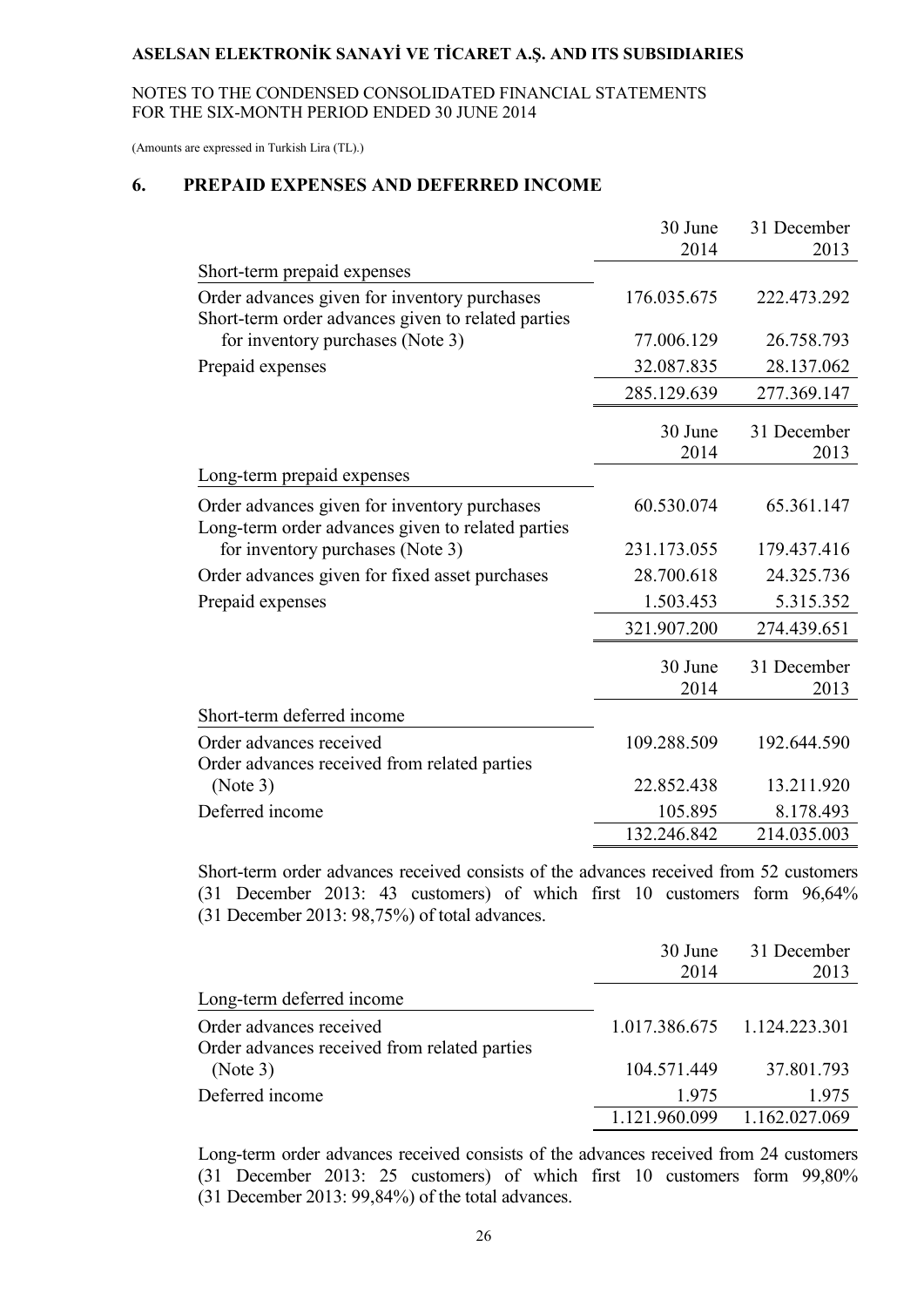#### NOTES TO THE CONDENSED CONSOLIDATED FINANCIAL STATEMENTS FOR THE SIX-MONTH PERIOD ENDED 30 JUNE 2014

(Amounts are expressed in Turkish Lira (TL).)

# **7. PROPERTY, PLANT AND EQUIPMENT AND INTANGIBLE ASSETS**

| <b>Cost Value</b>                                | Property, Plant<br>and Equipment | Intangible<br>Assets |
|--------------------------------------------------|----------------------------------|----------------------|
|                                                  |                                  |                      |
| Opening Balance as of 1 January 2014             | 1.223.157.683                    | 513.689.410          |
| <b>Additions</b>                                 | 80.711.667                       | 55.708.170           |
| Disposals                                        | (214.582)                        | (11.399.970)         |
| Closing Balance as of 30 June 2014               | 1.303.654.768                    | 557.997.610          |
| <b>Accumulated Depreciation and Amortization</b> |                                  |                      |
| Opening Balance as of 1 January 2014             | 481.169.483                      | 140.881.765          |
| Charge for the period                            | 27.694.447                       | 19.846.697           |
| Disposals                                        | (191.938)                        |                      |
| Closing Balance as of 30 June 2014               | 508.671.992                      | 160.728.462          |
|                                                  |                                  |                      |
| Net Book Value as of 30 June 2014                | 794.982.776                      | 397.269.148          |
| <b>Cost Value</b>                                | Property, Plant<br>and Equipment | Intangible<br>Assets |
|                                                  |                                  |                      |
| Opening Balance as of 1 January 2013             | 849.238.809                      | 405.721.147          |
| <b>Additions</b>                                 | 88.374.901                       | 61.657.002           |
| Disposals                                        | (2.018.173)                      | (14.390.207)         |
| Closing Balance as of 30 June 2013               | 935.595.537                      | 452.987.942          |
| <b>Accumulated Depreciation and Amortization</b> |                                  |                      |
| Opening Balance as of 1 January 2013             | 437.146.073                      | 108.033.650          |
| Charge for the period                            | 22.870.731                       | 17.692.141           |
| Disposals                                        | (1.927.011)                      | (3.312.895)          |
| Closing Balance as of 30 June 2013               | 458.089.793                      | 122.412.896          |
|                                                  |                                  |                      |
| Net Book Value as of 30 June 2013                | 477.505.744                      | 330.575.046          |

The Group's fair value hierarchy level of the freehold lands that are stated at their revalued amounts are level 3.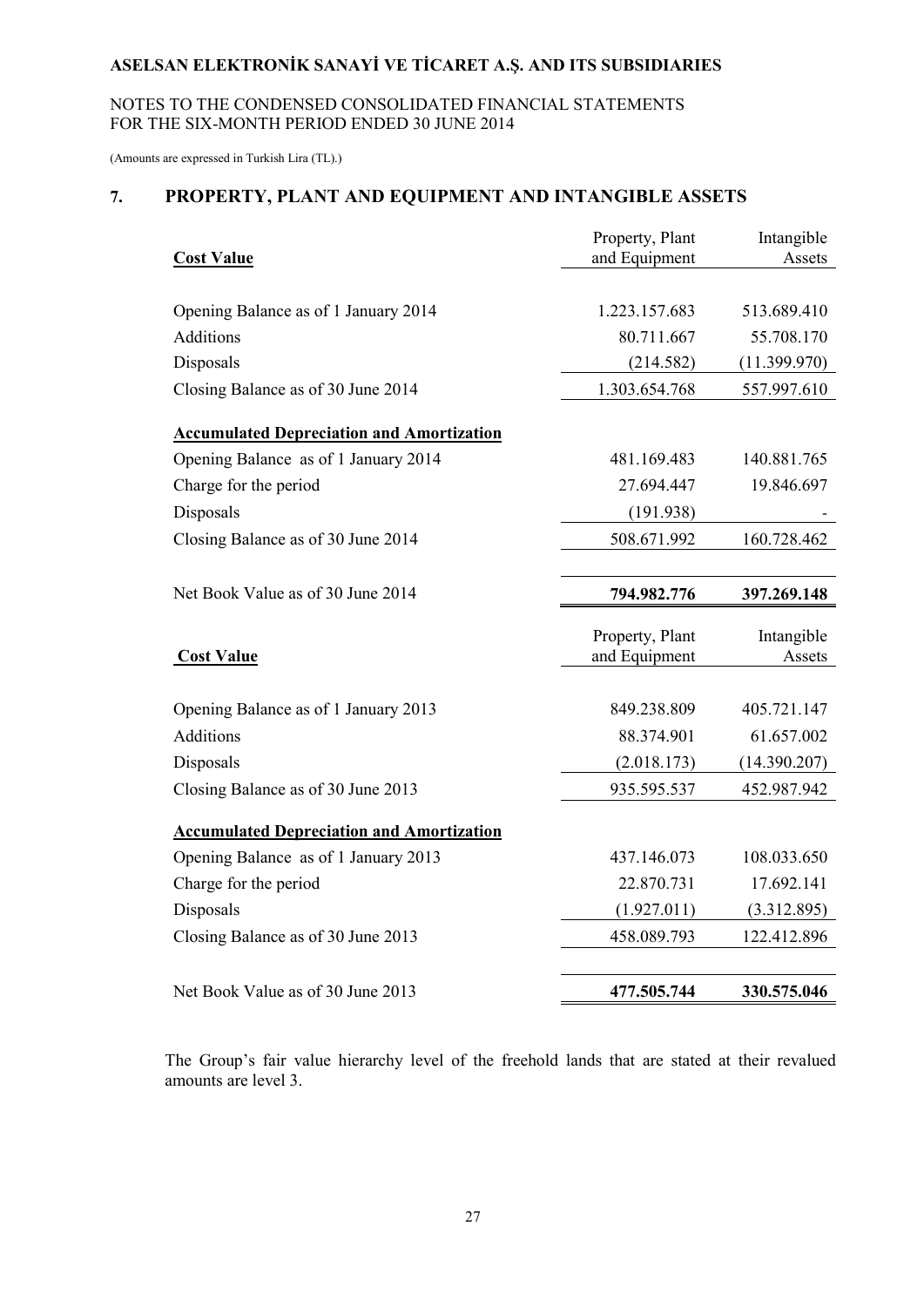#### NOTES TO THE CONDENSED CONSOLIDATED FINANCIAL STATEMENTS FOR THE SIX-MONTH PERIOD ENDED 30 JUNE 2014

(Amounts are expressed in Turkish Lira (TL).)

## **8. PROVISIONS, CONTINGENT ASSETS AND LIABILITIES**

a) Provisions

|                                           | 30 June    | 31 December |
|-------------------------------------------|------------|-------------|
|                                           | 2014       | 2013        |
| Other short-term provisions               |            |             |
| Provision for delay penalties and fines   | 3.149.454  | 9.238.648   |
| Provision for lawsuits                    | 434.373    | 445.573     |
| Provision for guarantee expenses          | 79.521.323 | 72.626.865  |
| Provision for expenses related to costing | 2.418.946  | 1.386.218   |
| Provision for insurance expense           | 2.167.074  | 4.135.875   |
| Other                                     | 962.322    | 1.140.291   |
|                                           | 88.653.492 | 88.973.470  |
|                                           |            |             |
|                                           | 30 June    | 31 December |
|                                           | 2014       | 2013        |
| Other long-term provisions                |            |             |
| Provision for delay penalties and fines   | 2.710.521  | 2.850.210   |

#### b) Lawsuits

As of 30 June 2014 and 31 December 2013, according to the declarations of the Group's legal counselors, the lawsuits and executions filed by and against the Group are as follows:

|                                                                  | 30 June   | 31 December |
|------------------------------------------------------------------|-----------|-------------|
| Description                                                      | 2014      | 2013        |
| a) Ongoing lawsuits filed by the Group                           | 4.331.748 | 3.757.739   |
| b) Execution proceedings carried on by the Group                 | 5.741.672 | 5.048.050   |
| c) Ongoing lawsuits filed against the Group                      | 434.373   | 445.573     |
| d) Lawsuits finalized in favor of the Group within<br>the period | 121.767   | 1.019.456   |
| e) Lawsuits finalized against the Group within the<br>period     | 98.713    | 430.231     |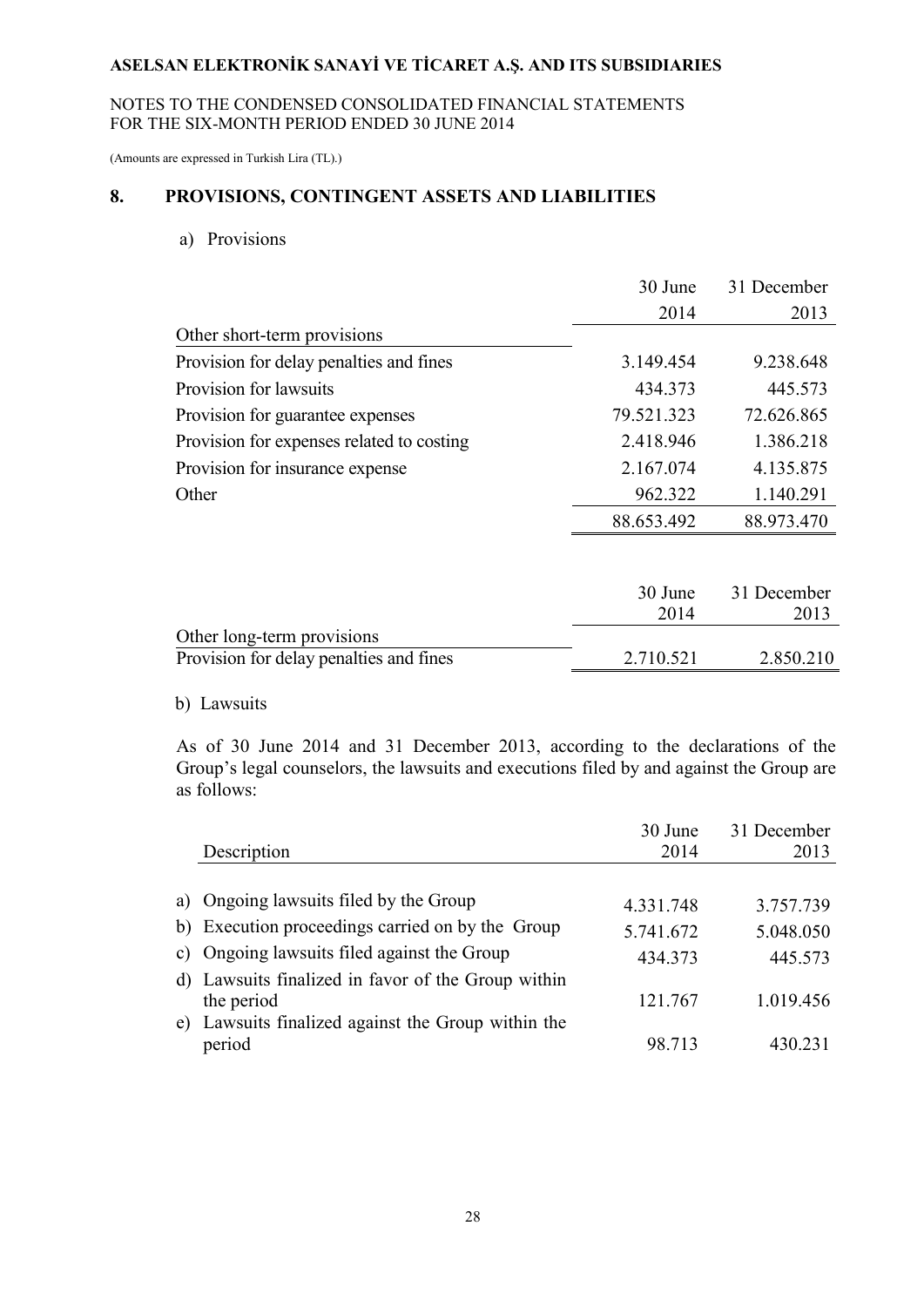#### NOTES TO THE CONDENSED CONSOLIDATED FINANCIAL STATEMENTS FOR THE SIX-MONTH PERIOD ENDED 30 JUNE 2014

(Amounts are expressed in Turkish Lira (TL).)

## **9. COMMITMENTS AND CONTINGENCIES**

#### a) Guarantees received

|                                                   | 30 June     | 31 December |
|---------------------------------------------------|-------------|-------------|
|                                                   | 2014        | 2013        |
| Letters of guarantees received from the customers | 1.752.566   | 1.388.066   |
| Letters of guarantees received from the suppliers | 581.785.081 | 567.030.787 |
| Collaterals received from the customers           | 17.363.057  | 17.630.657  |
| Collaterals received from the suppliers           | 3.765.968   | 3.773.895   |
| Cheques received from the customers               | 6.000       | 6.000       |
| Cheques received from the suppliers               | 64.248      | 64.460      |
| Mortgages received from the customers             | 599.600     | 599.600     |
|                                                   | 605.336.520 | 590.493.465 |

# b) Guarantees given

The tables showing the collaterals/pledges/mortgages ("CPM") given by the Group as of 30 June 2014 and 31 December 2013 are presented in the following page.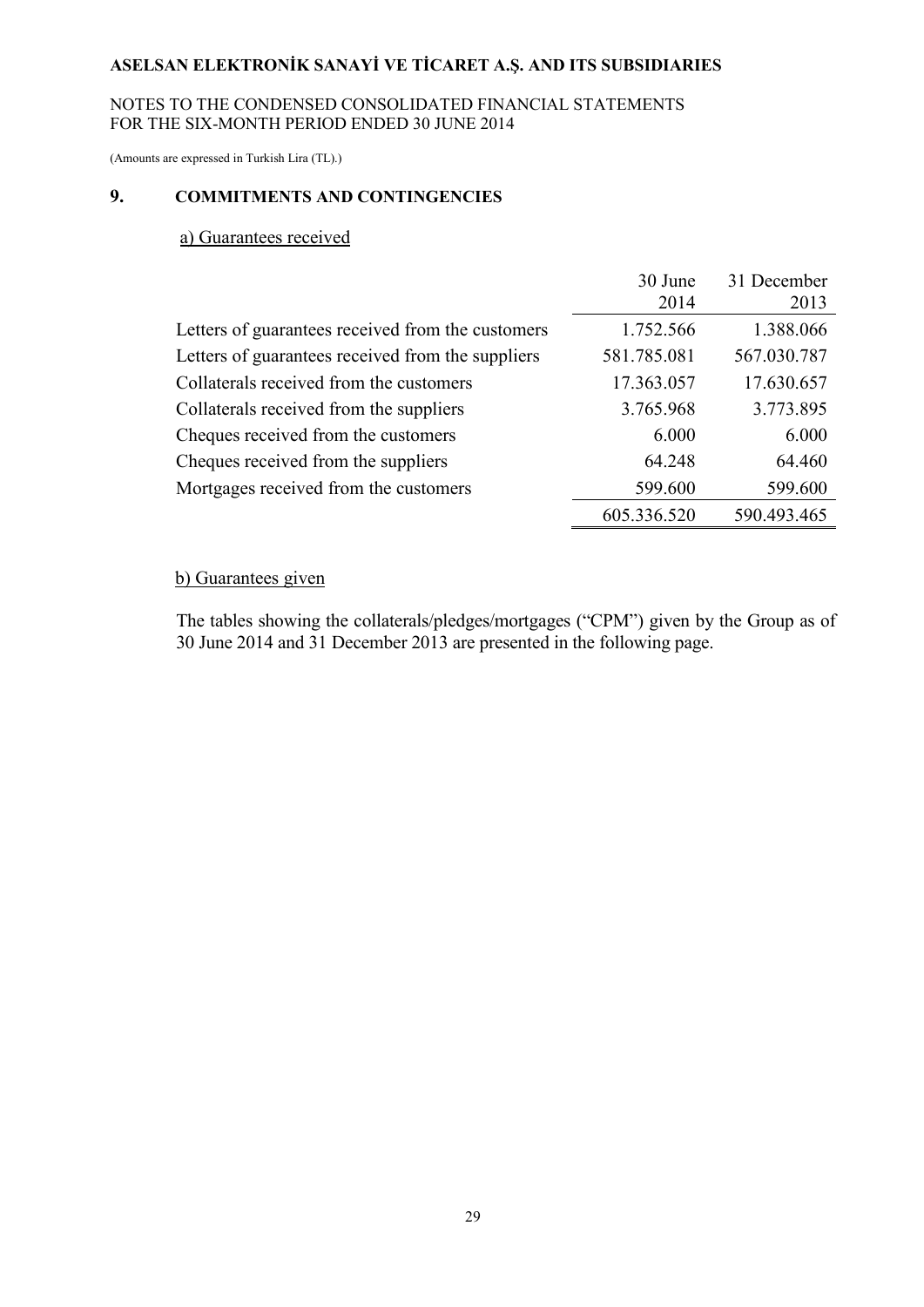#### NOTES TO THE CONDENSED CONSOLIDATED FINANCIAL STATEMENTS FOR THE SIX-MONTH PERIOD ENDED 30 JUNE 2014

(Amounts are expressed in Turkish Lira (TL).)

### **9. COMMITMENTS AND CONTINGENCIES (cont'd)**

### b) Guarantees given (cont'd)

| 30 June 2014                                                                                   | <b>TL</b><br>Equivalent | TL          | <b>US Dollars</b> | <b>EURO</b> | <b>UAE</b><br>Dirham | Polish<br>Zloty | Indian<br>Rupee | <b>British</b><br>Pound | Qatari<br>Riyal |
|------------------------------------------------------------------------------------------------|-------------------------|-------------|-------------------|-------------|----------------------|-----------------|-----------------|-------------------------|-----------------|
|                                                                                                |                         |             |                   |             |                      |                 |                 |                         |                 |
| A. Total amount of CPM given on behalf of the legal entity                                     |                         |             |                   |             |                      |                 |                 |                         |                 |
| -Collateral                                                                                    | 5.370.330.427           | 749.515.543 | 1.461.364.271     | 515.925.989 | 26.759.651           | 2.424.322       | 79.694.000      | 1.654.349               | 60.000          |
| $-P$ <i>ledge</i>                                                                              |                         |             |                   |             |                      |                 |                 |                         |                 |
| -Mortgage                                                                                      |                         |             |                   |             |                      |                 |                 |                         |                 |
| B. Total amount of CPM given on behalf of the subsidiaries                                     |                         |             |                   |             |                      |                 |                 |                         |                 |
| included in full consolidation                                                                 |                         |             |                   |             |                      |                 |                 |                         |                 |
| -Collateral                                                                                    | 53.085.000              |             | 25.000.000        |             |                      |                 |                 |                         |                 |
| -Pledge                                                                                        |                         |             |                   |             |                      |                 |                 |                         |                 |
| -Mortgage                                                                                      |                         |             |                   |             |                      |                 |                 |                         |                 |
| C. Total amount of CPM given to maintain operations and<br>collect payables from third parties |                         |             |                   |             |                      |                 |                 |                         |                 |
| -Collateral                                                                                    |                         |             |                   |             |                      |                 |                 |                         |                 |
| $-P$ <i>ledge</i>                                                                              |                         |             |                   |             |                      |                 |                 |                         |                 |
| -Mortgage                                                                                      |                         |             |                   |             |                      |                 |                 |                         |                 |
| D. Total amount of other CPM given                                                             |                         |             |                   |             |                      |                 |                 |                         |                 |
| i. Total Amount of CPM on behalf of the main partner                                           |                         |             |                   |             |                      |                 |                 |                         |                 |
| -Collateral                                                                                    |                         |             |                   |             |                      |                 |                 |                         |                 |
| $-P$ <i>ledge</i>                                                                              |                         |             |                   |             |                      |                 |                 |                         |                 |
| -Mortgage                                                                                      |                         |             |                   |             |                      |                 |                 |                         |                 |
| ii. Total amount of CPM given on behalf of other group<br>companies that do not cover B and C  |                         |             |                   |             |                      |                 |                 |                         |                 |
| -Collateral                                                                                    | 988.000                 | 988.000     |                   |             |                      |                 |                 |                         |                 |
| -Pledge                                                                                        |                         |             |                   |             |                      |                 |                 |                         |                 |
| -Mortgage                                                                                      |                         |             |                   |             |                      |                 |                 |                         |                 |
| iii. Total amount of CPM on behalf of third parties that do<br>not cover C.                    |                         |             |                   |             |                      |                 |                 |                         |                 |
| -Collateral                                                                                    |                         |             |                   |             |                      |                 |                 |                         |                 |
| -Pledge                                                                                        |                         |             |                   |             |                      |                 |                 |                         |                 |
| -Mortgage                                                                                      |                         |             |                   |             |                      |                 |                 |                         |                 |
| <b>Total</b>                                                                                   | 5.424.403.427           | 750.503.543 | 1.486.364.271     | 515.925.989 | 26.759.651           | 2.424.322       | 79.694.000      | 1.654.349               | 60.000          |

The ratio of the other CPM given by the Group to the equity as of 30 June 2014 is 0,06%.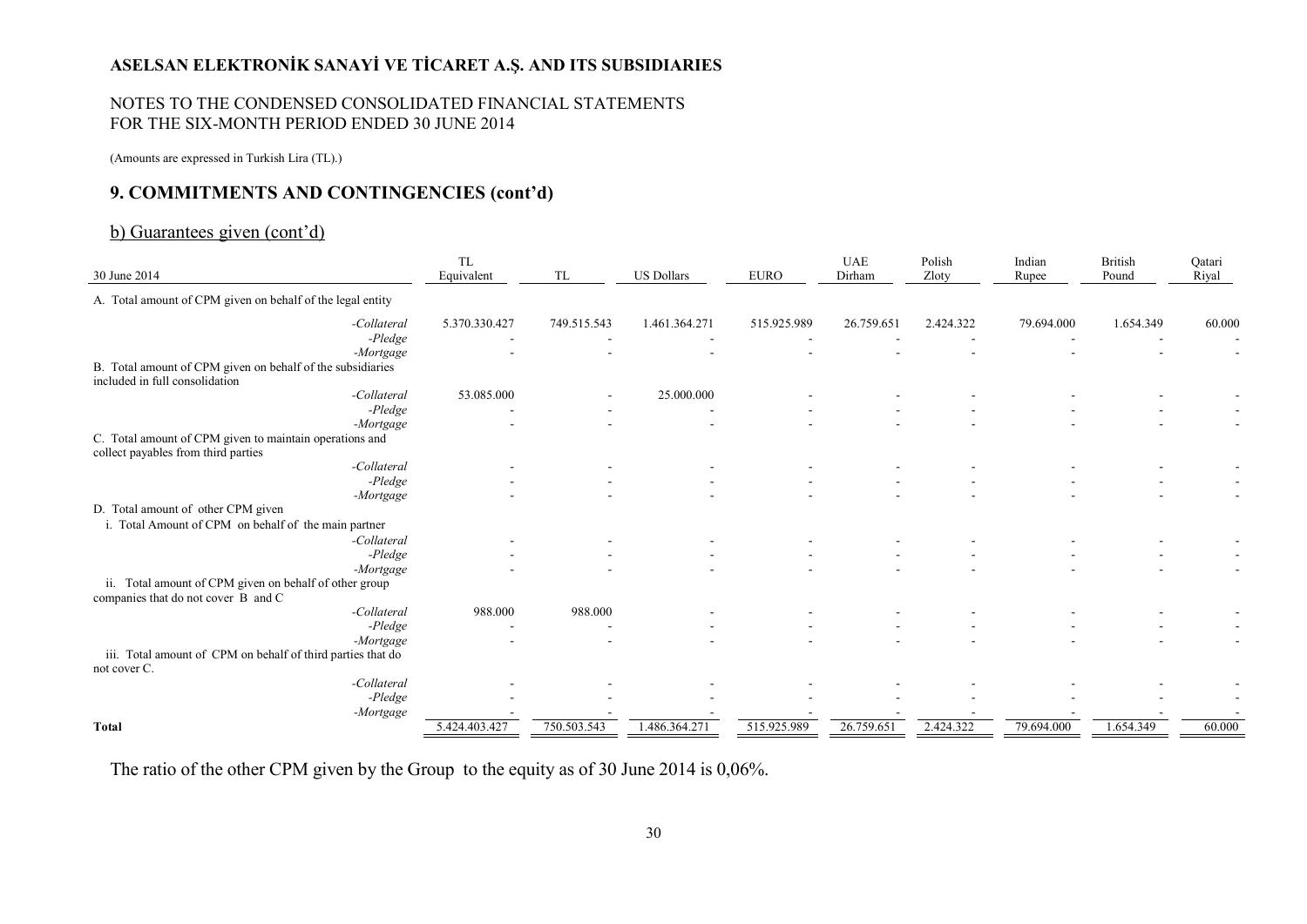#### NOTES TO THE CONDENSED CONSOLIDATED FINANCIAL STATEMENTS FOR THE SIX-MONTH PERIOD ENDED 30 JUNE 2014

(Amounts are expressed in Turkish Lira (TL).)

### **9. COMMITMENTS AND CONTINGENCIES (cont'd)**

#### b) Guarantees given (cont'd)

| 31 December 2013                                                                               |                                  | <b>TL</b><br>Equivalent | <b>TL</b>   | <b>US Dollars</b> | <b>EURO</b> | <b>UAE</b><br>Dirham | Polish<br>Zloty | Indian<br>Rupee | <b>British</b><br>Pound |
|------------------------------------------------------------------------------------------------|----------------------------------|-------------------------|-------------|-------------------|-------------|----------------------|-----------------|-----------------|-------------------------|
| A. Total amount of CPM given on behalf of the legal entity                                     |                                  |                         |             |                   |             |                      |                 |                 |                         |
|                                                                                                | -Collateral<br>$-P$ <i>ledge</i> | 5.248.241.056           | 765.818.119 | 1.368.123.658     | 501.172.743 | 26.759.651           | 2.424.322       | 79.694.000      | 1.654.349               |
|                                                                                                | -Mortgage                        |                         |             |                   |             |                      |                 |                 |                         |
| B. Total amount of CPM given on behalf of the subsidiaries                                     |                                  |                         |             |                   |             |                      |                 |                 |                         |
| included in full consolidation                                                                 |                                  |                         |             |                   |             |                      |                 |                 |                         |
|                                                                                                | -Collateral                      | 53.357.500              |             | 25.000.000        |             |                      |                 |                 |                         |
|                                                                                                | -Pledge                          |                         |             |                   |             |                      |                 |                 |                         |
|                                                                                                | -Mortgage                        |                         |             |                   |             |                      |                 |                 |                         |
| C. Total amount of CPM given to maintain operations and<br>collect payables from third parties |                                  |                         |             |                   |             |                      |                 |                 |                         |
|                                                                                                | -Collateral                      |                         |             |                   |             |                      |                 |                 |                         |
|                                                                                                | $-P$ <i>ledge</i>                |                         |             |                   |             |                      |                 |                 |                         |
|                                                                                                | -Mortgage                        |                         |             |                   |             |                      |                 |                 |                         |
| D. Total amount of other CPM given                                                             |                                  |                         |             |                   |             |                      |                 |                 |                         |
| i. Total Amount of CPM on behalf of the main partner                                           |                                  |                         |             |                   |             |                      |                 |                 |                         |
|                                                                                                | -Collateral                      |                         |             |                   |             |                      |                 |                 |                         |
|                                                                                                | $-P$ <i>ledge</i>                |                         |             |                   |             |                      |                 |                 |                         |
|                                                                                                | -Mortgage                        |                         |             |                   |             |                      |                 |                 |                         |
| ii. Total amount of CPM given on behalf of other group<br>companies that do not cover B and C  |                                  |                         |             |                   |             |                      |                 |                 |                         |
|                                                                                                | -Collateral                      | 988.000                 | 988.000     |                   |             |                      |                 |                 |                         |
|                                                                                                | -Pledge                          |                         |             |                   |             |                      |                 |                 |                         |
|                                                                                                | -Mortgage                        |                         |             |                   |             |                      |                 |                 |                         |
| iii. Total amount of CPM on behalf of third parties that do<br>not cover C.                    |                                  |                         |             |                   |             |                      |                 |                 |                         |
|                                                                                                | -Collateral                      |                         |             |                   |             |                      |                 |                 |                         |
|                                                                                                | $-Pledge$                        |                         |             |                   |             |                      |                 |                 |                         |
|                                                                                                | -Mortgage                        |                         |             |                   |             |                      |                 |                 |                         |
| <b>Total</b>                                                                                   |                                  | 5.302.586.556           | 766.806.119 | 1.393.123.658     | 501.172.743 | 26.759.651           | 2.424.322       | 79.694.000      | 1.654.349               |

The ratio of the other CPM given by the Group to the equity as of 31 December 2013 is 0,06%.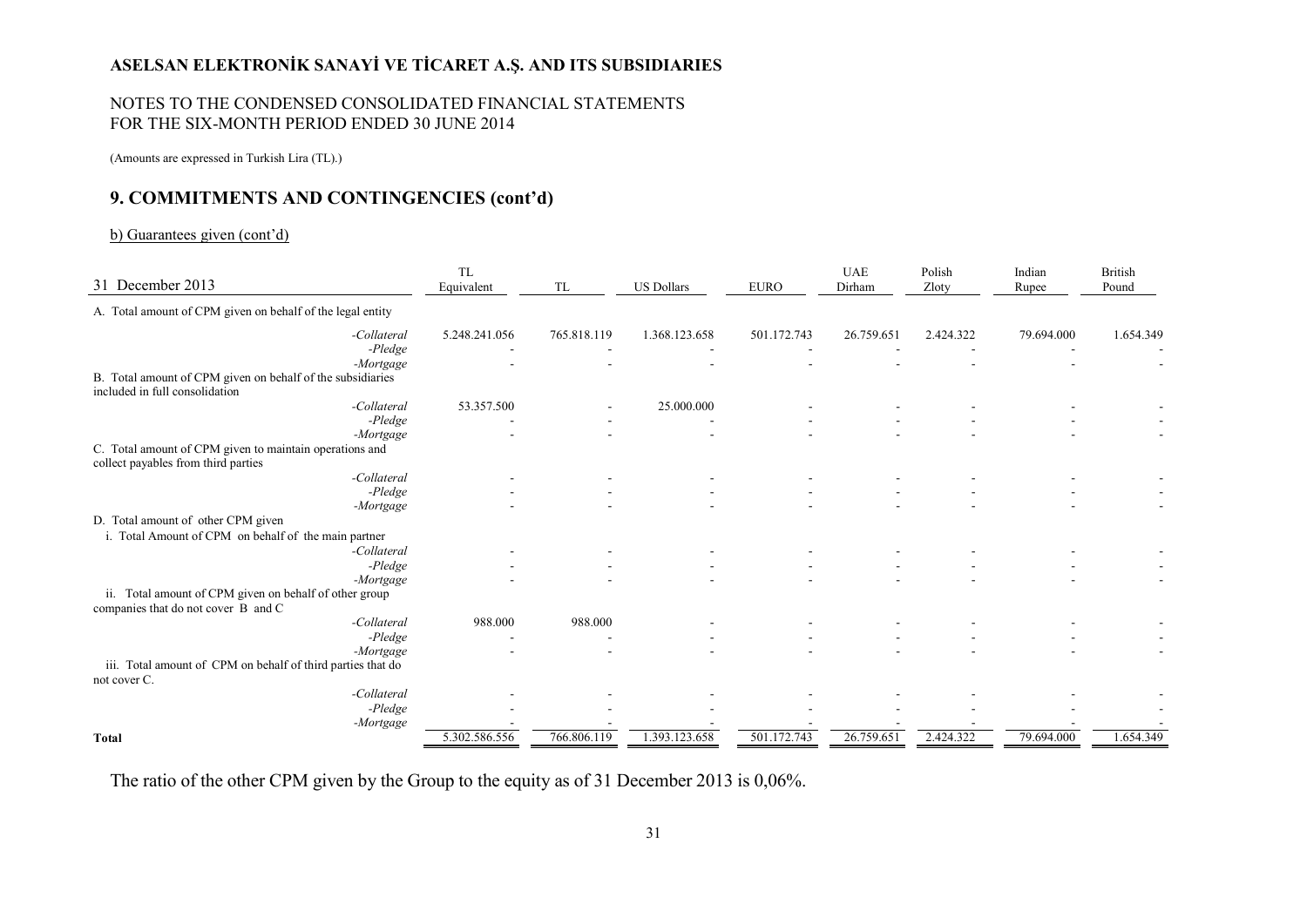#### NOTES TO THE CONDENSED CONSOLIDATED FINANCIAL STATEMENTS FOR THE SIX-MONTH PERIOD ENDED 30 JUNE 2014

(Amounts are expressed in Turkish Lira (TL).)

### **10. EMPLOYMENT BENEFITS**

#### a) Payables for employment benefits

|                                  | 30 June    | 31 December |
|----------------------------------|------------|-------------|
|                                  | 2014       | 2013        |
| Due to personnel                 | 2.436.576  | 2.168.590   |
| Social security premiums payable | 10.307.558 | 9.565.489   |
| Taxes and funds payable          | 6.156.596  | 7.492.520   |
|                                  | 18.900.730 | 19.226.599  |

#### b) Short-term provisions for employment benefits

|                                         |            | 30 June 31 December |
|-----------------------------------------|------------|---------------------|
|                                         | 2014       | 2013                |
| Provision for annual leave and overtime | 33.075.847 | 25.395.640          |

The movement of the provision for annual leave and overtime is as follows:

|             | 30 June     |
|-------------|-------------|
| 2014        | 2013        |
| 25.395.640  | 18.656.924  |
| (4.746.279) | (4.026.838) |
| 12.426.486  | 11.088.455  |
| 33.075.847  | 25.718.541  |
|             |             |
|             | 30 June     |

### c) Long-term provisions for employment benefits

|                              | 30 June     | 31 December |
|------------------------------|-------------|-------------|
|                              | 2014        | 2013        |
| Provision for severance pay  | 100.078.298 | 97.341.311  |
| Provision for retirement pay | 9.556.514   | 9.726.504   |
|                              | 109.634.812 | 107.067.815 |

The movement for provisions for severance and retirement pays is as follows:

|                                        | 1 January - | 1 January - |
|----------------------------------------|-------------|-------------|
|                                        | 30 June     | 30 June     |
|                                        | 2014        | 2013        |
| Opening balance                        | 107.067.815 | 104.434.432 |
| Actuarial gain/loss                    |             | (7.666.211) |
| Cost of service                        | 3.715.690   | 1.222.748   |
| Interest cost                          | 3.390.219   | 9.597.826   |
| Severance and retirement benefits paid | (4.538.912) | (2.677.478) |
| Closing balance                        | 109.634.812 | 104.911.317 |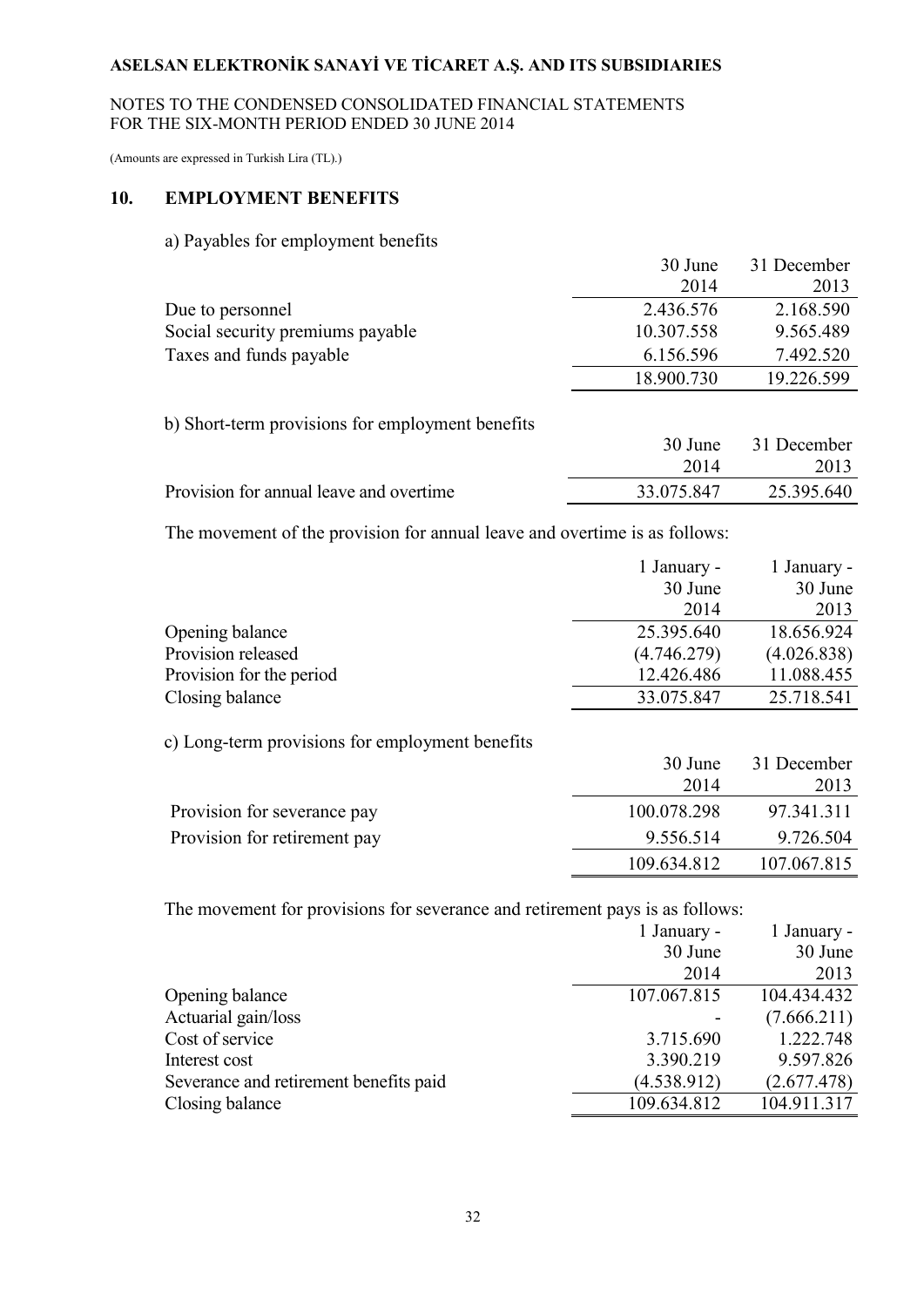NOTES TO THE CONDENSED CONSOLIDATED FINANCIAL STATEMENTS FOR THE SIX-MONTH PERIOD ENDED 30 JUNE 2014

(Amounts are expressed in Turkish Lira (TL).)

#### **10. EMPLOYMENT BENEFITS (cont'd)**

#### **Retirement pay provisions:**

Under the Turkish Labor Law, the Group is required to pay employment termination benefits to each employee who has qualified for such payment. Also, employees are required to be paid their retirement pay who retired by gaining right to receive according to in accordance with the provisions set out in law no: 2422 issued at 6 March 1981, law no: 4447 issued at 25 August 1999 and the amended Article 60 of the existing Social Insurance Law No: 506. Some transitional provisions related to the pre-retirement service term were excluded from the law since the related law was amended as of 23 May 2002.

The amount payable consists of one month's salary limited to a maximum of TL 3.438,22 (31 December 2013: 3.254,44) for each period of service at 30 June 2014.

The liability is not funded, as there is no funding requirement. The provision has been calculated by estimating the present value of the future probable obligation of the Group arising from the retirement of employees. TAS 19 ("Employee Benefits") requires actuarial valuation methods to be developed to estimate the entity's obligation under defined benefit plans. Accordingly, the following actuarial assumptions were used in the calculation of the total liability:

|                                                      | 30 June | 31 December |
|------------------------------------------------------|---------|-------------|
|                                                      | 2014    | 2013        |
| Interest rate $(\% )$                                | 10,07   | 10,07       |
| Inflation rate $(\% )$                               | 6,37    | 6,37        |
| Discount ratio $(\% )$                               | 3,48    | 3,48        |
| Estimation of probability of retirement ratio $(\%)$ | 99,04   | 98.92       |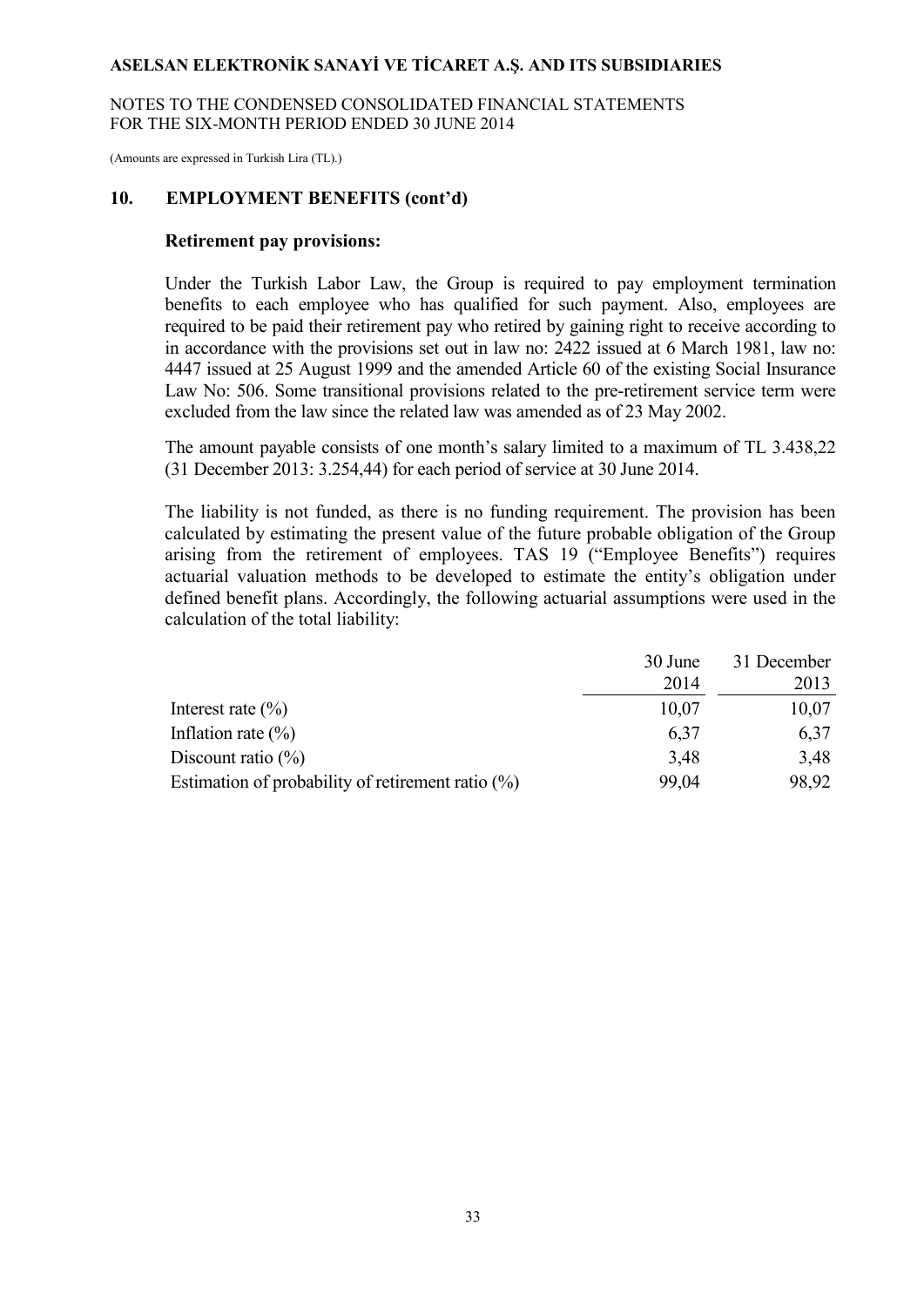#### NOTES TO THE CONDENSED CONSOLIDATED FINANCIAL STATEMENTS FOR THE SIX-MONTH PERIOD ENDED 30 JUNE 2014

(Amounts are expressed in Turkish Lira (TL).)

#### **11. SHARE CAPITAL, RESERVES AND OTHER EQUITY ITEMS**

#### **Capital**

|                                      | Share  | 30 June     |        | Share 31 December |
|--------------------------------------|--------|-------------|--------|-------------------|
| Shareholders                         | $(\%)$ | 2014        | $(\%)$ | 2013              |
| <b>TAFF</b>                          | 84,58  | 422.912.812 | 84,58  | 422.912.812       |
| Other shareholder (Axa Sigorta A.S.) | 0,12   | 577.846     | 0,12   | 577.846           |
| Quoted in stock exchange             | 15,30  | 76.509.342  | 15,30  | 76.509.342        |
| Nominal capital                      | 100    | 500.000.000 | 100    | 500.000.000       |
| Share capital adjustment             |        | 98.620.780  |        | 98.620.780        |
| Inflation adjusted capital           |        | 598.620.780 |        | 598.620.780       |

The Group's nominal capital is TL 500.000.000 that consists of 50.000.000.000 shares each of which is 1 kuruş (1% of 1 Turkish Lira). A total of 30.272.727.273 of the shares consists of Group A and 19.727.272.727 of the shares consists of Group B shares. All of the shares are nominative. 6 member of the Board of Directors are assigned from the holders of nominative Group A type shareholders or from the ones nominated by Group A type shareholders. Moreover, when new shares are issued the proportion of nominative Group A shares prevalent in the issued capital are preserved. In accordance with the CMB's requirements, except for Independent members of the Board of Directors, Group A shares are nominative and Members of the Board are assigned from the holders of A type shareholders or from the ones nominated by A type shareholders.

#### **Restricted profit reserves**

The legal reserves consist of first and second legal reserves, appropriated in accordance with the TCC. The first legal reserve is appropriated out of historical statutory profits of the prior year at the rate of 5% per annum, until the total reserve reaches 20% of the historical paid-in share capital. After the 5% of the dividend is paid to shareholders, 10% of the total distributed to shareholders and employees can be added in general legal reserve.

As of 30 June 2014, The Group's restricted reserves set aside from profit consists of the legal reserves. The total of the Group's legal reserves are TL 73.669.442 (31 December 2013: TL 69.677.755).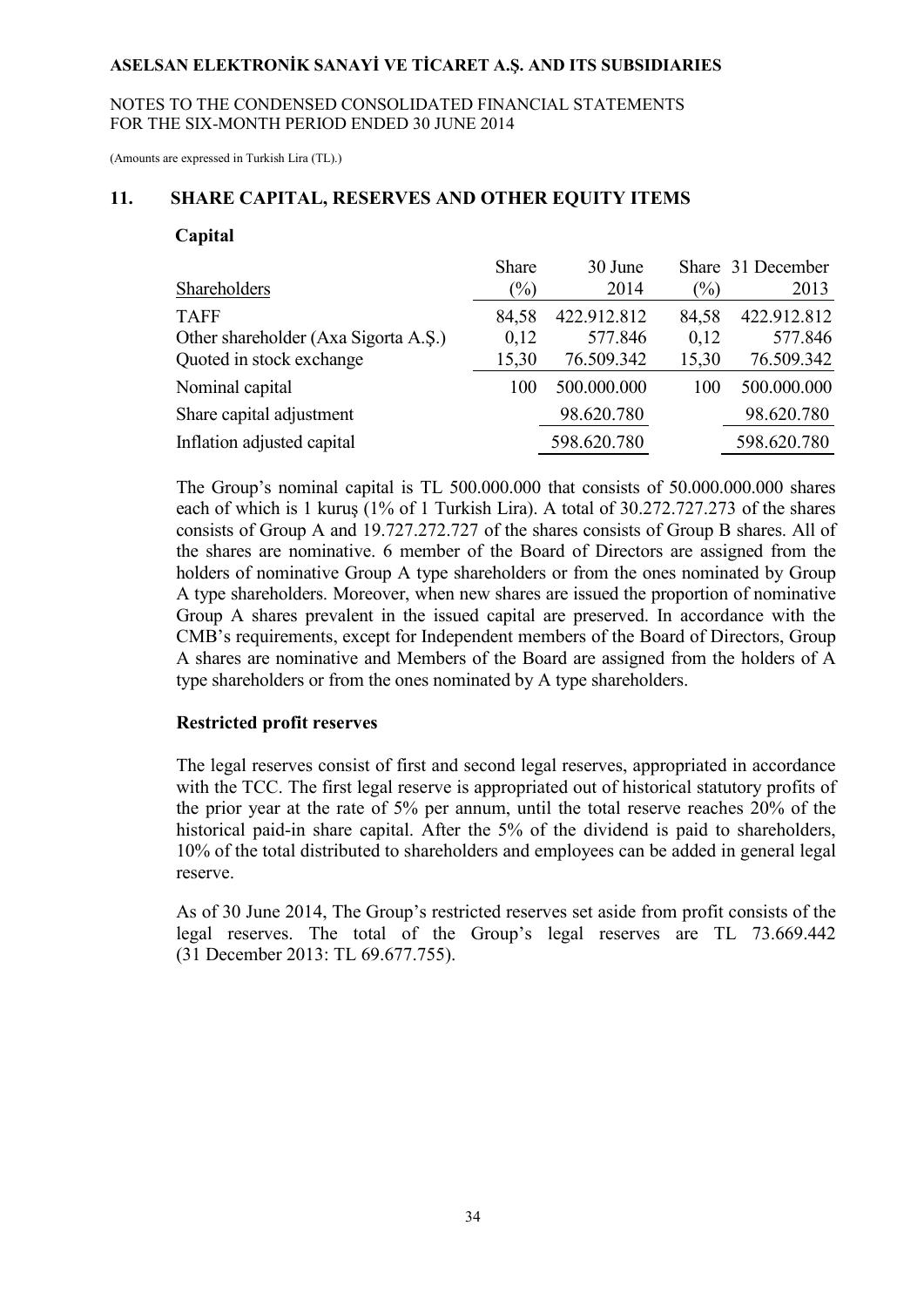NOTES TO THE CONDENSED CONSOLIDATED FINANCIAL STATEMENTS FOR THE SIX-MONTH PERIOD ENDED 30 JUNE 2014

(Amounts are expressed in Turkish Lira (TL).)

#### **11. SHARE CAPITAL, RESERVES AND OTHER EQUITY ITEMS (cont'd)**

#### **Retained Earnings**

Accumulated profits apart from the net profit for the year and extraordinary reserves which is accumulated profit by nature are shown under the retained earnings. As of 30 June 2014 the extraordinary reserves balance presented in retained earnings is TL 559.092.120 (31 December 2013: TL 508.504.057). According to the statutory records, the Company's profit for the year is TL 99.080.180 (31 December 2013: TL 79.566.382) and its other funds available for profit distribution is TL 575.645.562 (31 December 2013: TL 521.044.181). The details of funds is as follows:

|                                             | 30 June     | 31 December |
|---------------------------------------------|-------------|-------------|
|                                             | 2014        | 2013        |
| Capital reserves and extraordinary reserves | 575.645.562 | 521.044.181 |

#### **Profit distribution**

On 31 March 2014, in accordance with the consolidated financial statements, the General Assembly of the Company has decided to allocate legal reserve amounting to TL 3.978.319 of the TL 238.081.489 which is based on the profit distribution, and to distribute TL 25.000.000 in cash to shareholders for dividend payment by leaving the amount of TL 209.103.170 within the Group. Thus, the cash dividend amount for TL 1 nominal value per share is TL 0,05 (31 December 2013: TL 0,157).

Besides, on 14 March 2014, in the General Assembly of AselsanNet distribution of dividend amounting to TL 100.000 and allocation of legal reserve amounting to TL 5.000 from the profit of the year 2013 have been decided. As a result total amount of the funds remaining within the Group after profit distribution and transfers of Mikes and AselsanNet as mentioned above is TL 208.998.170 (31 December 2013: TL 210.233.473)

As of 30 June 2014 the unpaid portion of the dividend is equal to TL 17.963.293 (Note 3) (31 December 2013: TL 56.404.737).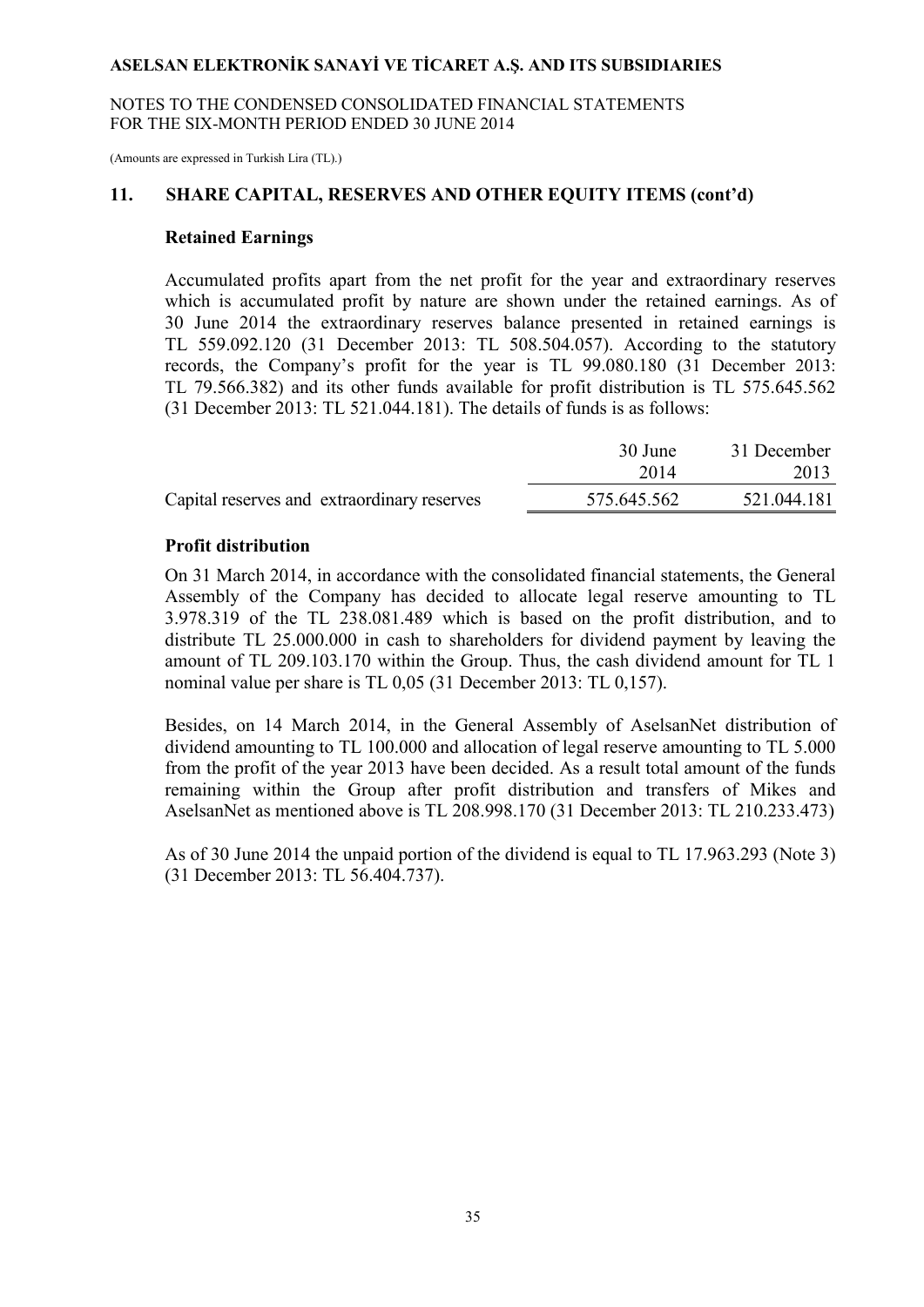#### NOTES TO THE CONDENSED CONSOLIDATED FINANCIAL STATEMENTS FOR THE SIX-MONTH PERIOD ENDED 30 JUNE 2014

(Amounts are expressed in Turkish Lira (TL).)

# **12. SALES REVENUE AND COST OF SALES**

|                            | 1 January-<br>30 June | 1 April-<br>30 January | 1 January-<br>30 June | 1 April-<br>30 June |
|----------------------------|-----------------------|------------------------|-----------------------|---------------------|
| a) Sales Revenue           | 2014                  | 2014                   | 2013                  | 2013                |
| Domestic sales             | 934.628.661           | 502.653.320            | 768.065.826           | 417.896.553         |
| <b>Export sales</b>        | 188.274.950           | 113.059.314            | 213.317.863           | 133.151.195         |
| Other revenues             | 70.851                | 4.206                  | 872.274               | 4.069               |
| Sales returns (-)          | (688.921)             | (118.741)              | (27.915)              | (25.208)            |
| Sales discounts (-)        | (558.501)             | (275.387)              | (407.004)             | (210.560)           |
| Other discounts (-)        |                       |                        | (135.557)             | (135.557)           |
|                            | 1.121.727.040         | 615.322.712            | 981.685.487           | 550.680.492         |
|                            |                       |                        |                       |                     |
|                            | 1 January-            | 1 April-               | 1 January-            | 1 April-            |
|                            | 30 June               | 30 January             | 30 June               | 30 June             |
| b) Cost of Sales (-)       | 2014                  | 2014                   | 2013                  | 2013                |
| Cost of raw materials used | 342.897.536           | 184.437.435            | 310.994.164           | 171.664.937         |
| Personnel expenses         | 37.087.003            | 21.455.075             | 35.011.062            | 22.003.548          |
| Production overheads       | 72.956.607            | 35.699.261             | 67.145.672            | 33.097.171          |
| Change in work in          |                       |                        |                       |                     |
| progress                   | 8.727.457             | (5.450.740)            | (24.020.574)          | (14.789.829)        |
| Change in finished goods   | (5.487.741)           | (6.033.196)            | (3.819.954)           | (4.667.176)         |
| Development expenses (*)   | 277.519.996           | 136.160.213            | 251.408.248           | 136.807.556         |
| Cost of services given     | 35.674.705            | 21.694.542             | 62.143.175            | 35.271.057          |
| Cost of merchandise        |                       |                        |                       |                     |
| goods sold                 | 8.004.655             | 4.645.358              | 2.241.361             | 1.371.693           |
| Cost of other sales        | 73.123.209            | 65.345.529             | 35.941.810            | 32.745.931          |
|                            | 850.503.427           | 457.953.477            | 737.044.964           | 413.504.888         |

(\*) Development expenses consist of raw material, design, personnel, amortization and depreciation expenses.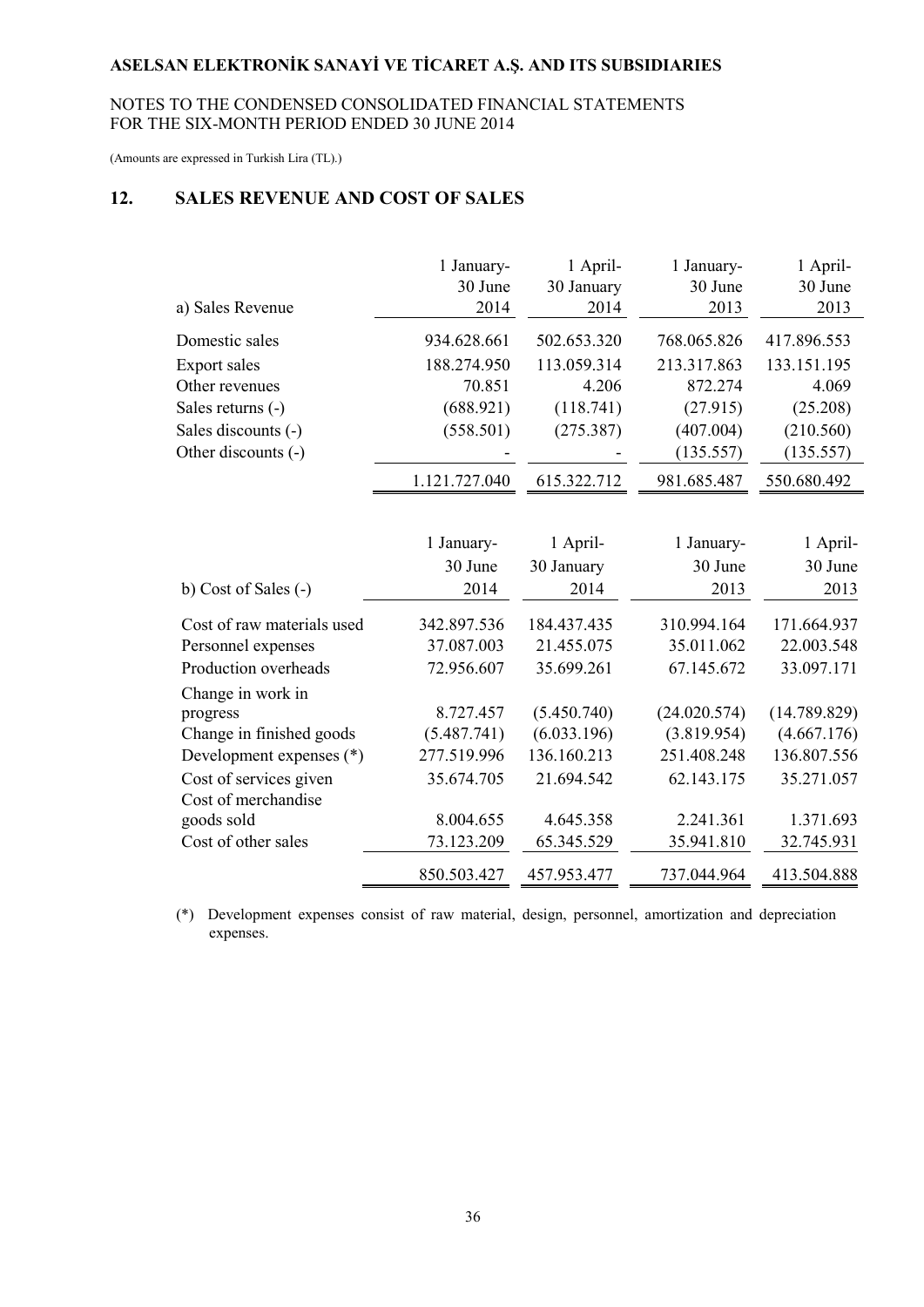#### NOTES TO THE CONDENSED CONSOLIDATED FINANCIAL STATEMENTS FOR THE SIX-MONTH PERIOD ENDED 30 JUNE 2014

(Amounts are expressed in Turkish Lira (TL).)

### **13. ASSETS AND LIABILITIES REGARDING CONSTRUCTION CONTRACTS**

|                                                                     | 30 June<br>2014 | 31 December<br>2013 |
|---------------------------------------------------------------------|-----------------|---------------------|
| Construction costs incurred plus recognized profits less            |                 |                     |
| recognized losses to date                                           | 5.802.125.442   | 5.229.103.266       |
| Less: earned allowances                                             | (5.475.848.138) | (4.871.826.507)     |
| Total                                                               | 326.277.304     | 357.276.759         |
| Amounts due from customers under construction<br>contracts (Note 4) | 418.508.873     | 449.704.930         |
| Amounts due to customers under construction contracts               |                 |                     |
| (Note 4)                                                            | (92.231.569)    | (92.428.171)        |
|                                                                     | 326.277.304     | 357.276.759         |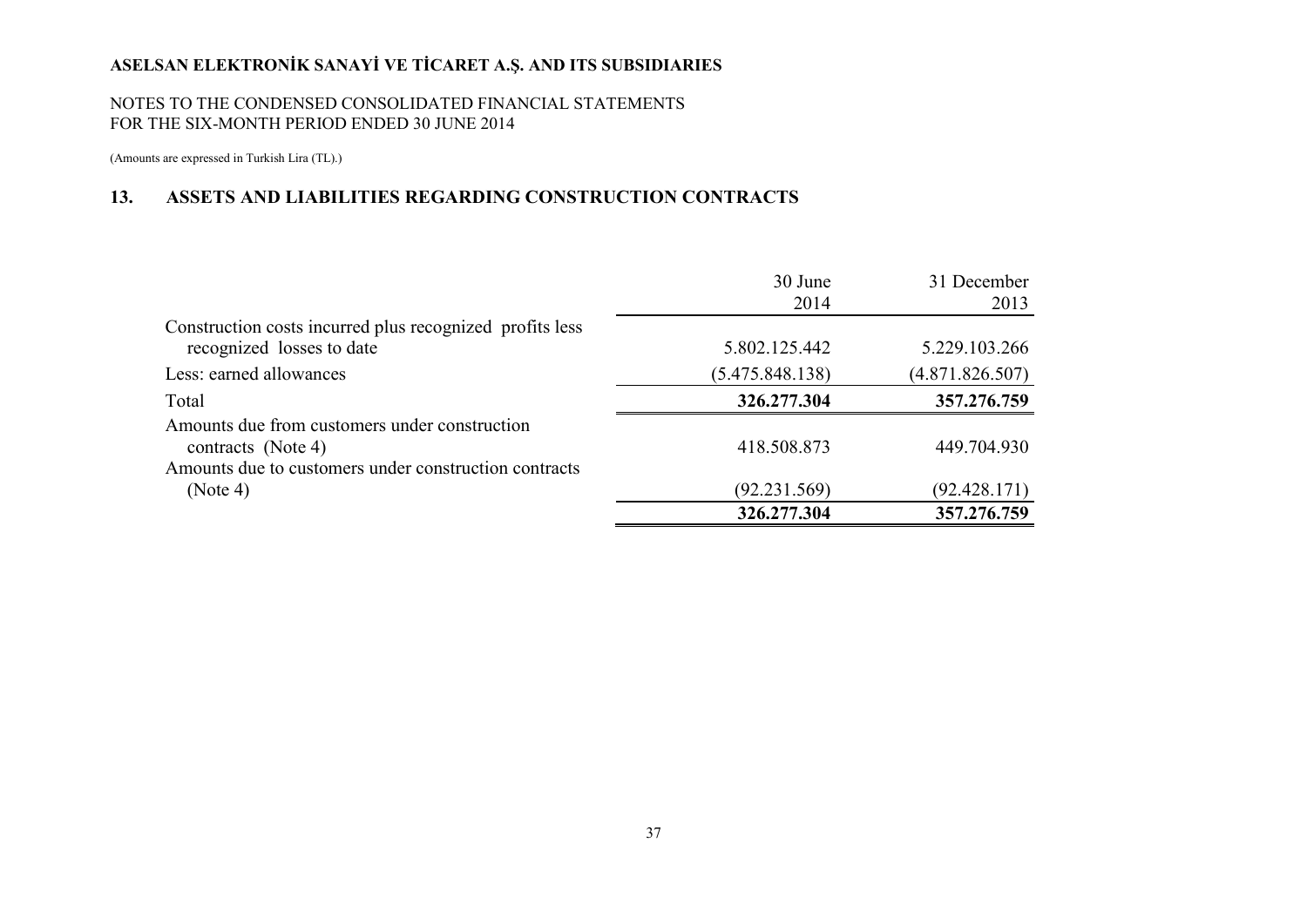#### NOTES TO THE CONDENSED CONSOLIDATED FINANCIAL STATEMENTS FOR THE SIX-MONTH PERIOD ENDED 30 JUNE 2014

(Amounts are expressed in Turkish Lira (TL).)

#### **14. OTHER OPERATING INCOME AND EXPENSES**

#### a) Other operating income

|                      | 1 January-<br>30 June | 1 April-<br>30 June | 1 January-<br>30 June | 1 April-<br>30 June |
|----------------------|-----------------------|---------------------|-----------------------|---------------------|
|                      |                       |                     |                       |                     |
|                      | 2014                  | 2014                | 2013                  | 2013                |
| Foreign currency     |                       |                     |                       |                     |
| exchange gains from  |                       |                     |                       |                     |
| activities (*)       | 279.088.248           | 122.732.486         | 113.489.039           | 66.344.493          |
| Discount income      | 12.727.476            | (277.071)           | 7.570.869             | 126.412             |
| Interest income      | 2.132.593             | 847.270             | 3.043.559             | 1.135.652           |
| Insurance income for |                       |                     |                       |                     |
| damages              | 335.113               | 101.236             | 106.189               | 54.964              |
| Non-cost material    |                       |                     |                       |                     |
| income               | 101.059               | 81.106              | 584.623               | 123.253             |
| Other income         | 1.677.598             | 824.767             | 1.442.565             | 758.513             |
|                      | 296.062.087           | 124.309.794         | 126.236.844           | 68.543.287          |

 (\*) Mainly consists of the foreign currency exchange valuation of advances received and advances given denominated in foreign currencies.

b) Other operating expense

|                      | 1 January-    | 1 April-     | 1 January-    | 1 April-      |
|----------------------|---------------|--------------|---------------|---------------|
|                      | 30 June       | 30 June      | 30 June       | 30 June       |
|                      | 2014          | 2014         | 2013          | 2013          |
| Foreign currency     |               |              |               |               |
| exchange losses from |               |              |               |               |
| activities $(*)$     | (272.279.082) | (89.347.560) | (185.870.017) | (131.747.872) |
| Discount expense     | (12.789.859)  | 541.489      | (7.921.051)   | (1.375.353)   |
| Other expense and    |               |              |               |               |
| losses               | (1.368.175)   | (649.620)    | (634.860)     | (280.532)     |
|                      | (286.437.116) | (89.455.691) | (194.425.928) | (133.403.757) |

 (\*) Mainly consists of the foreign currency exchange valuation of advances received and advances given denominated in foreign currencies.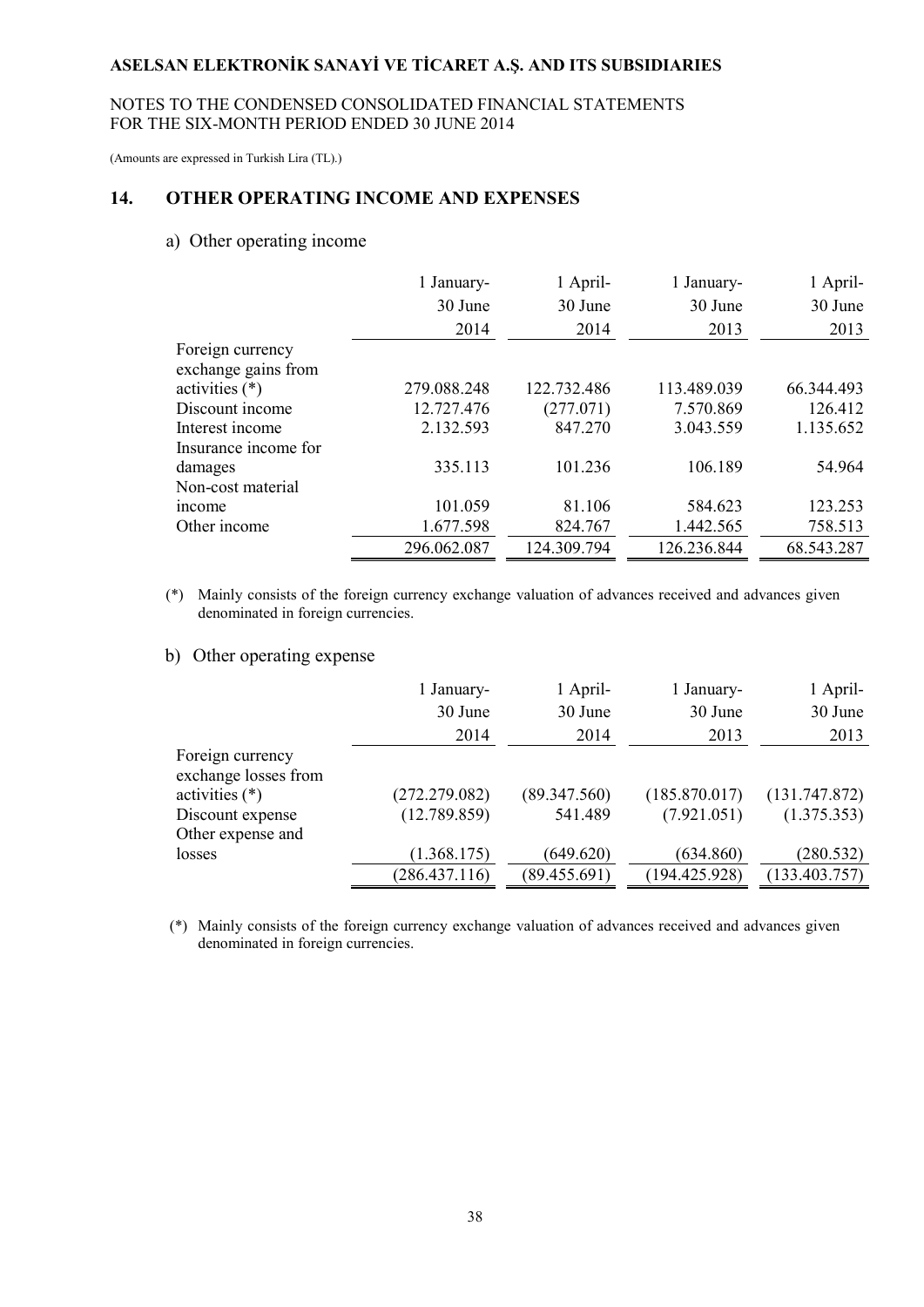### NOTES TO THE CONDENSED CONSOLIDATED FINANCIAL STATEMENTS FOR THE SIX-MONTH PERIOD ENDED 30 JUNE 2014

(Amounts are expressed in Turkish Lira (TL).)

### **15. FINANCIAL INCOME**

|     |                                          | 1 January-   | 1 April-    | 1 January-   | 1 April-    |
|-----|------------------------------------------|--------------|-------------|--------------|-------------|
|     |                                          | 30 June      | 30 June     | 30 June      | 30 June     |
|     |                                          | 2014         | 2014        | 2013         | 2013        |
|     | Foreign currency<br>exchange gain from   |              |             |              |             |
|     | bank loans                               | 18.216.215   | 8.701.112   | 2.399.744    | 442.862     |
| 16. | <b>FINANCIAL EXPENSES</b>                |              |             |              |             |
|     |                                          | 1 January-   | 1 April-    | 1 January-   | 1 April-    |
|     |                                          | 30 June      | 30 June     | 30 June      | 30 June     |
|     |                                          | 2014         | 2014        | 2013         | 2013        |
|     | Foreign currency<br>exchange losses from |              |             |              |             |
|     | bank loans<br>Short-term borrowing       | (13.444.546) | (506.428)   | (8.821.710)  | (7.465.999) |
|     | expense<br>Long-term borrowing           | (3.401.496)  | (1.879.284) | (3.345.263)  | (1.976.433) |
|     | expense                                  | (1.097.428)  | (555.129)   | (792.497)    | (406.220)   |
|     |                                          | (17.943.470) | (2.940.841) | (12.959.470) | (9.848.652) |

# **17. EARNINGS PER SHARE**

|                                                      | 1 January-                    | 1 April-                      | 1 January-                   | 1 April-                     |
|------------------------------------------------------|-------------------------------|-------------------------------|------------------------------|------------------------------|
|                                                      | 30 June                       | 30 June                       | 30 June                      | 30 June                      |
|                                                      | 2014                          | 2014                          | 2013                         | 2013                         |
| Common stock<br>Net profit $-TL$<br>Earnings per 100 | 50.000.000.000<br>198.608.727 | 50.000.000.000<br>140.923.166 | 50.000.000.000<br>99.996.138 | 50.000.000.000<br>27.505.652 |
| shares                                               | 0,40                          | 0,28                          | 0,20                         | 0,06                         |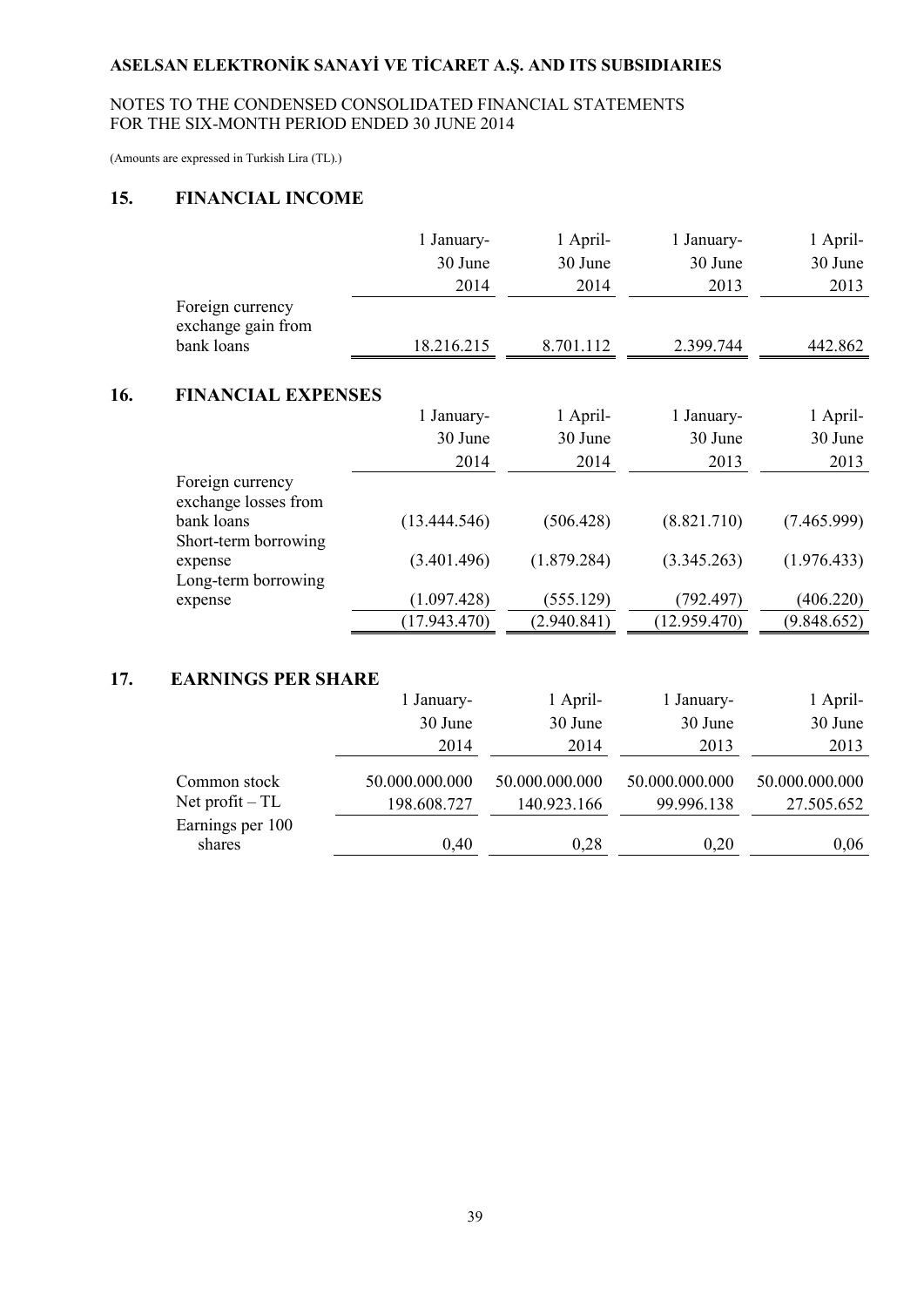#### NOTES TO THE CONDENSED CONSOLIDATED FINANCIAL STATEMENTS FOR THE SIX-MONTH PERIOD ENDED 30 JUNE 2014

(Amounts are expressed in Turkish Lira (TL).)

## **18. FOREIGN EXCHANGE POSITION**

| <b>FOREIGN EXCHANGE POSITION</b>                         |                                        |                  |             |                |
|----------------------------------------------------------|----------------------------------------|------------------|-------------|----------------|
|                                                          |                                        |                  |             |                |
| 30 June 2014                                             | TL Equivalent<br>(Functional currency) | <b>US Dollar</b> | <b>EURO</b> | Other          |
| 1. Trade Receivables                                     | 515.360.895                            | 112.087.410      | 95.907.358  |                |
| 2a. Monetary Financial Assets (including cash and banks) | 56.543.771                             | 14.815.605       | 8.669.967   | 11.639         |
| 2b. Non-Monetary Financial Asset                         | 144.926.240                            | 22.384.458       | 31.566.833  | 6.106.954      |
| 3. Other                                                 | 9.249.803                              | 3.717.042        | 467.164     | 6.047          |
| 4. Current Assets $(1+2+3)$                              | 726.080.709                            | 153.004.515      | 136.611.322 | 6.124.640      |
| 5. Trade Receivables                                     | 171.158.007                            | 35.117.664       | 29.213.585  | 12.106.393     |
| 6a. Monetary Financial Assets                            |                                        |                  |             |                |
| 6b. Non-Monetary Other Assets                            | 201.246.199                            | 11.768.529       | 60.947.800  | 1.962          |
| 7. Other                                                 | 7.666.274                              | 1.635.499        | 490.980     | 2.773.591      |
| 8. Non-Current Assets (5+6+7)                            | 380.070.480                            | 48.521.692       | 90.652.365  | 14.881.946     |
| 9. Total Assets $(4+8)$                                  | 1.106.151.189                          | 201.526.207      | 227.263.687 | 21.006.586     |
| 10. Trade Payables                                       | 207.214.994                            | 35.553.776       | 42.902.218  | 7.651.185      |
| 11. Financial Liabilities                                | 198.444.644                            | 83.256.719       | 7.488.961   |                |
| 12a. Other Monetary Liabilities                          | 334.747                                | 93.980           |             | 135.190        |
| 12b. Other Non-Monetary Liabilities                      | 85.010.822                             | 17.332.300       | 16.659.746  | 29.095         |
| 13. CurrentLiabilities (10+11+12)                        | 491.005.207                            | 136.236.775      | 67.050.925  | 7.815.470      |
| 14. Trade Payables                                       | 173.514                                |                  | 60.000      |                |
| 15. Financial Liabilities                                | 193.682.586                            | 91.189.967       | 17.224      |                |
| 16 a. Other Monetary Liabilities                         | 2.738.306                              | 1.285.500        | 3.000       |                |
| 16 b. Other Non-Monetary Liabilities                     | 878.274.825                            | 237.730.801      | 129.145.974 | $\blacksquare$ |
| 17. Non-Current Liabilities (14+15+16)                   | 1.074.869.231                          | 330.206.268      | 129.226.198 | $\blacksquare$ |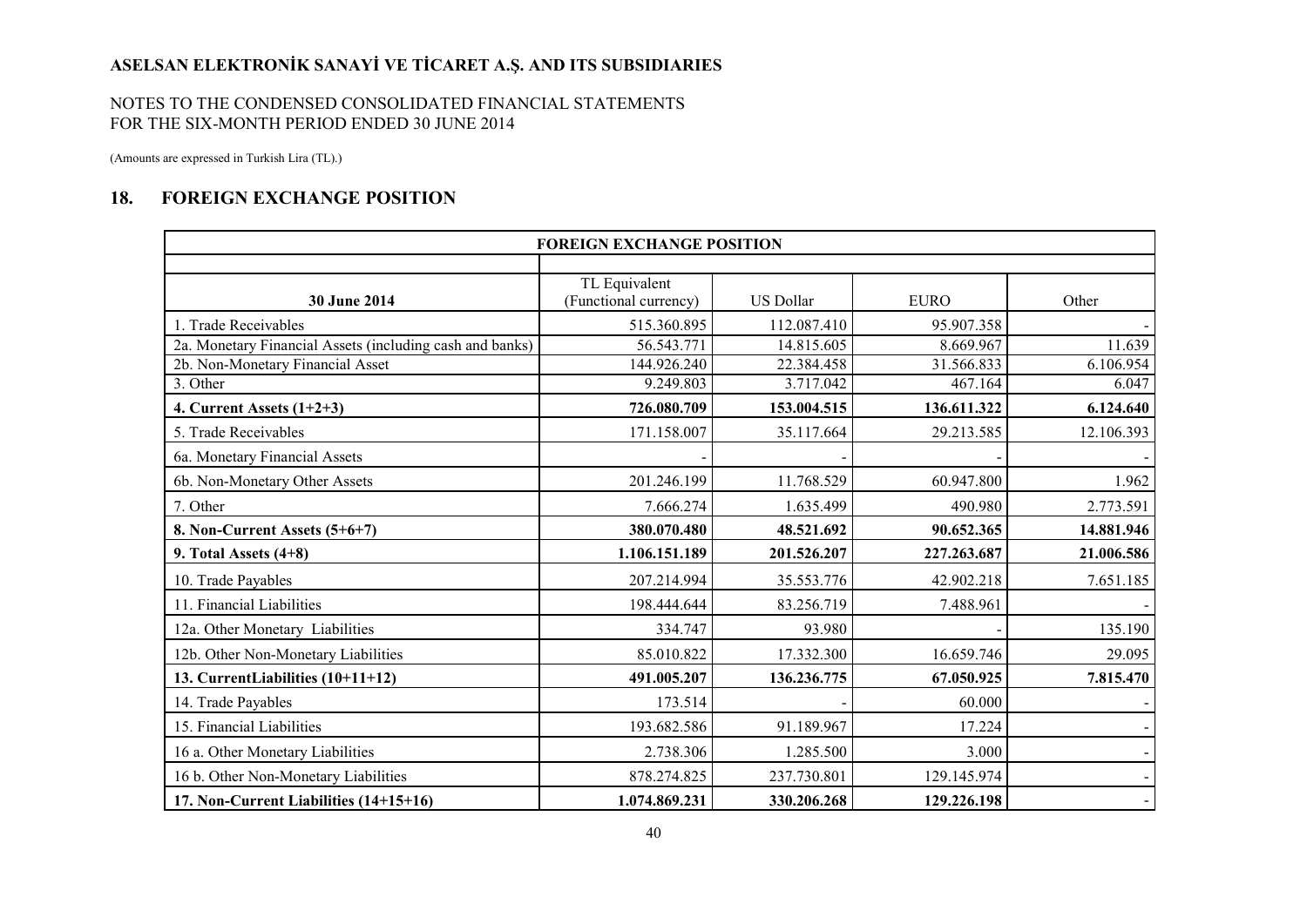#### NOTES TO THE CONDENSED CONSOLIDATED FINANCIAL STATEMENTS FOR THE SIX-MONTH PERIOD ENDED 30 JUNE 2014

(Amounts are expressed in Turkish Lira (TL).)

#### **18. FOREIGN EXCHANGE POSITION (cont'd)**

|                                                                                                             | <b>FOREIGN EXCHANGE POSITION</b>       |                  |             |            |
|-------------------------------------------------------------------------------------------------------------|----------------------------------------|------------------|-------------|------------|
|                                                                                                             |                                        |                  |             |            |
| <b>30 June 2014</b>                                                                                         | TL Equivalent<br>(Functional currency) | <b>US Dollar</b> | <b>EURO</b> | Other      |
| 18. Total Liabilities (13+17)                                                                               | 1.565.874.438                          | 466.443.043      | 196.277.123 | 7.815.470  |
| 19. Net asset/liability position of off-balance sheet<br>derivative financial instruments (19a-19b)         |                                        |                  |             |            |
| 19a. Hedged total financial assets                                                                          |                                        |                  |             |            |
| 19b. Hedged total financial liabilities                                                                     |                                        |                  |             |            |
| 20. Net foreign currency asset/liability (9-18+19)                                                          | (459.723.249)                          | (264.916.836)    | 30.986.564  | 13.191.116 |
| 21. Net foreign currency asset / liability position of<br>monetary items $(=1+2a+5+6a-10-11-12a-14-15-16a)$ | 140.473.882                            | (49.359.263)     | 83.319.507  | 4.331.657  |
| 22. Fair value of derivative financial instruments used<br>in foreign currency hedge                        |                                        |                  |             |            |
| 23. Hedged foreign currency assets                                                                          |                                        |                  |             |            |
| 24. Hedged foreign currency liabilities                                                                     |                                        |                  |             |            |
| 25. Exports                                                                                                 | 188.274.950                            | 57.512.808       | 19.661.398  | 5.496.622  |
| 26. Imports                                                                                                 | 392.520.374                            | 127.269.024      | 36.293.115  | 17.321.268 |

As of 30 June 2014, the Company's financial statements prepared according to General Communiqué on Accounting System Application (GCASA), demonstrates TL 1.467.878.435 (31 December 2013: TL 1.112.855.063) of short position. Accompanying foreign exchange position which was prepared in accordance with CMB's regulation, is different from the foreign exchange position of the financial statements prepared according to GCASA. The difference is mainly due to the adjustments and classifications which are related with TAS 11 "Construction Contracts".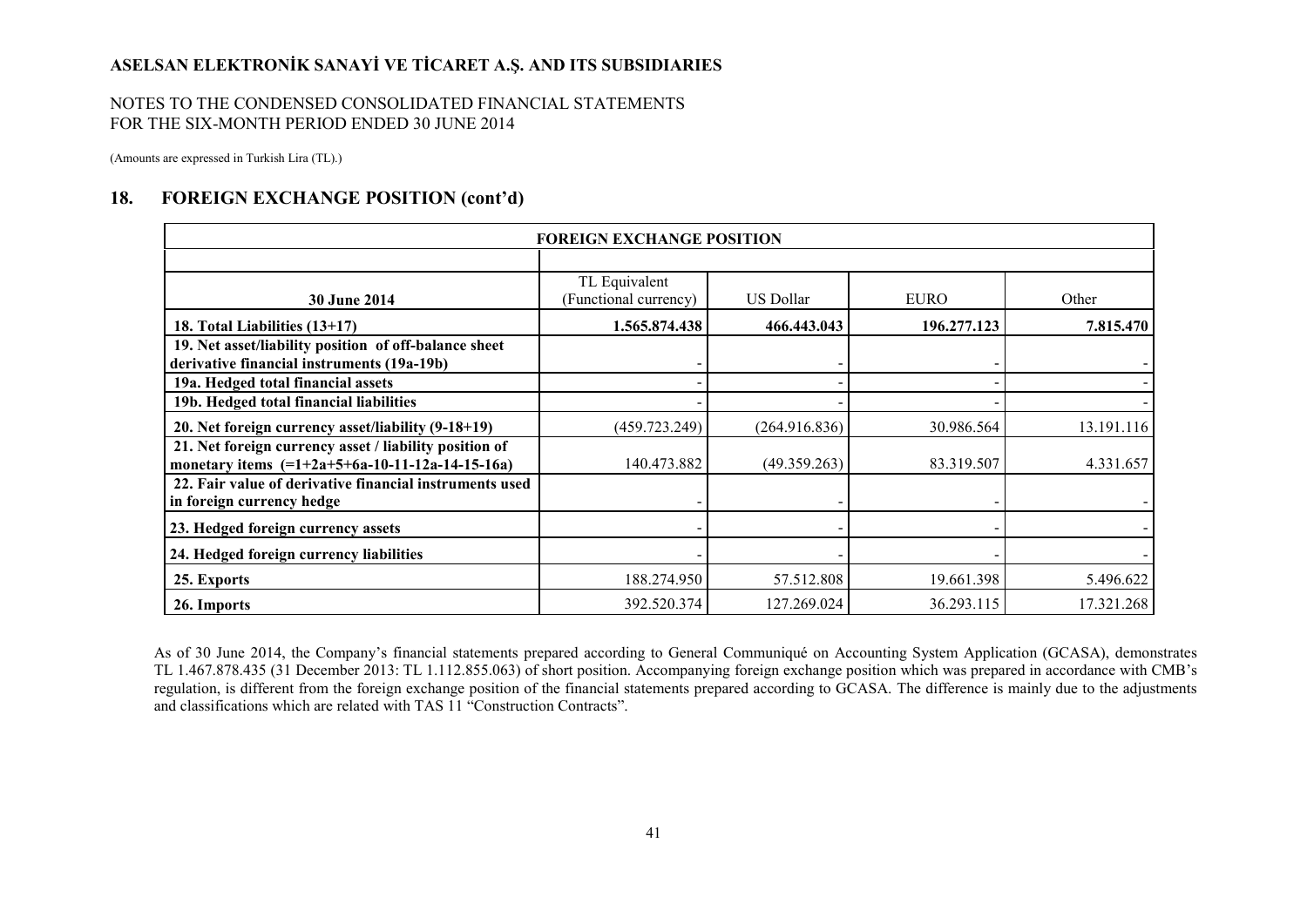#### NOTES TO THE CONDENSED CONSOLIDATED FINANCIAL STATEMENTS FOR THE SIX-MONTH PERIOD ENDED 30 JUNE 2014

(Amounts are expressed in Turkish Lira (TL).)

## **18. FOREIGN EXCHANGE POSITION (cont'd)**

|                                                          | <b>FOREIGN EXCHANGE POSITION</b>       |                  |             |                |
|----------------------------------------------------------|----------------------------------------|------------------|-------------|----------------|
|                                                          |                                        |                  |             |                |
| 31 December 2013                                         | TL Equivalent<br>(Functional currency) | <b>US Dollar</b> | <b>EURO</b> | Other          |
| 1. Trade Receivables                                     | 517.490.318                            | 127.291.868      | 83.708.934  |                |
| 2a. Monetary Financial Assets (including cash and banks) | 67.038.285                             | 16.455.073       | 9.019.330   | 5.432.962      |
| 2b. Non-Monetary Financial Asset                         | 164.131.899                            | 45.172.234       | 21.403.656  | 4.868.966      |
| 3. Other                                                 | 40.540.689                             | 17.344.170       | 1.166.888   | 96.460         |
| 4. Current Assets $(1+2+3)$                              | 789.201.191                            | 206.263.345      | 115.298.808 | 10.398.388     |
| 5. Trade Receivables                                     | 306.131.239                            | 94.310.935       | 32.474.625  | 9.481.673      |
| 6a. Monetary Financial Assets                            |                                        |                  |             |                |
| 6b. Non-Monetary Other Assets                            | 160.060.832                            | 15.897.227       | 42.111.364  | 2.471.360      |
| 7. Other                                                 | 6.204.910                              | 1.390.415        | 134.576     | 2.842.165      |
| 8. Non-Current Assets (5+6+7)                            | 472.396.981                            | 111.598.577      | 74.720.565  | 14.795.198     |
| 9. Total Assets $(4+8)$                                  | 1.261.598.172                          | 317.861.922      | 190.019.373 | 25.193.586     |
| 10. Trade Payables                                       | 182.815.320                            | 20.921.280       | 44.100.439  | 8.662.094      |
| 11. Financial Liabilities                                | 151.595.532                            | 71.028.176       | 32          |                |
| 12a. Other Monetary Liabilities                          | 184.520                                | 86.454           |             |                |
| 12b. Other Non-Monetary Liabilities                      | 90.684.044                             | 24.846.847       | 12.812.911  | 28.305         |
| 13. CurrentLiabilities (10+11+12)                        | 425.279.416                            | 116.882.757      | 56.913.382  | 8.690.399      |
| 14. Trade Payables                                       | 4.583.361                              | 2.065.772        | 59.385      |                |
| 15. Financial Liabilities                                | 173.227.412                            | 81.130.540       | 24.008      |                |
| 16 a. Other Monetary Liabilities                         | 2.878.226                              | 1.344.430        | 3.000       |                |
| 16 b. Other Non-Monetary Liabilities                     | 890.839.786                            | 240.222.783      | 128.769.726 | $\sim$         |
| 17. Non-Current Liabilities (14+15+16)                   | 1.071.528.785                          | 324.763.525      | 128.856.119 | $\blacksquare$ |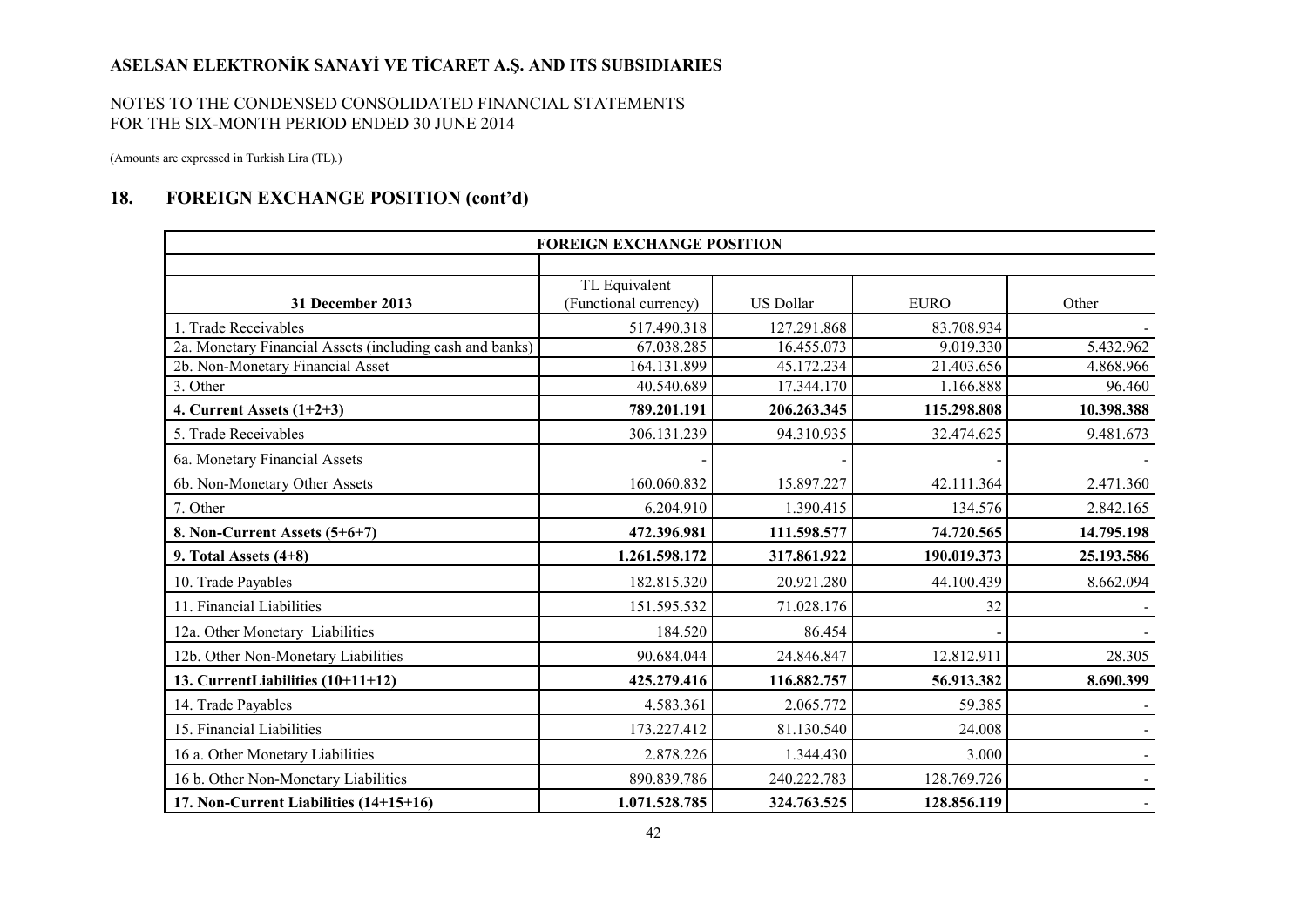#### NOTES TO THE CONDENSED CONSOLIDATED FINANCIAL STATEMENTS FOR THE SIX-MONTH PERIOD ENDED 30 JUNE 2014

(Amounts are expressed in Turkish Lira (TL).)

### **18. FOREIGN EXCHANGE POSITION (cont'd)**

|                                                                                                             | <b>FOREIGN EXCHANGE POSITION</b>       |                  |             |            |
|-------------------------------------------------------------------------------------------------------------|----------------------------------------|------------------|-------------|------------|
|                                                                                                             |                                        |                  |             |            |
| 31 December 2013                                                                                            | TL Equivalent<br>(Functional currency) | <b>US Dollar</b> | <b>EURO</b> | Other      |
| 18. Total Liabilities (13+17)                                                                               | 1.496.808.201                          | 441.646.282      | 185.769.501 | 8.690.399  |
| 19. Net asset/liability position of off-balance sheet<br>derivative financial instruments (19a-19b)         |                                        |                  |             |            |
| 19a. Hedged total financial assets                                                                          |                                        |                  |             |            |
| 19b. Hedged total financial liabilities                                                                     |                                        |                  |             |            |
| 20. Net foreign currency asset/liability (9-18+19)                                                          | (235.210.029)                          | (123.784.360)    | 4.249.872   | 16.503.187 |
| 21. Net foreign currency asset / liability position of<br>monetary items $(=1+2a+5+6a-10-11-12a-14-15-16a)$ | 375.375.471                            | 61.481.224       | 81.016.025  | 6.252.541  |
| 22. Fair value of derivative financial instruments used<br>in foreign currency hedge                        |                                        |                  |             |            |
| 23. Hedged foreign currency assets                                                                          |                                        |                  |             |            |
| 24. Hedged foreign currency liabilities                                                                     |                                        |                  |             |            |
| 25. Exports                                                                                                 | 398.126.535                            | 107.075.767      | 72.484.232  | 11.123.388 |
| 26. Imports                                                                                                 | 773.435.412                            | 159.859.080      | 130.599.492 | 48.742.769 |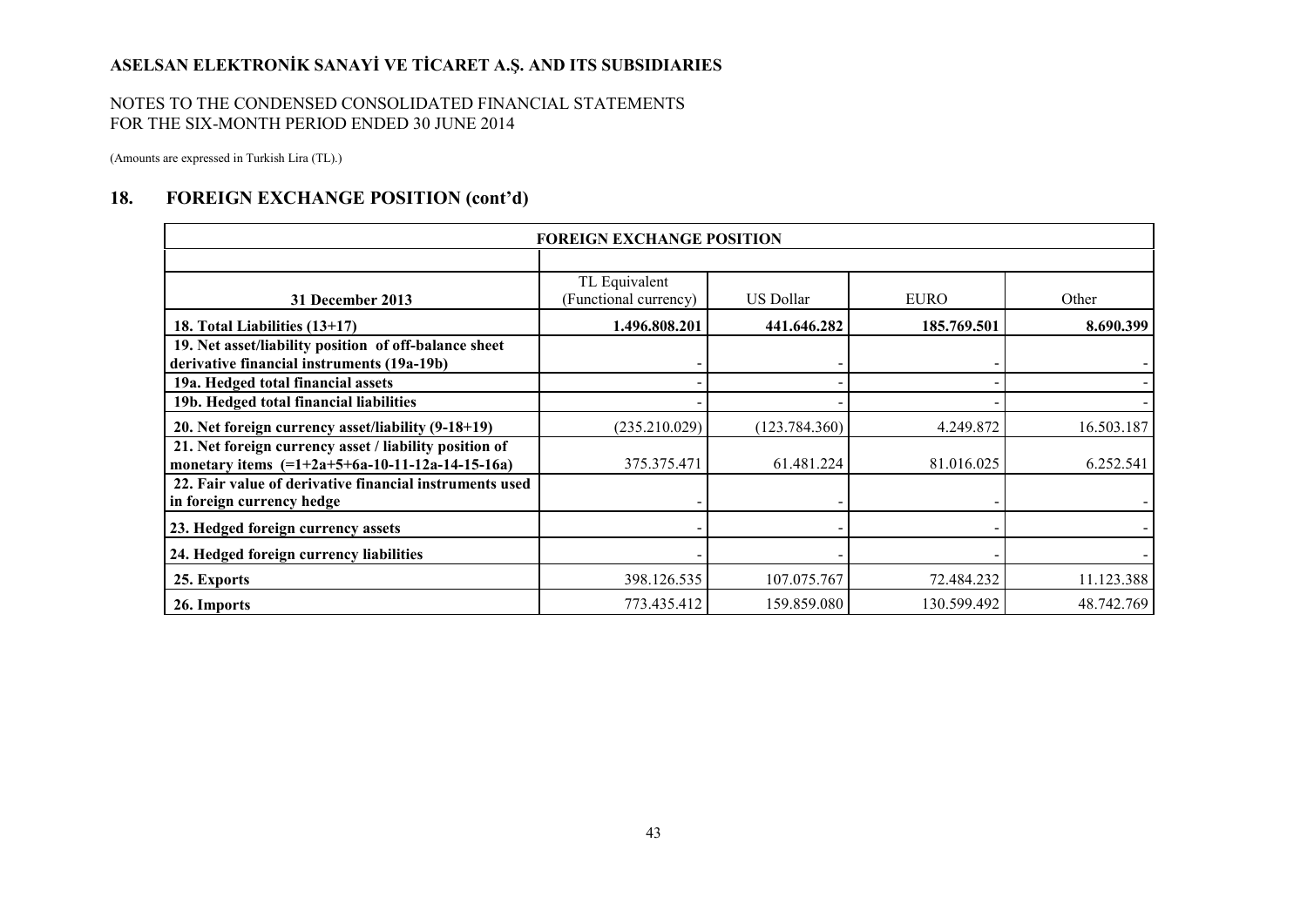NOTES TO THE CONDENSED CONSOLIDATED FINANCIAL STATEMENTS FOR THE SIX-MONTH PERIOD ENDED 30 JUNE 2014

(Amounts are expressed in Turkish Lira (TL).)

### **18. FOREIGN EXCHANGE POSITION (cont'd)**

#### Foreign Currency Sensitivity

The Group is exposed to foreign exchange risk arising from various currency exposures, primarily with respect to the USD and the EURO.

The following table details the Group's sensitivity to a 10% increase and decrease in the US Dollars and EURO. 10% is the sensitivity rate used when reporting foreign currency risk internally to key management personnel and represents management's assessment of the possible change in foreign exchange rates. The sensitivity analysis includes only outstanding foreign currency denominated monetary items and adjusts their translation at the period end for a 10% change in foreign currency rates. This analysis includes group companies' balance sheet items which are functional currency of the non TL. The effects of 10% changes in foreign currency rate on financial statements is as follows;

| Foreign currency sensitivity table      |                                               |              |                 |                 |  |  |  |
|-----------------------------------------|-----------------------------------------------|--------------|-----------------|-----------------|--|--|--|
| <b>30 June 2014</b>                     |                                               |              |                 |                 |  |  |  |
|                                         | Profit/Loss                                   |              | Equity          |                 |  |  |  |
|                                         | Appreciation of                               | Depreciation | Appreciation of | Depreciation of |  |  |  |
|                                         | foreign                                       | of foreign   | foreign         | foreign         |  |  |  |
|                                         | currency                                      | currency     | currency        | currency        |  |  |  |
|                                         | Appreciation of US Dollars against TL by 10%: |              |                 |                 |  |  |  |
| 1- USD denominated net                  |                                               |              |                 |                 |  |  |  |
| assets/liabilities                      | (56.252.441)                                  | 56.252.441   |                 |                 |  |  |  |
| 2- Hedged amount against                |                                               |              |                 |                 |  |  |  |
| USD risk (-)                            |                                               |              |                 |                 |  |  |  |
|                                         |                                               |              |                 |                 |  |  |  |
| 3- Net effect of USD $(1+2)$            | (56.252.441)                                  | 56.252.441   |                 |                 |  |  |  |
| Appreciation of EURO against TL by 10%: |                                               |              |                 |                 |  |  |  |
| 4- EURO denominated net                 |                                               |              |                 |                 |  |  |  |
| assets/liabilities                      | 8.961.004                                     | (8.961.004)  |                 |                 |  |  |  |
| 5- Hedged amount against                |                                               |              |                 |                 |  |  |  |
| EURO risk (-)                           |                                               |              |                 |                 |  |  |  |
|                                         |                                               |              |                 |                 |  |  |  |
| 6- Net effect of EURO $(4+5)$           | 8.961.004                                     | (8.961.004)  |                 |                 |  |  |  |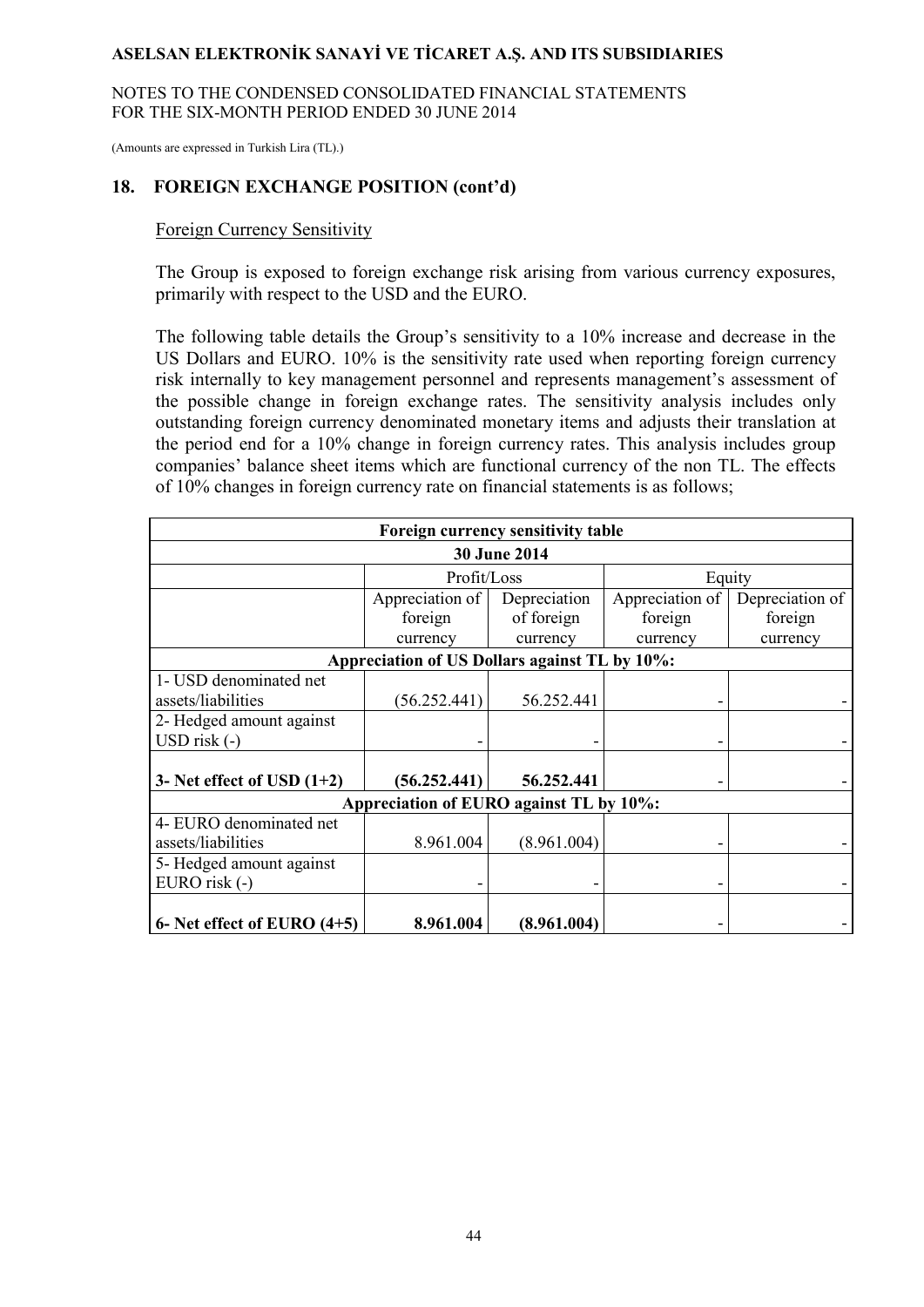#### NOTES TO THE CONDENSED CONSOLIDATED FINANCIAL STATEMENTS FOR THE SIX-MONTH PERIOD ENDED 30 JUNE 2014

(Amounts are expressed in Turkish Lira (TL).)

# **18. FOREIGN EXCHANGE POSITION (cont'd)**

Foreign Currency Sensitivity (cont'd)

| Foreign currency sensitivity table      |                                               |              |                 |                 |  |  |  |
|-----------------------------------------|-----------------------------------------------|--------------|-----------------|-----------------|--|--|--|
| 31 December 2013                        |                                               |              |                 |                 |  |  |  |
|                                         | Profit/Loss                                   |              | Equity          |                 |  |  |  |
|                                         | Appreciation of                               | Depreciation | Appreciation of | Depreciation of |  |  |  |
|                                         | foreign                                       | of foreign   | foreign         | foreign         |  |  |  |
|                                         | currency                                      | currency     | currency        | currency        |  |  |  |
|                                         | Appreciation of US Dollars against TL by 10%: |              |                 |                 |  |  |  |
| 1- USD denominated net                  |                                               |              |                 |                 |  |  |  |
| assets/liabilities                      | (26.419.296)                                  | 26.419.296   |                 |                 |  |  |  |
| 2- Hedged amount against                |                                               |              |                 |                 |  |  |  |
| USD risk (-)                            |                                               |              |                 |                 |  |  |  |
|                                         |                                               |              |                 |                 |  |  |  |
| 3- Net effect of USD $(1+2)$            | (26.419.296)                                  | 26.419.296   |                 |                 |  |  |  |
| Appreciation of EURO against TL by 10%: |                                               |              |                 |                 |  |  |  |
| 4- EURO denominated net                 |                                               |              |                 |                 |  |  |  |
| assets/liabilities                      | 1.247.975                                     | (1.247.975)  |                 |                 |  |  |  |
| 5- Hedged amount against                |                                               |              |                 |                 |  |  |  |
| EURO risk (-)                           |                                               |              |                 |                 |  |  |  |
| 6- Net effect of EURO $(4+5)$           | 1.247.975                                     | (1.247.975)  |                 |                 |  |  |  |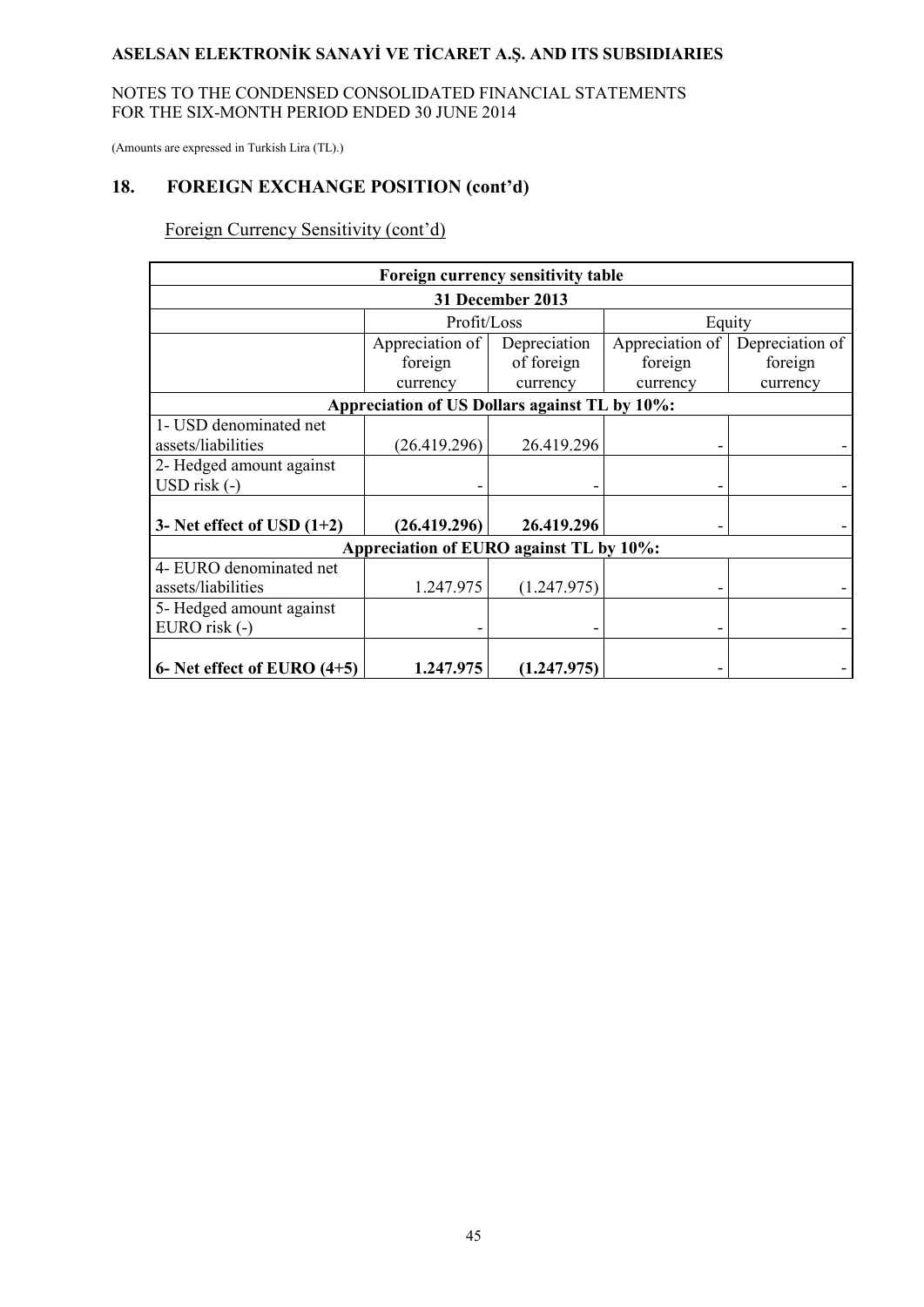#### NOTES TO THE CONDENSED CONSOLIDATED FINANCIAL STATEMENTS FOR THE SIX-MONTH PERIOD ENDED 30 JUNE 2014

(Amounts are expressed in Turkish Lira (TL).)

## **19. FINANCIAL INSTRUMENTS FAIR VALUE DISCLOSURES AND EXPLANATIONS ON HEDGE ACCOUNTING**

| 30 June 2014                 | Financial assets at<br>fair value | Loans and receivables<br>(including cash and<br>cash equivalents) | Available for sale<br>financial assets | <b>Financial liabilities</b><br>at amortized cost | Carrying value         | Note |
|------------------------------|-----------------------------------|-------------------------------------------------------------------|----------------------------------------|---------------------------------------------------|------------------------|------|
| Financial assets             |                                   |                                                                   |                                        |                                                   |                        |      |
| Cash and cash equivalents    |                                   | 67.583.513                                                        |                                        |                                                   | 67.583.513             |      |
| <b>Blocked</b> deposits      |                                   | 17.452.228                                                        |                                        |                                                   | 17.452.228             |      |
| Financial investments        |                                   |                                                                   | 45.127.751                             |                                                   | 45.127.751             |      |
| Trade receivables            |                                   | 1.056.741.178                                                     |                                        |                                                   | 1.056.741.178          | 4    |
| Financial liabilities        |                                   |                                                                   |                                        |                                                   |                        |      |
| <b>Borrowings</b>            |                                   |                                                                   |                                        | 441.304.514                                       | 441.304.514            |      |
| Trade payables               |                                   |                                                                   |                                        | 447.880.910                                       | 447.880.910            | 4    |
| Other payables               |                                   |                                                                   |                                        | 18.668.099                                        | 18.668.099             |      |
|                              |                                   | Loans and receivables                                             |                                        |                                                   |                        |      |
|                              | Financial assets at               | (including cash and                                               |                                        |                                                   |                        |      |
|                              |                                   |                                                                   | Available for sale                     | <b>Financial liabilities</b>                      |                        |      |
| 31 December 2013             | fair value                        | cash equivalents)                                                 | financial assets                       | at amortized cost                                 | Carrying value         | Note |
| Financial assets             |                                   |                                                                   |                                        |                                                   |                        |      |
| Cash and cash equivalents    |                                   | 103.683.817                                                       |                                        |                                                   | 103.683.817            |      |
| <b>Blocked</b> deposits      |                                   | 18.805.762                                                        |                                        |                                                   | 18.805.762             |      |
| Financial investments        |                                   |                                                                   | 12.724.210                             |                                                   | 12.724.210             |      |
| Trade receivables            |                                   | 1.094.983.102                                                     |                                        |                                                   | 1.094.983.102          | 4    |
| <b>Financial liabilities</b> |                                   |                                                                   |                                        |                                                   |                        |      |
| <b>Borrowings</b>            |                                   |                                                                   |                                        | 353.286.991                                       | 353.286.991            |      |
| Trade payables               |                                   |                                                                   |                                        | 405.611.478<br>478.899                            | 405.611.478<br>478.899 | 4    |

(\*) The Group's management assesses that the carrying value reflects the fair value of financial instruments. Related financial assets are presented with acquisition cost after impairment allowance if exists.